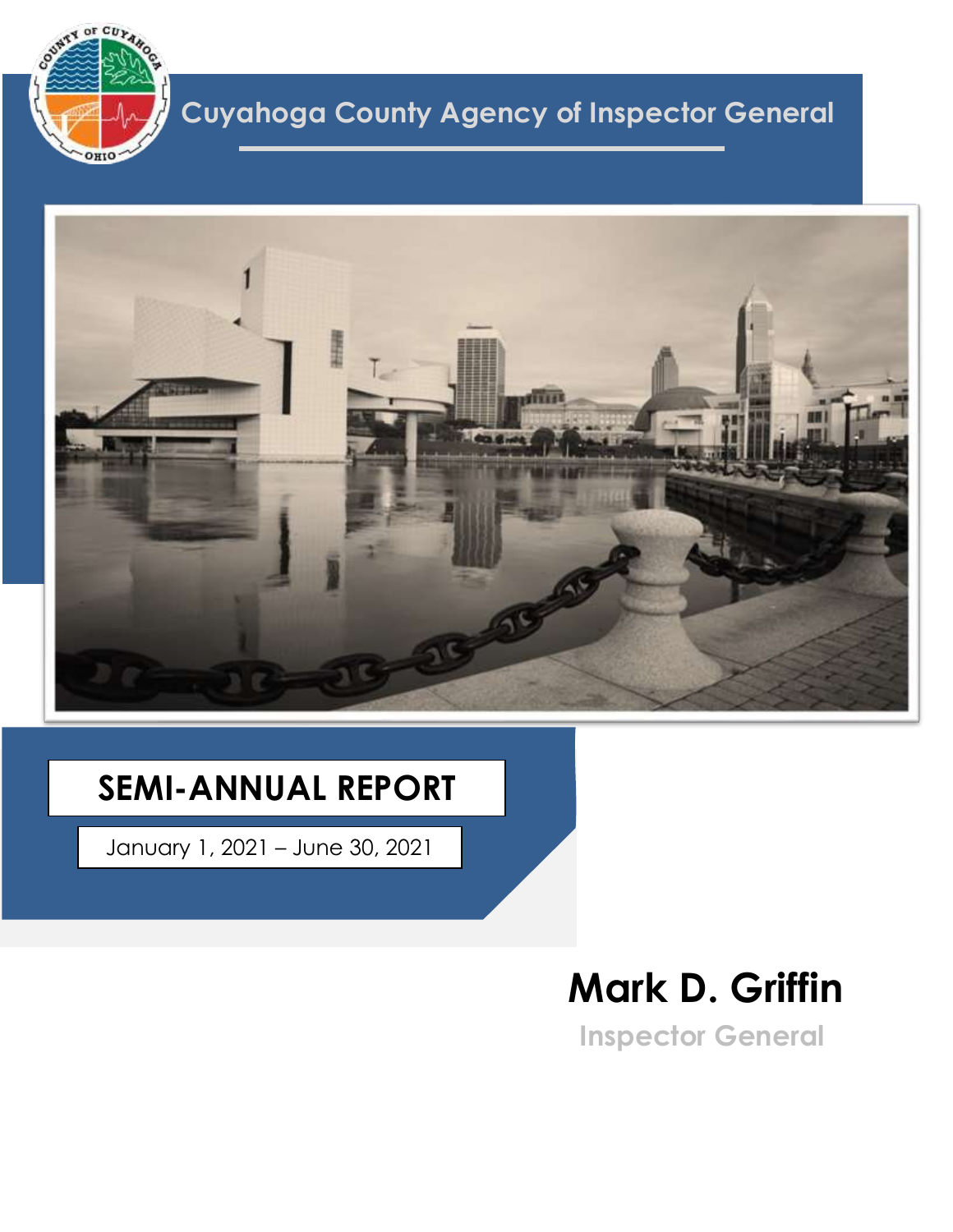

**CUYAHOGA COUNTY AGENCY OF INSPECTOR GENERAL**

July 30, 2021

Dear Citizens of Cuyahoga County,

I am pleased to present to you the Cuyahoga County ("County") Agency of Inspector General's ("AIG") Semi-annual Report for the period January 1, 2021 through June 30, 2021.

During this difficult period of the COVID-19 crisis, the AIG significantly reduced its 2021 operating budget by 14.2% for the first half of 2021. The AIG also re-targeted its efforts and, among other things, the AIG:

- Increased its efforts with the County Treasurer's Office and the County Prosecutor's Office to collect unpaid taxes that precipitated payments of an additional \$620,620 in uncollected delinquent property taxes;
- Completed 24 investigations an increase from the prior reporting period;
- Reviewed 87 Secondary Employment & Private Business Activity Disclosures;
- Issued 25 Ethics Opinions and Advisories;
- Continued to expand its preventative and proactive ethics education program;
- Reviewed 5 Nepotism/Conflict of Interest submissions;
- Registered 199 County contractors; and
- Continued to provide ethics training to every new County employee.

Since 2015, the AIG has identified **\$17,960,124** in recovered taxes, challenged costs and improper expenditures. I welcome your thoughts and comments on our past and on our future.

Respectfully,

pulle

Mark D. Griffin, Inspector General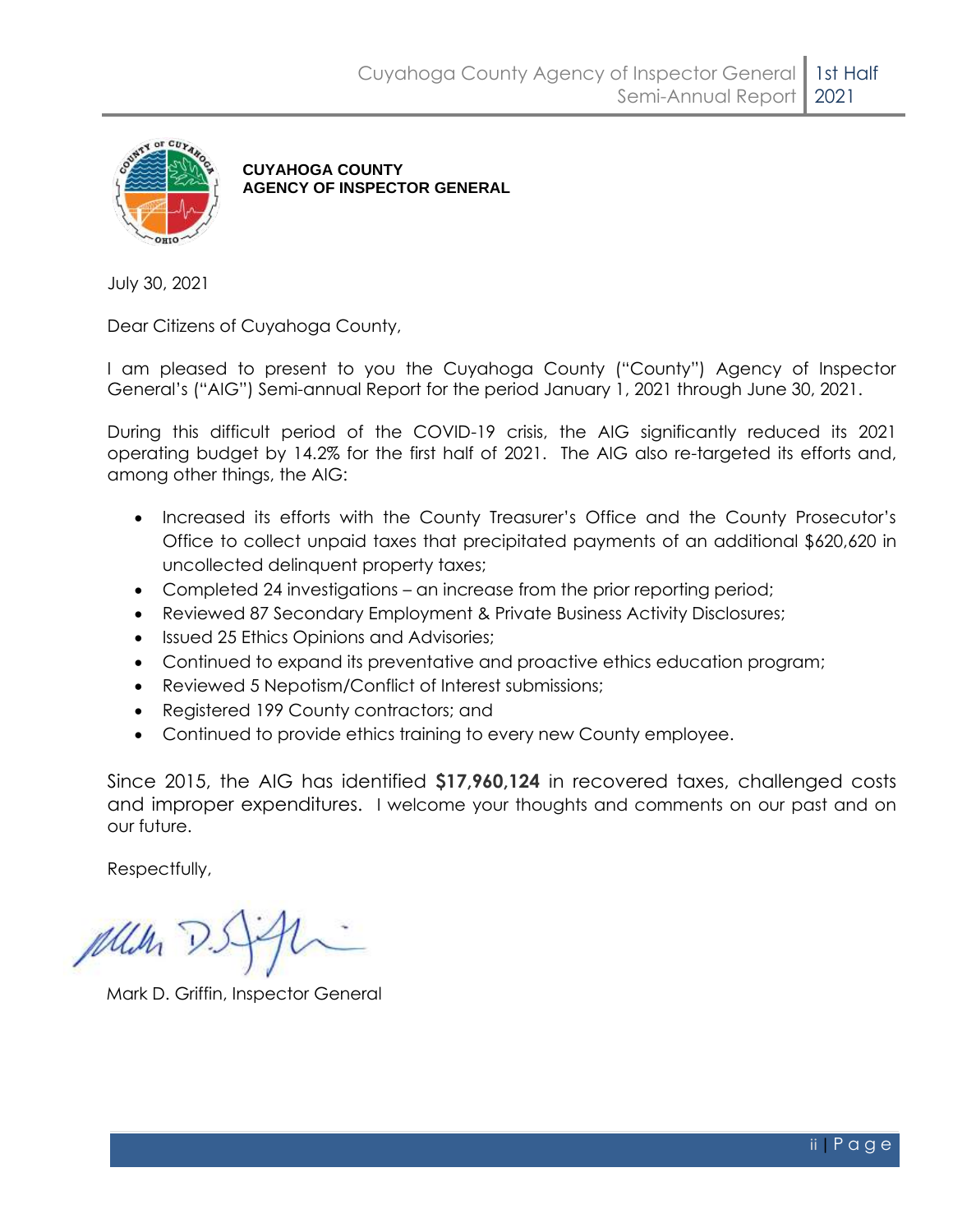#### *Inspector General Mark D. Griffin*



Mark D. Griffin ("Mr. Griffin") serves as Cuyahoga County's ("County") second Inspector General ("IG"). Mr. Griffin was appointed as IG by County Executive Armond Budish and was unanimously confirmed by County Council. Mr. Griffin was originally appointed on April 28, 2015 to fill an unexpired term ending June 30, 2016 and has been unanimously re-appointed twice. In his role as IG, Mr. Griffin is responsible for investigating waste, fraud and abuse in the County, which has approximately five thousand (5,000) employees and a one point three billion (\$1.3 billion) dollar annual budget.

Prior to becoming IG, Mr. Griffin represented whistleblowers in matters before federal court and state court involving the United States ("U.S.") Department of Labor, the U.S. Internal Revenue Service and the U.S. Securities and Exchange Commission. He practiced law for more than twenty (20) years with a substantial part of his law practice including the investigation of dishonest and fraudulent conduct. Mr. Griffin litigated cases under the False Claims Act involving allegations that certain defendants defrauded the United States. He has also represented U.S. Treasury agents who investigated money-laundering and financial fraud allegations; as well as whistleblowers who revealed fraudulent practices in major hospital chains, assisted living facilities and pharmacies.

Mr. Griffin's law practice included several significant cases which involved complicated financial investigations. The Cellnet Case involved discriminatory pricing of cellular telecommunications services and resulted in, among other things, a twenty-two (\$22,000,000) million-dollar settlement for his client – considered by the Judge to be one of the largest singleplaintiff settlements in County history. Separately, the Penn Central Case lasted over 40 (forty) years and resulted in a fourteen point eight (\$14.8) million-dollar settlement for thirty-two (32) former employees. Both of these cases required investigations into payment practices of contractors or employees. Mr. Griffin's cases also include a one point seven (\$1.7) million-dollar fraud judgment against an associate of the Scarfo crime family.

Mr. Griffin earned his Masters' Degree in Public Policy from Harvard's John F. Kennedy School of Government. He graduated at the top of his class from Case Western Reserve University School of Law and received his Bachelor's Degree in Economics and Political Science from the University of Pennsylvania. Mr. Griffin's background includes working as an Intern for a Conservative member of British Parliament and serving two years as a Peace Corps volunteer in Cameroon, West Africa building schools, supporting small economic development projects and promoting community development.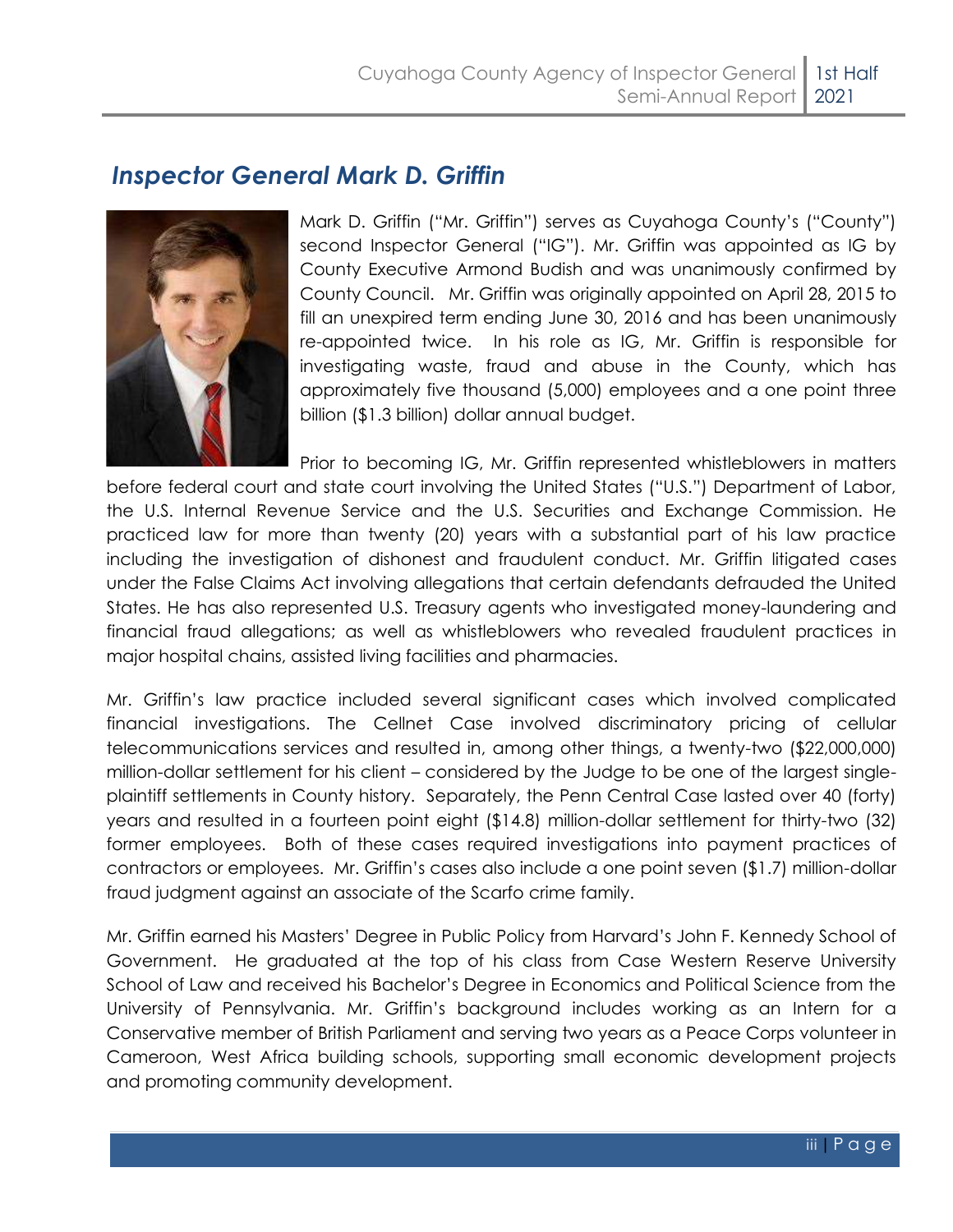#### **Table of Contents**

| Section 4.1 - Registration and Background Checks for Contractors and Lobbyists 28 |  |
|-----------------------------------------------------------------------------------|--|
| Section 4.2 - Contractor Background Checks Increased Tax Collections 29           |  |
|                                                                                   |  |
|                                                                                   |  |
|                                                                                   |  |
|                                                                                   |  |
|                                                                                   |  |
|                                                                                   |  |
|                                                                                   |  |
|                                                                                   |  |
|                                                                                   |  |
|                                                                                   |  |
|                                                                                   |  |
|                                                                                   |  |
|                                                                                   |  |
| Section 1.5 - The Cuyahoga County Debarment Law, Procedures and Review Board      |  |
|                                                                                   |  |
|                                                                                   |  |
| Section 1.7 - Transparency - Agency of Inspector General Website 52               |  |
|                                                                                   |  |
|                                                                                   |  |
|                                                                                   |  |
|                                                                                   |  |
|                                                                                   |  |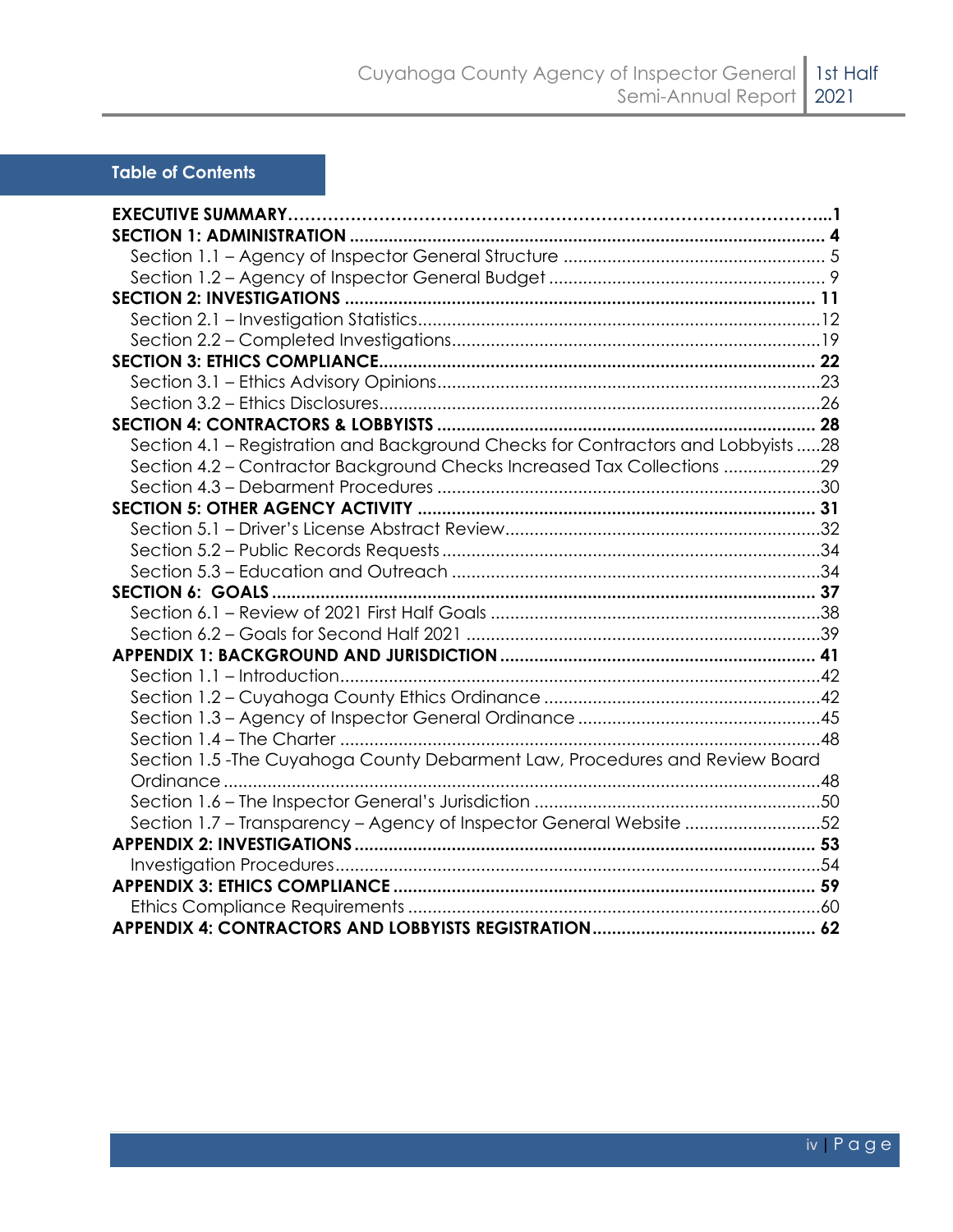#### *Executive Summary*

During the first half of 2021, the Agency of Inspector General ("AIG") continued to change and adapt its policies and practices as a result of the COVID-19 pandemic has also changed and adapted in order to serve its public obligations. As a result of COVID-19, the AIG changed its strategies and work plans. The AIG found new ways to be successful, but also had to re-arrange its priorities and delay some of its other preexisting goals.

In 2021, the AIG:

*E*

- **Cut Budget by 14.2%.** In response to the COVID pandemic, the AIG continued to reduce expenditures and left unfilled one full-time equivalent deputy inspector position, eliminated travel and reduced training opportunities.
- **Completed Investigations - 24 cases.** Typically, the AIG completes 23 investigations during a six-month period. During the first six months of 2021, the AIG completed 24 investigations. This represents an increase over the prior reporting period, and a small increase above the AIG's average for case closures. Staff was able to maintain our average case closure rate while continuing to work efficiently from home without interruptions from daily events.
- **AIG Recovered Taxes - \$620,620.46.** During an average six-month period, the AIG -- in cooperation with the offices of Prosecutor O'Malley and Treasurer Murray -- will help recover \$10,000 to \$111,000 in taxes owed by commercial entities. In the first half of 2021, the AIG facilitated \$620,620.46. This builds upon the outstanding work of Mike Kenney, Mike Sweeney and their staff in the Fishbowl Project with which the AIG plays a small, but useful, role.

Since 2015, the AIG has identified **\$17,960,124** in recovered taxes, challenged costs and improper expenditures.

The AIG also continued to monitor and follow-up on previous investigations and reviews including:

- Reviewed 87 Secondary Employment & Private Business Activity Disclosures.
- Reviewed 5 Nepotism/Conflict of Interest submissions.
- Registered 199 contractor applications.
- Issued 25 Ethics Opinions and Advisories.
- Opened 27 Debarments.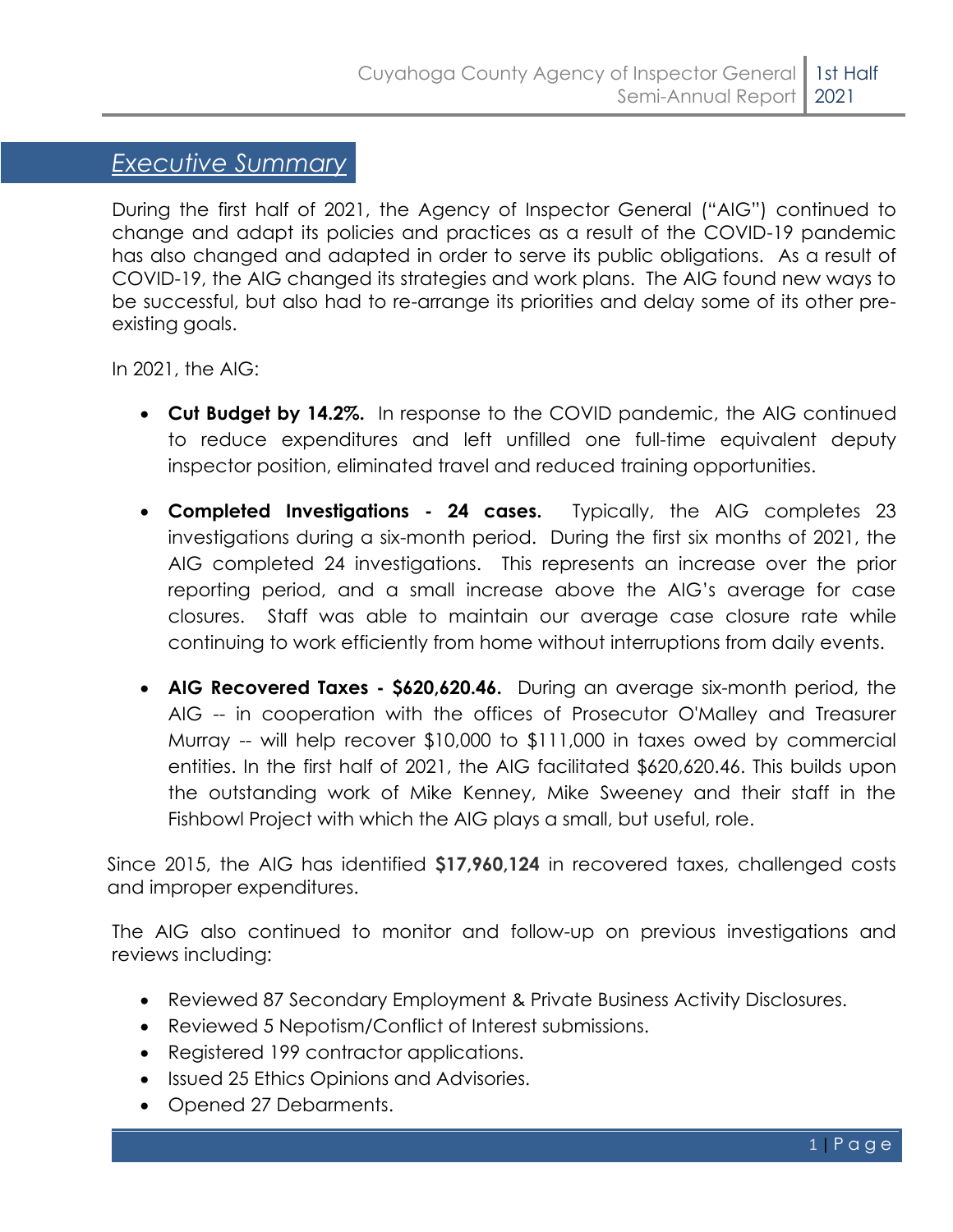#### **Goals – Past and Present Goals Past: Comparing Actual Performance to Goals Originally Set for the First Half of 2021**

In its prior semi-annual report, the AIG set forth specific goals relating to the mission of the agency. Although the COVID-19 crisis required significant changes, most of these goals were achieved. As discussed below, these goals were as follows:

- 1) **Expand On-Line Education Outreach**. Achieved. The AIG created and delivered a revised ethics training presentation with interactive tests.
- 2) **Expand Tax Facilitation Efforts.** Achieved.The AIG expanded its cooperation with the County Treasurer and County Prosecutor's Office and precipitated an additional \$620,620 in tax collections.
- 3) **Review and Update Preventative Documents.** Achieved. The AIG worked with the Ohio Ethics Commission and the Citizens' League of Cleveland to review, revise and update documents and create presentations that explain the County Ethics Code and assist in fraud prevention.
- 4) **Expand Potential Debarment & Contractor Reviews.** Achieved. The AIG completed 14 debarments and initiated 27 new debarment cases.
- 5) **Assist Law Enforcement.** Achieved**.** The AIG continued to work with local law enforcement with respect to on-going public corruption investigations and scheduled trial(s). The AIG expects to provide testimony on behalf of, and in support of, the State of Ohio in at least two pending criminal matters.

In light of the current situation, and with reduced staffing for the second half of 2021, the AIG intends to achieve the following goals:

- 1) **Establish an employee tip reporting hotline in cooperation with the County Sheriff.** The AIG will work with the County Sheriff to create a confidential tip hotline to report complaints and facilitate improvements regarding the County Jail.
- 2) **Cooperate with Local Law Enforcement in Public Corruption Trials.** The AIG will prepare for and provide testimony as appropriate in public corruption trials currently scheduled for the second half of 2021.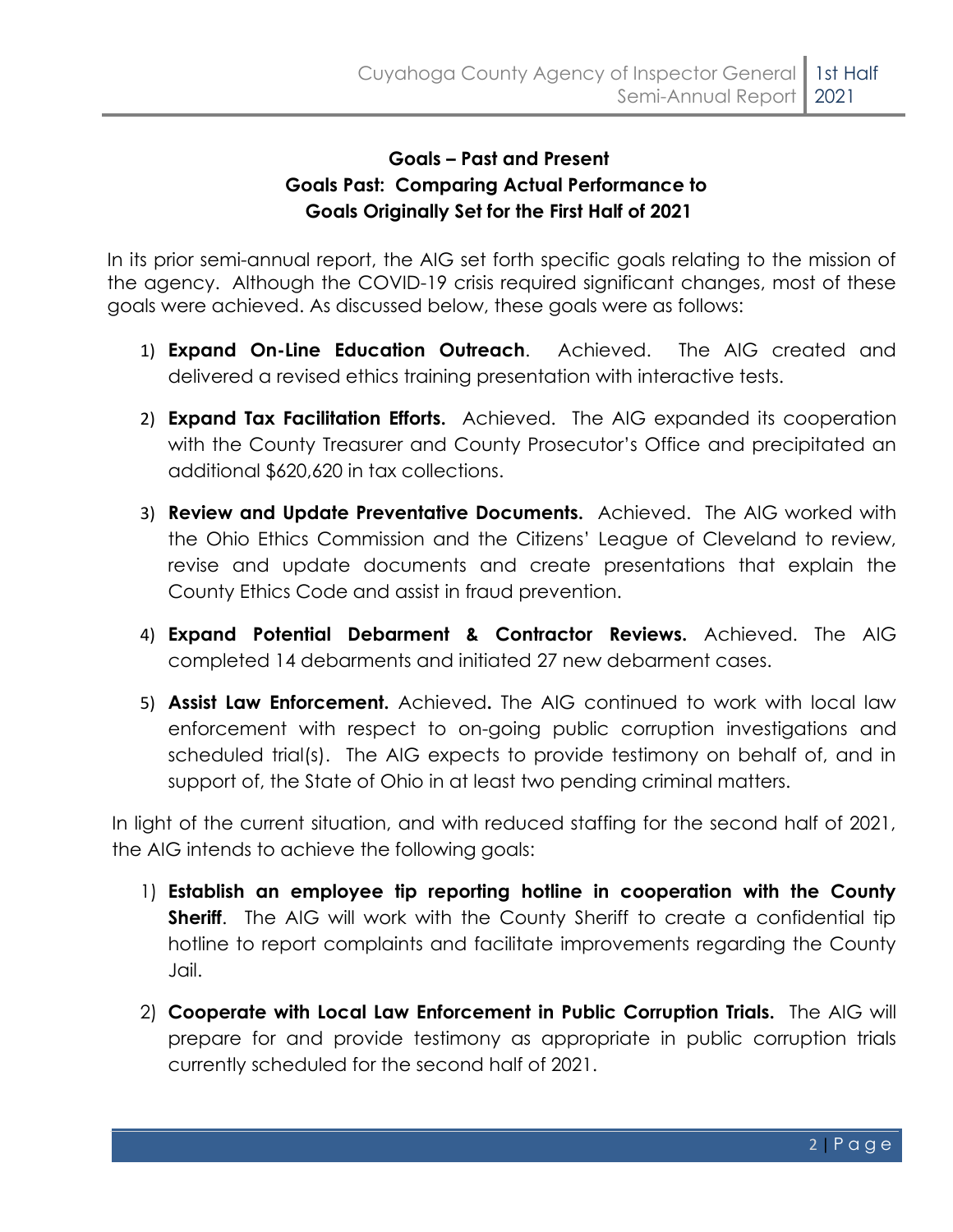3) **Fill Open Positions Within the AIG**. As a result of the COVID-19 pandemic, the AIG has several important employment positions that need to be filled during the second half of 2021.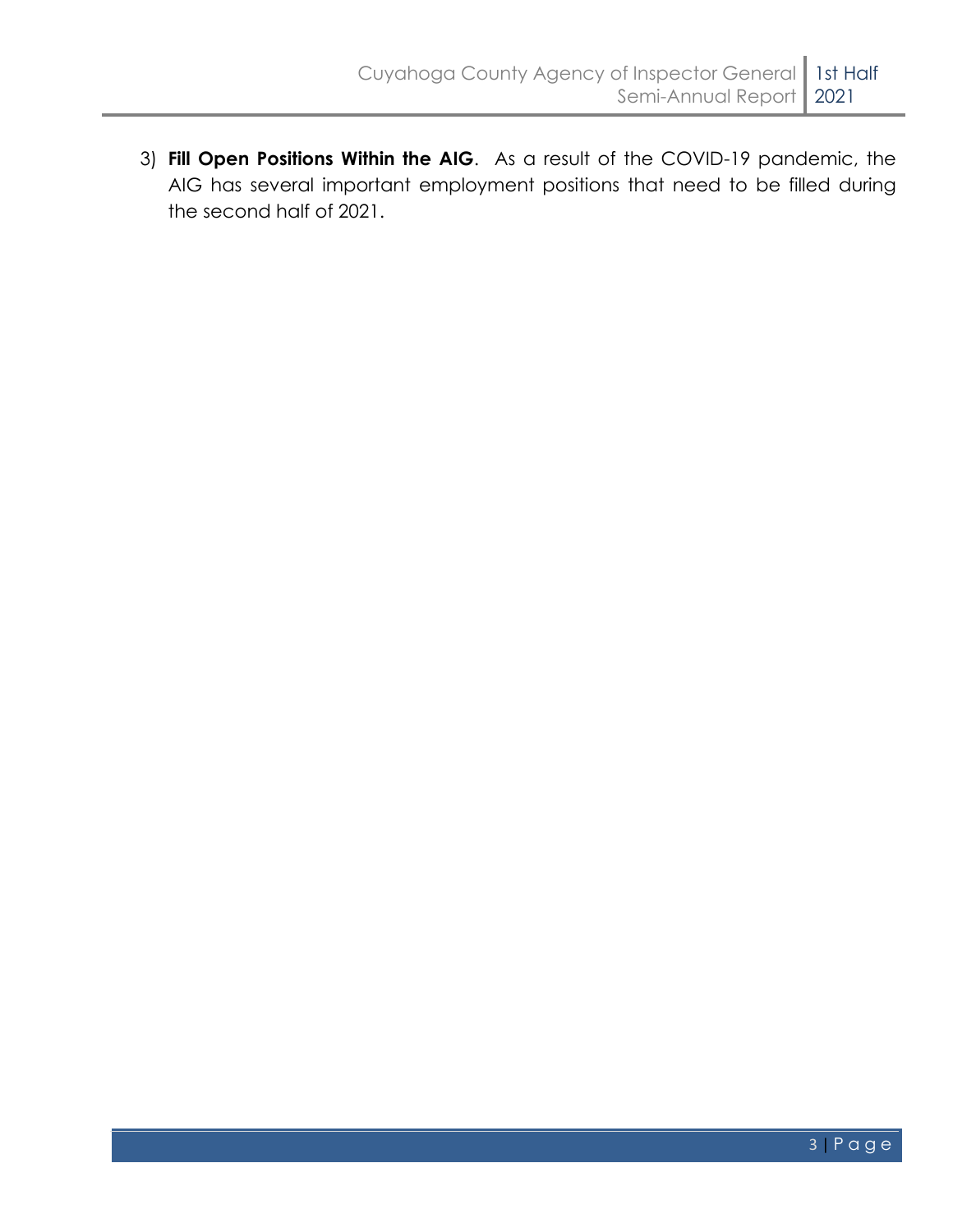# <span id="page-7-0"></span>**SECTION 1: ADMINISTRATION<sup>1</sup>**

- **1.1 AGENCY OF INSPECTOR GENERAL STRUCTURE**
- **1.2 AGENCY OF INSPECTOR GENERAL BUDGET**



*As a result of the COVID-19 emergency, the AIG made budgetary adjustments that resulted in a 14.2% budget reduction in 2021* 

*1* For additional information regarding the background and jurisdiction of the Agency of Inspector General, please see Appendix 1.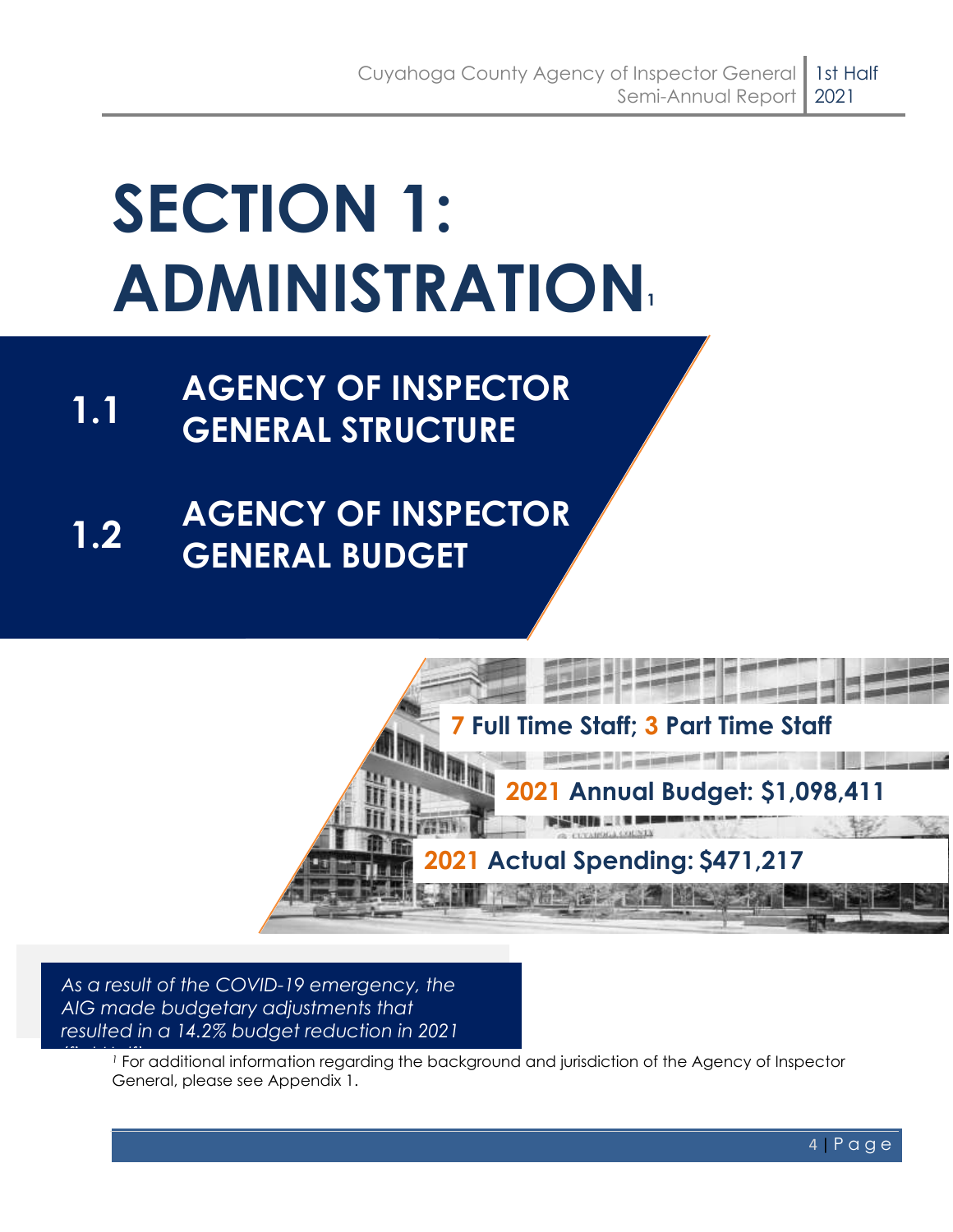## <span id="page-8-0"></span>**Section 1.1 – Agency of Inspector General Structure**

During the first half of 2021, the AIG operated under the following organizational structure:

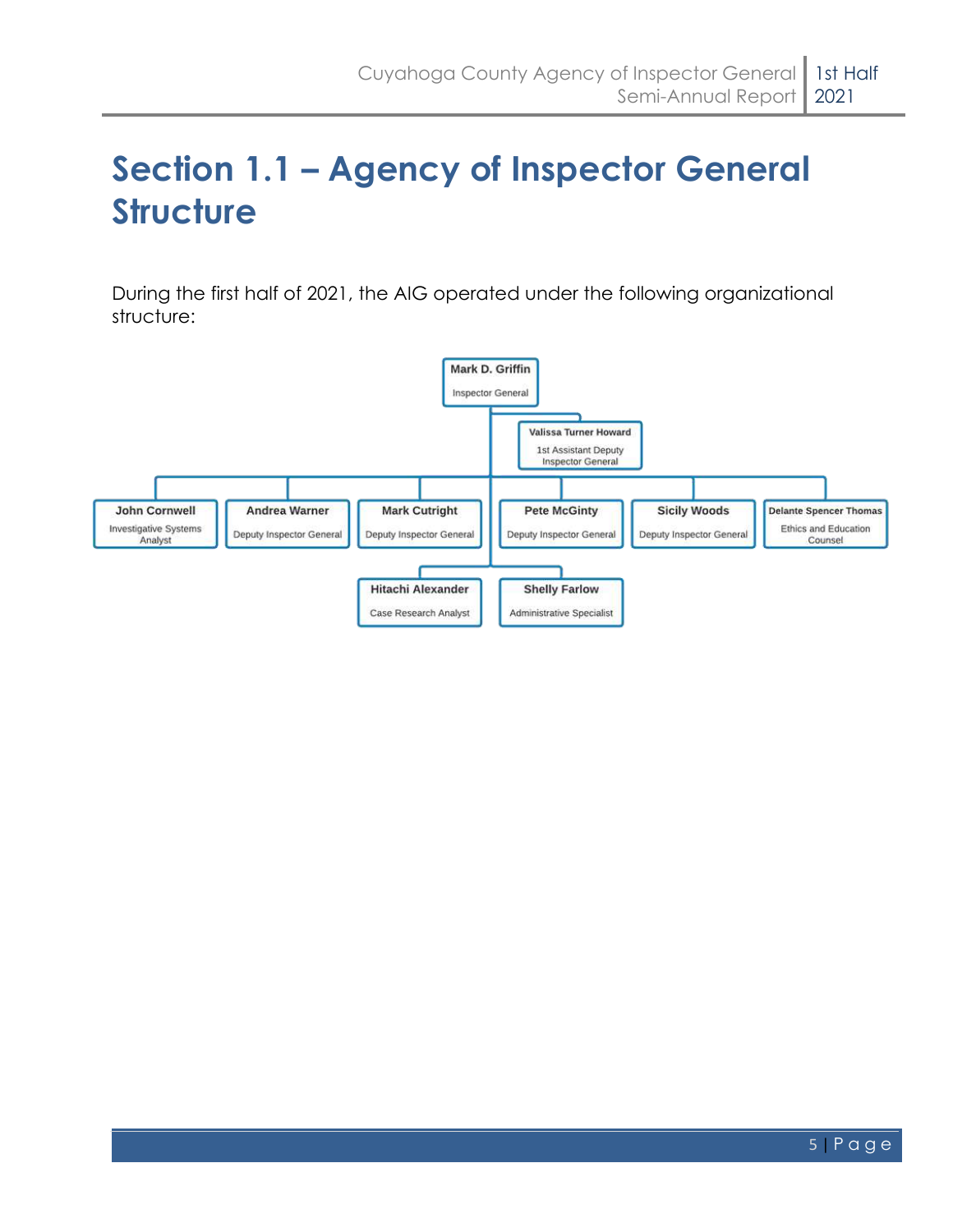### **Agency of Inspector General Staff Qualifications**

The AIG hires highly qualified individuals who not only reflect the diversity of the community, but also have the necessary level of skills, abilities, and experience for their respective roles. Staff members bring an array of experiences from state, county, and federal government.



Staff members have backgrounds in and/or academic degrees in:

- 
- Auditing  **Law**
- Ethics & Compliance Law Enforcement
- Fraud Examinations
- Labor Relations & Human Resources
- Crisis Communications Management
- Statistics and Analytics
- Accounting  **Investigations** 
	-
	-
	- Public Policy Management
	- Public Relations
	- Diversity & Inclusion
	- Business Administration

The various certifications and licensures held by staff members include:

- 
- Certified Inspector General Investigator Two (2) Members of the Ohio Bar
- Two (2) Members Certified Leading Professionals in Ethics & Compliance
- Certified Inspector General Auditor
- Certified Identity and Security **Technologist**
- Certified Inspector General Two (2) Certified Fraud Examiners
	-
	- One (1) Member of the California Bar
	- Certified Ethics Associate in Information Technology
	- Certified Data Privacy Solutions Engineer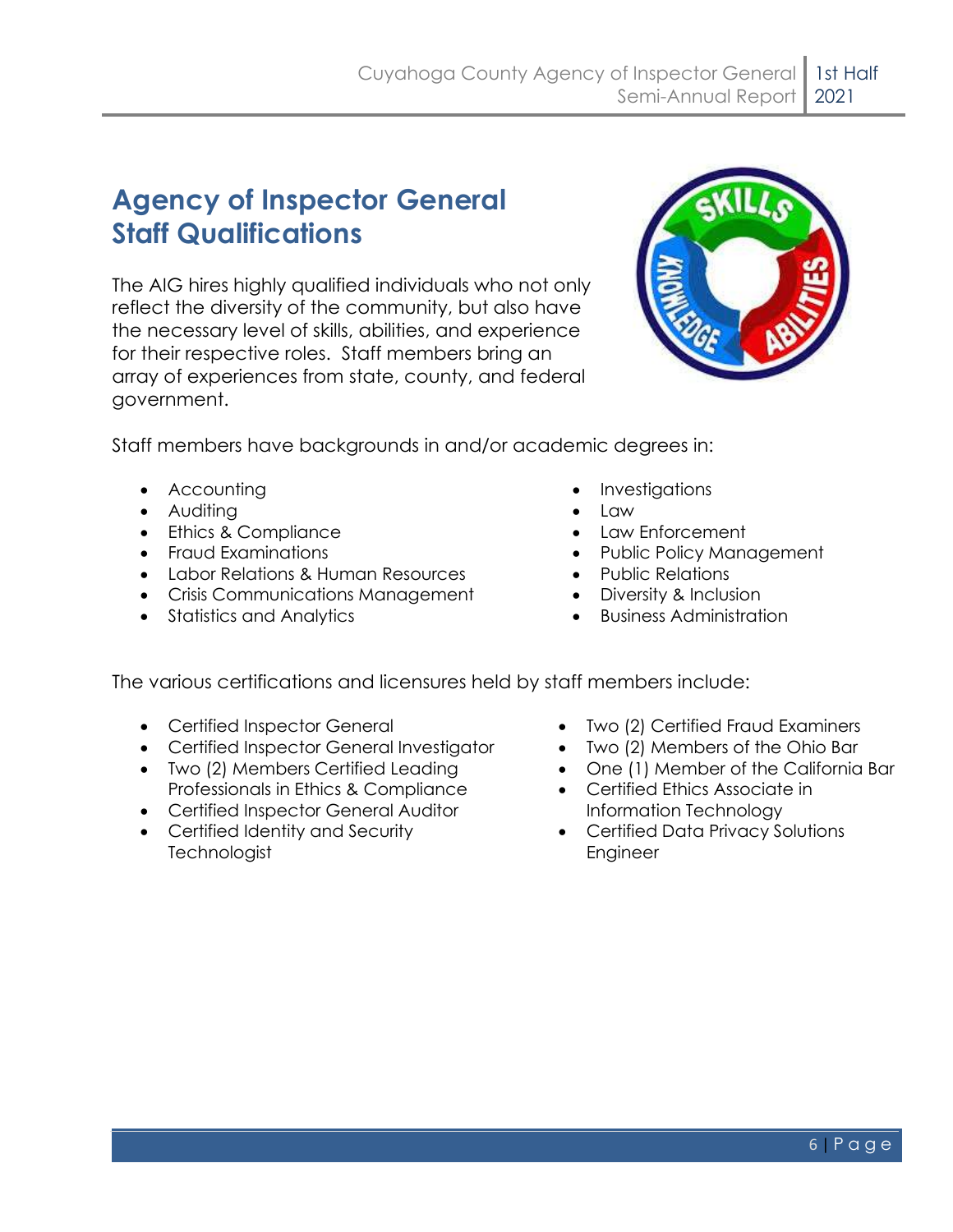### **Office Development: 2021 Training Focused on Current Fraud Related Topics**



As part of its mission to target financial waste, fraud, and abuse, AIG staff members attended trainings on a variety of topics to enhance their skills. For instance, in this reporting period, the Inspector General, First Assistant Deputy Inspector General, along with five Deputy Inspectors General attended and participated in webinars and trainings including the following courses:

- Data Privacy Relating to Data Governance, Architecture and **Lifecycle**
- Criminal Justice in the Cloud
- ACFE Ethics
- How to use the dark web for your investigations
- Whistleblowing, Defending the Accuser and the Accused
- Year of Uncertainty Spurs a Year of Integrated Risk Management
- Pandemic-Related Fraud in Government Agencies
- Crisis Management: Fraud & Law Series
- Global Privacy Regulations: Hot Spot to Watch in 2021
- Crisis Management: Fraud & Law Series
- Advance Digital Investigations:
- Legacy Modernization
- Upgrade to Citizen-Centric Digital **Services**
- Fraud Bio Training
- Diversity, Equity and Inclusion in the Anti-Fraud Field

To deliver on its responsibilities, the AIG continued its focus on building a team that has the collective capacity to perform across various skill sets including investigation, compliance evaluation, and technical support. Incorporating additional disciplines provides the Agency the capability to fully address the intended duties and responsibilities outlined in the County Code.

The AIG places special emphasis on maintaining the highest level of professionalism. The AIG invests in its most valued asset: its staff. The Agency continues to provide inhouse training to all staff members on topics including the mission, function, and authority of the AIG, the County Code, and proper investigative techniques and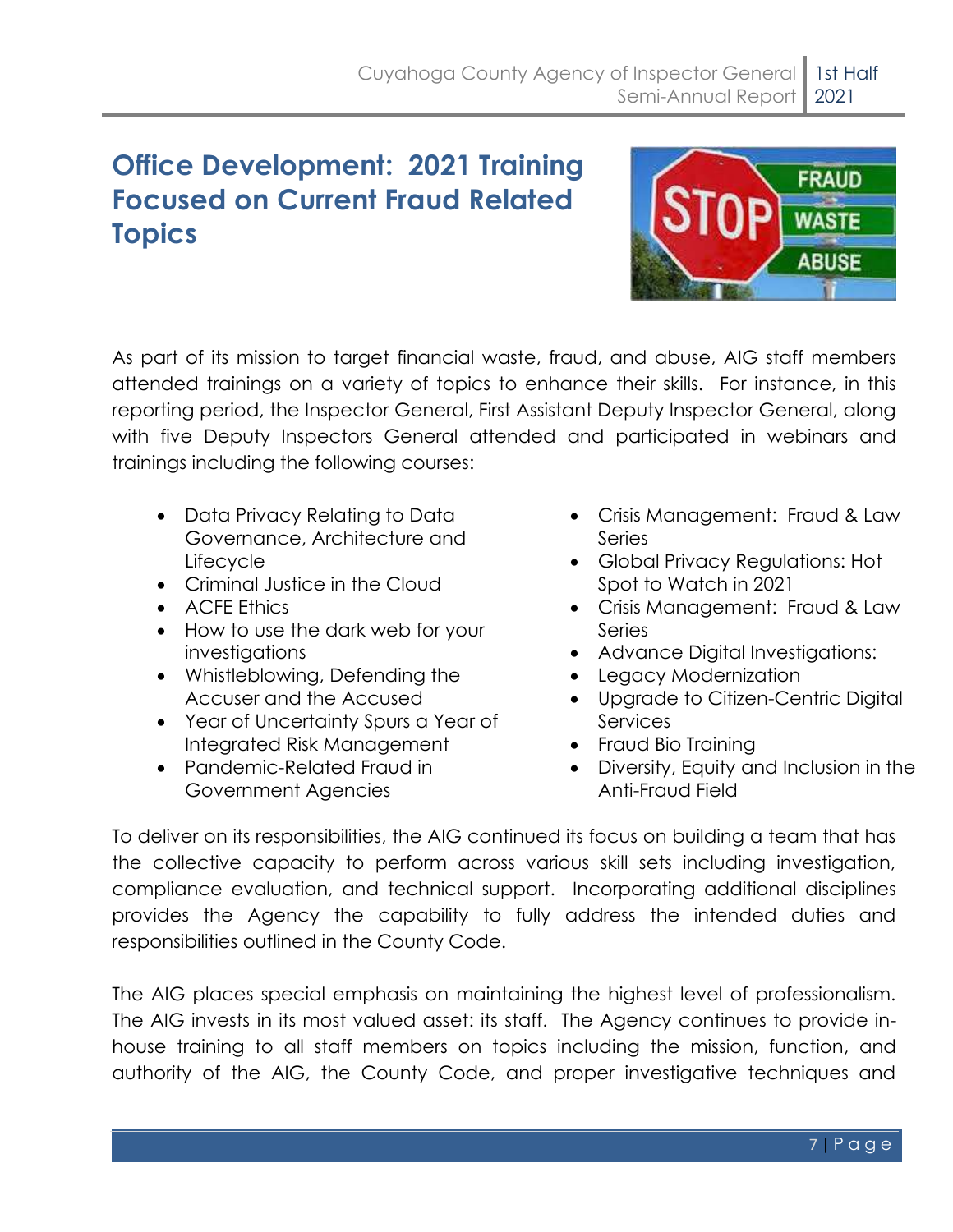protocols. Additionally, the AIG provides resources for continuing education to further develop, cross-train, and add new skills to its staff of professionals.

The AIG maintained membership in the Association of Inspectors General, a national organization of state, local and federal inspectors general and their staff during this reporting period. The Association of Inspectors General offers training seminars and certification institutes for members as well as networking opportunities. The AIG also maintains its membership in the Council on Government Ethics Law, the preeminent organization of government ethics administrators.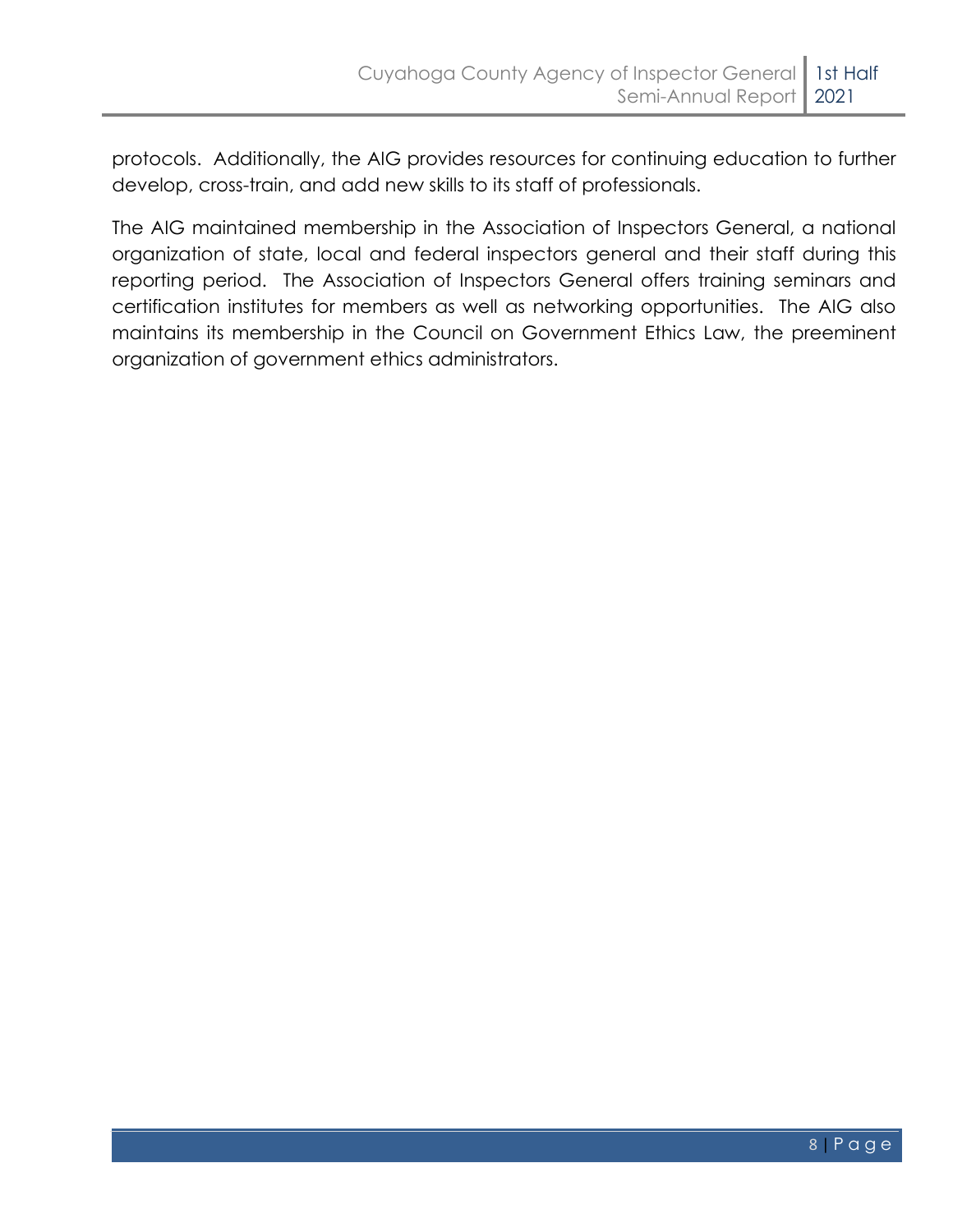## <span id="page-12-0"></span>**Section 1.2 – Agency of Inspector General Budget**

The County Executive and County Council granted the AIG a total budget of \$1,098,411 for 2021. The following is a summary of the AIG's actual budget performance through June 30, 2021:

| <b>Item</b>                  | 2021 Budgeted<br>Amount | 2021 Actual <sup>2</sup> | <b>Difference</b> |
|------------------------------|-------------------------|--------------------------|-------------------|
| <b>Personnel Services</b>    | \$1,025,709             | \$438,053                | \$587,656         |
| <b>Professional Services</b> | \$67,352                | \$22,381                 | \$44,971          |
| <b>Employee Services</b>     | \$0                     | \$4,106                  | (\$4,106)         |
| <b>Operations</b>            | \$5,350                 | \$6,677                  | (\$1,327)         |
| <b>TOTAL Expense</b>         | \$1,098,411             | \$471,217                | \$627,194         |

As part of its mandate to create and maintain contractor and lobbyist registries, the AIG is required to collect a one hundred-dollar (\$100.00) registration fee from all nonexempt contractors and lobbyists. All fees collected from contractors fund the AIG vendor registration account. In the last biennial budget, this fund was allocated to offset reductions from the General Fund. The AIG supports the salary of a part-time staff member from the vendor registration account, as well as the current salaries of other staff to the extent that they perform services related to contractor registrations, background checks and investigations. Finally, all bank fees associated with the online vendor registration process are paid from the vendor registration account. The AIG expects to utilize funds from the vendor registration account to continue support staff costs as well as its current case management tracking system.

<sup>2</sup> Totals as of June 30, 2021.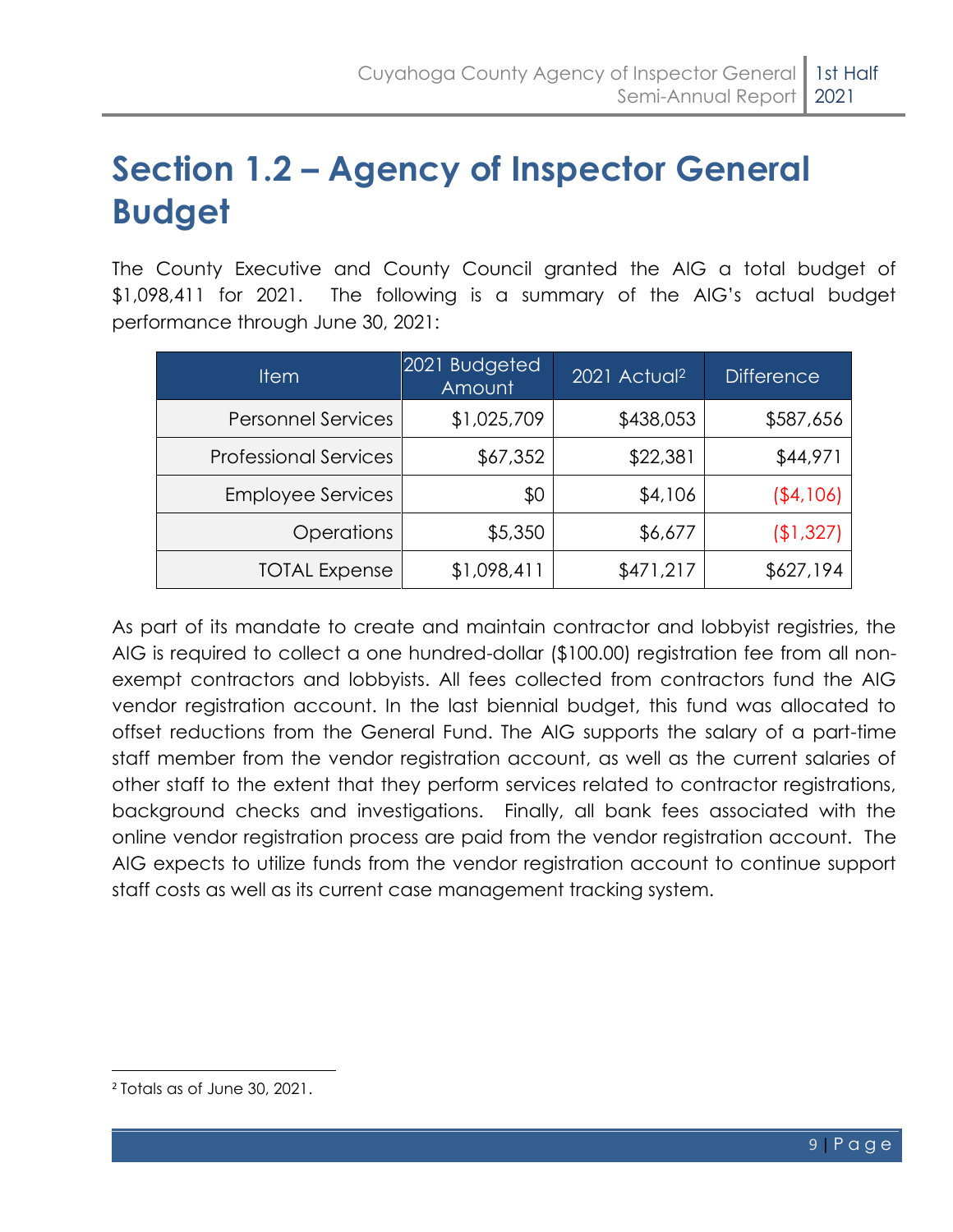Based on the County's population of 1,235,072, the cost to operate the AIG in 2021 will amount to less than \$.89 per citizen per year. This does not take into account the value added by our services, which includes issuing ethical guidance to employees and elected officials, completing contractor registrations, investigating allegations of ethical misconduct or County costs/expenditures challenged by the AIG.<sup>3</sup>



The average person spends more than 3x that amount on just one gallon of gasoline.



<sup>&</sup>lt;sup>3</sup> The AIG challenges costs/expenditures that are determined to be improper, unnecessary, unreasonable or lacking proper documentation.

<sup>4</sup> According to the U.S. Energy Information Administration, the average cost of a gallon of regular gasoline was approximately \$3.15 in June 2021. [https://www.eia.gov/totalenergy/data/monthly/pdf/sec9\\_6.pdf](https://www.eia.gov/totalenergy/data/monthly/pdf/sec9_6.pdf)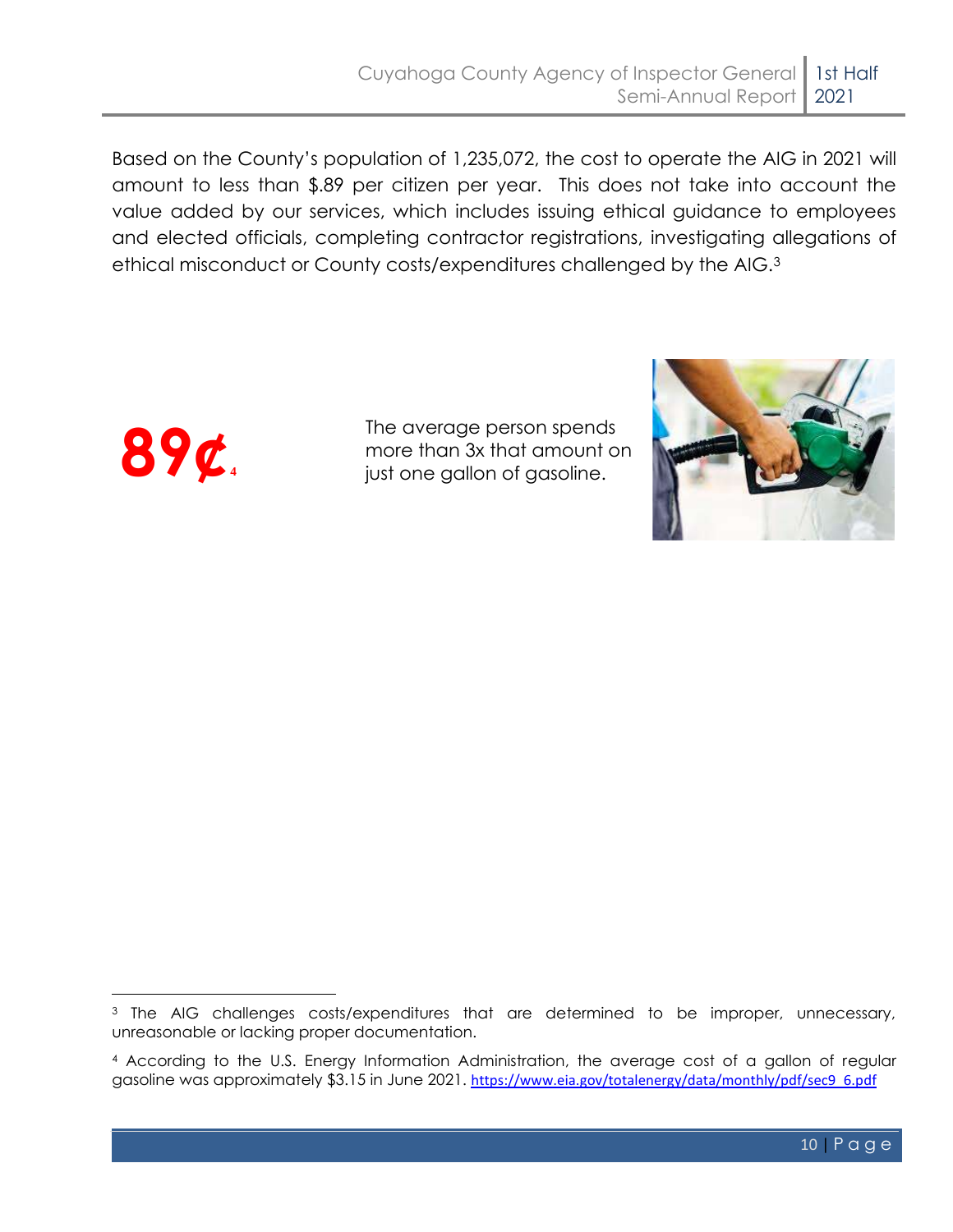# <span id="page-14-0"></span>**SECTION 2: INVESTIGATIONS**

- **2.1 INVESTIGATION STATISTICS**
- **2.2 COMPLETED INVESTIGATIONS**



*The AIG collaborated with Federal, State and County authorities regarding continuing public corruption investigations.*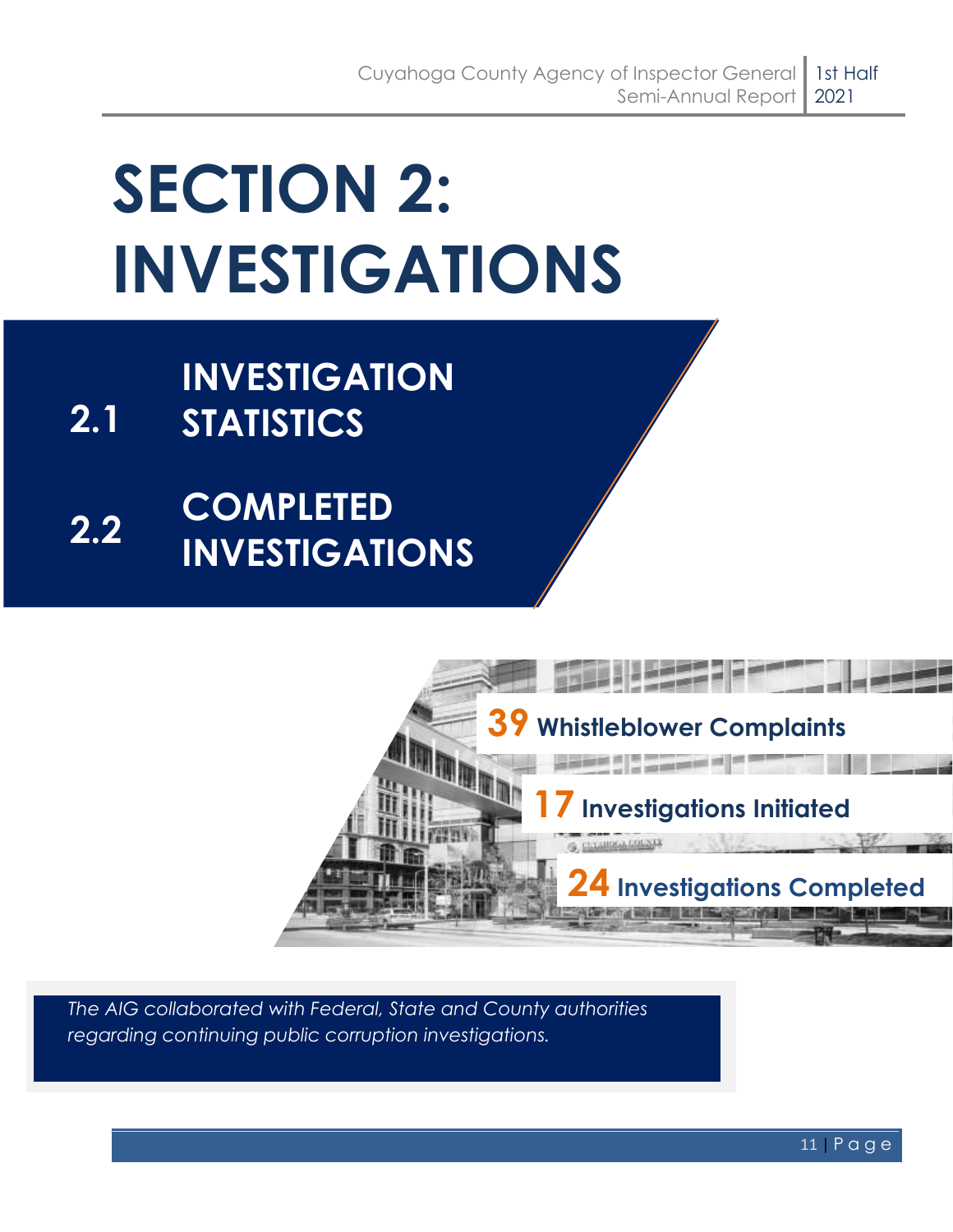## <span id="page-15-0"></span>**Section 2.1 – Investigation Statistics**

### *A. Whistleblower Complaints/Referrals*

The AIG received thirty-nine (39) unique whistleblower complaints or referrals from January 1, 2021 through June 30, 2021. The following is a summary of the source of the complaints or referrals:



#### **Source of Complaints**

During this reporting cycle, the greatest number of complaints were submitted by current County employees, followed by complaints from members of the public.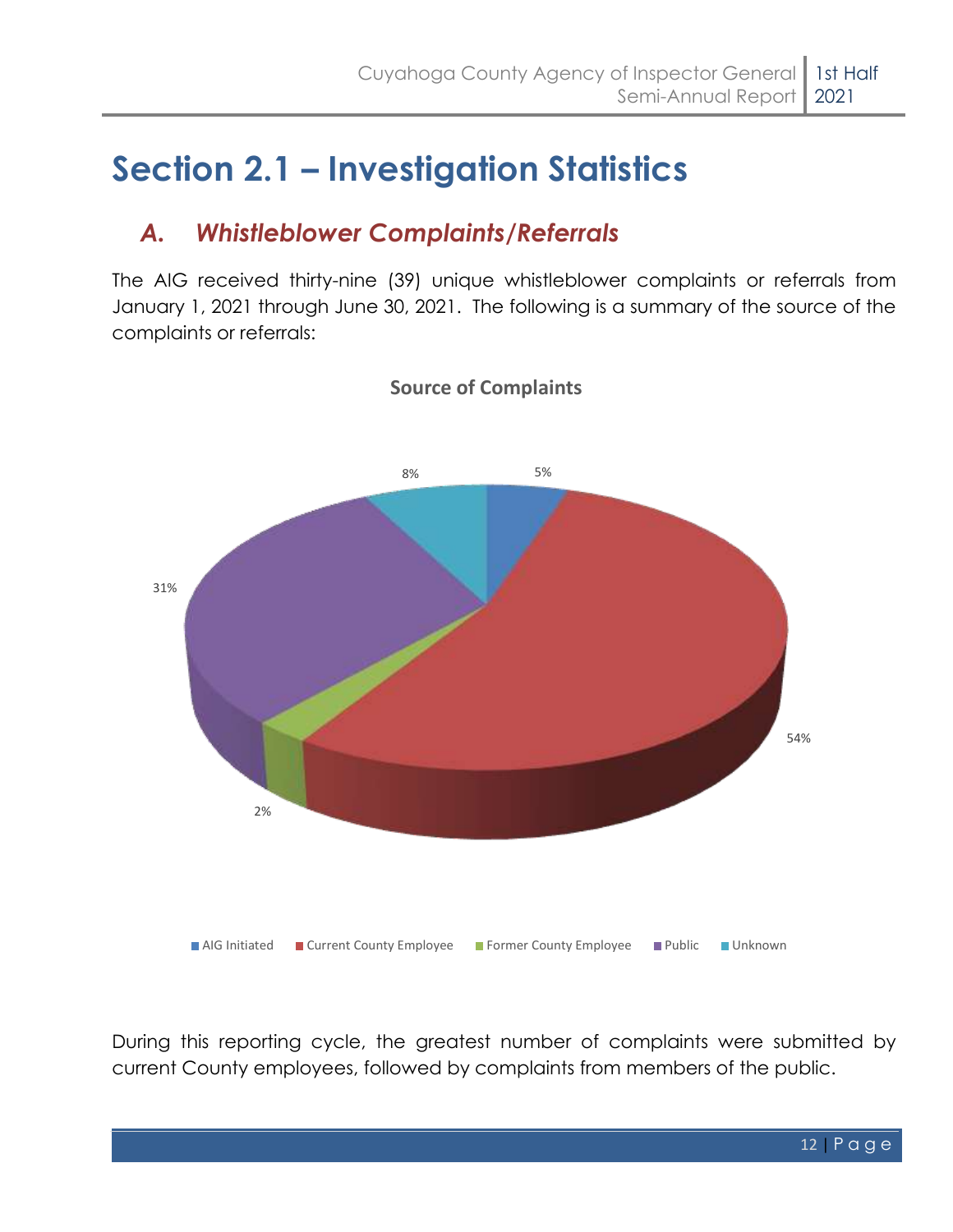#### **Method of Receipt of Complaints**



The AIG's ability to be effective is directly linked to its accessibility. During this reporting period, the most utilized method for submitting complaints to the AIG was via the AIG Report a Concern. Direct E-mail was the second most utilized method for submitting complaints during this reporting period.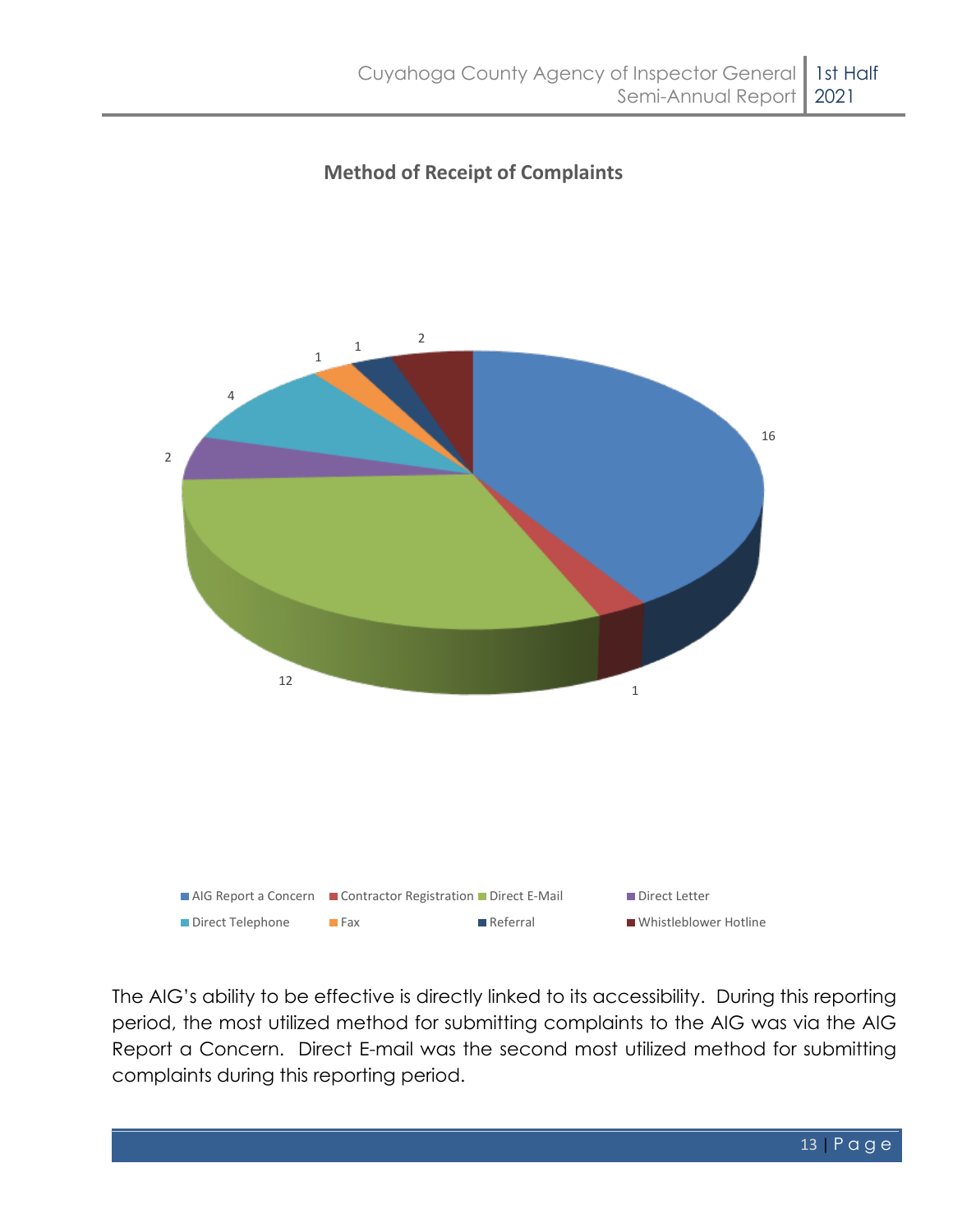

**Complaints by Department**

The greatest number of complaints were in the Non-County category. The second highest volume of complaints received were regarding the Sheriff's Department.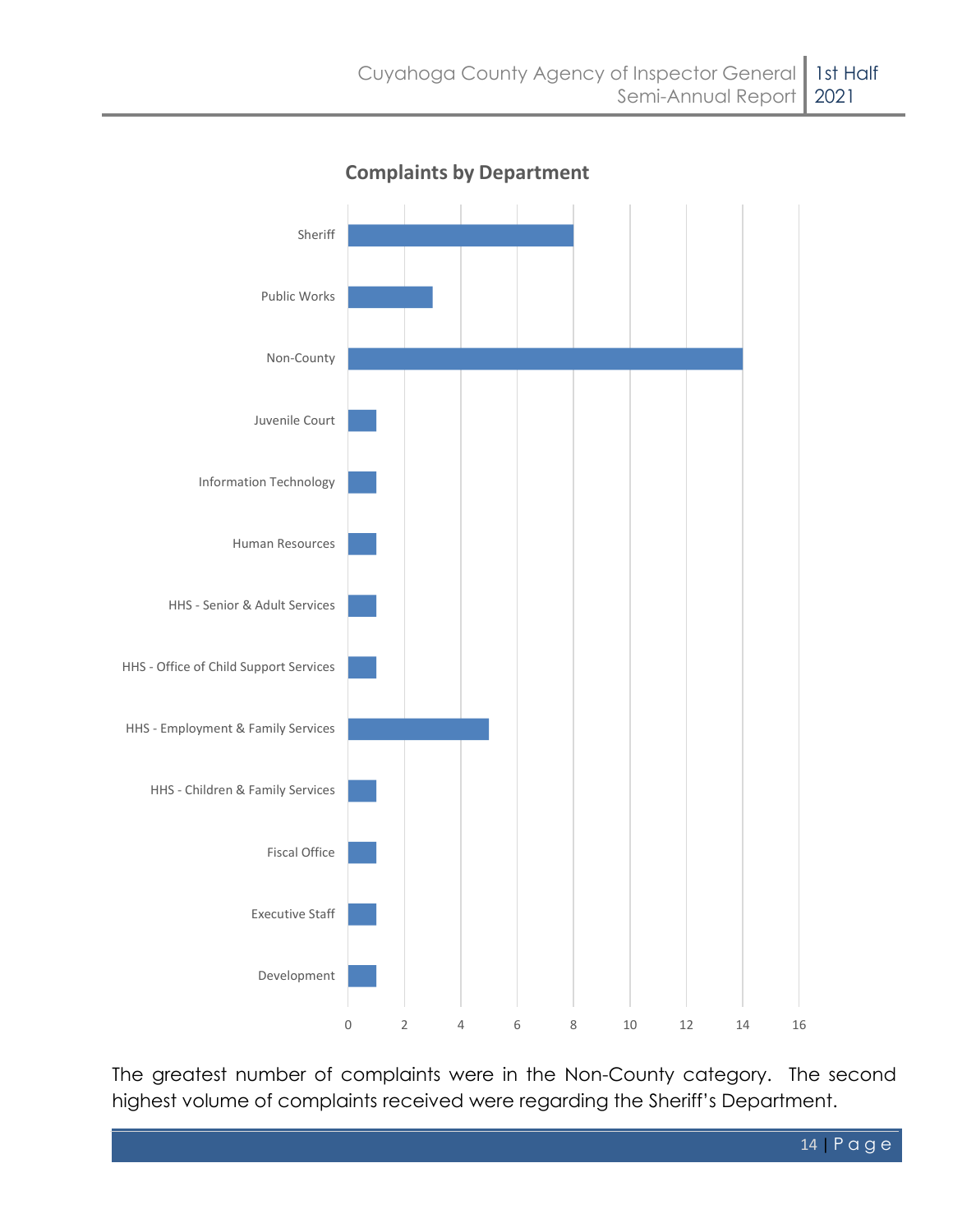

#### **Complaint Disposition**

The AIG's policy is that most human resource complaints should be addressed by linemanagement and the County Department of Human Resources. The AIG is committed to supporting – rather than reducing – the authority of line-supervisors to manage their departments.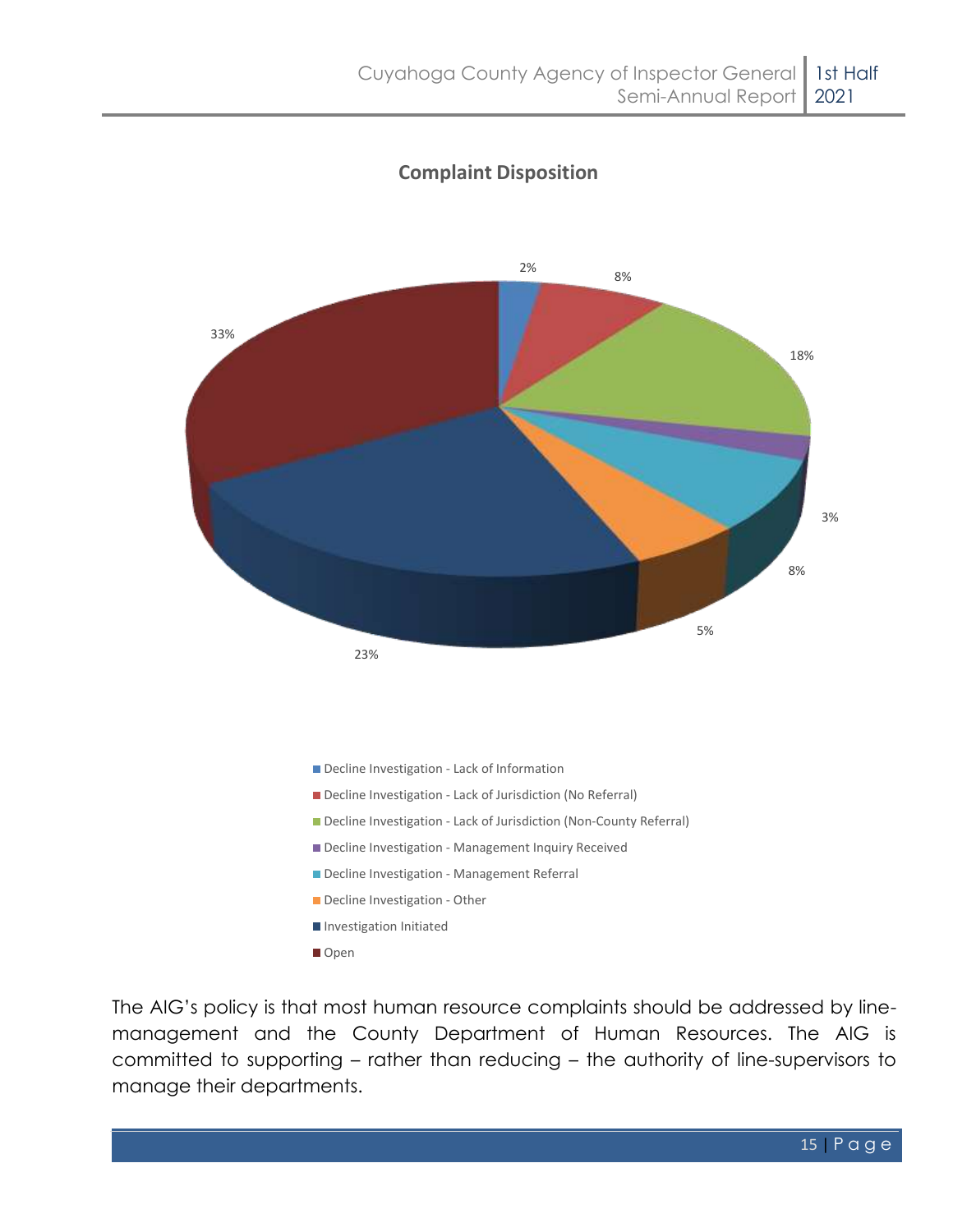### *B. Investigations*

The AIG initiated seventeen (17) investigations and reviews during this reporting period.

The following is a summary of the nature of the seventeen (17) newly initiated investigations and reviews during this reporting period:



**Number of Investigations by Type**

The AIG investigated a wide range of complaints during this reporting period, with Poor or Improper Management Practices accounting for the highest number of complaints investigated, followed by Contractor Fraudulent Activity.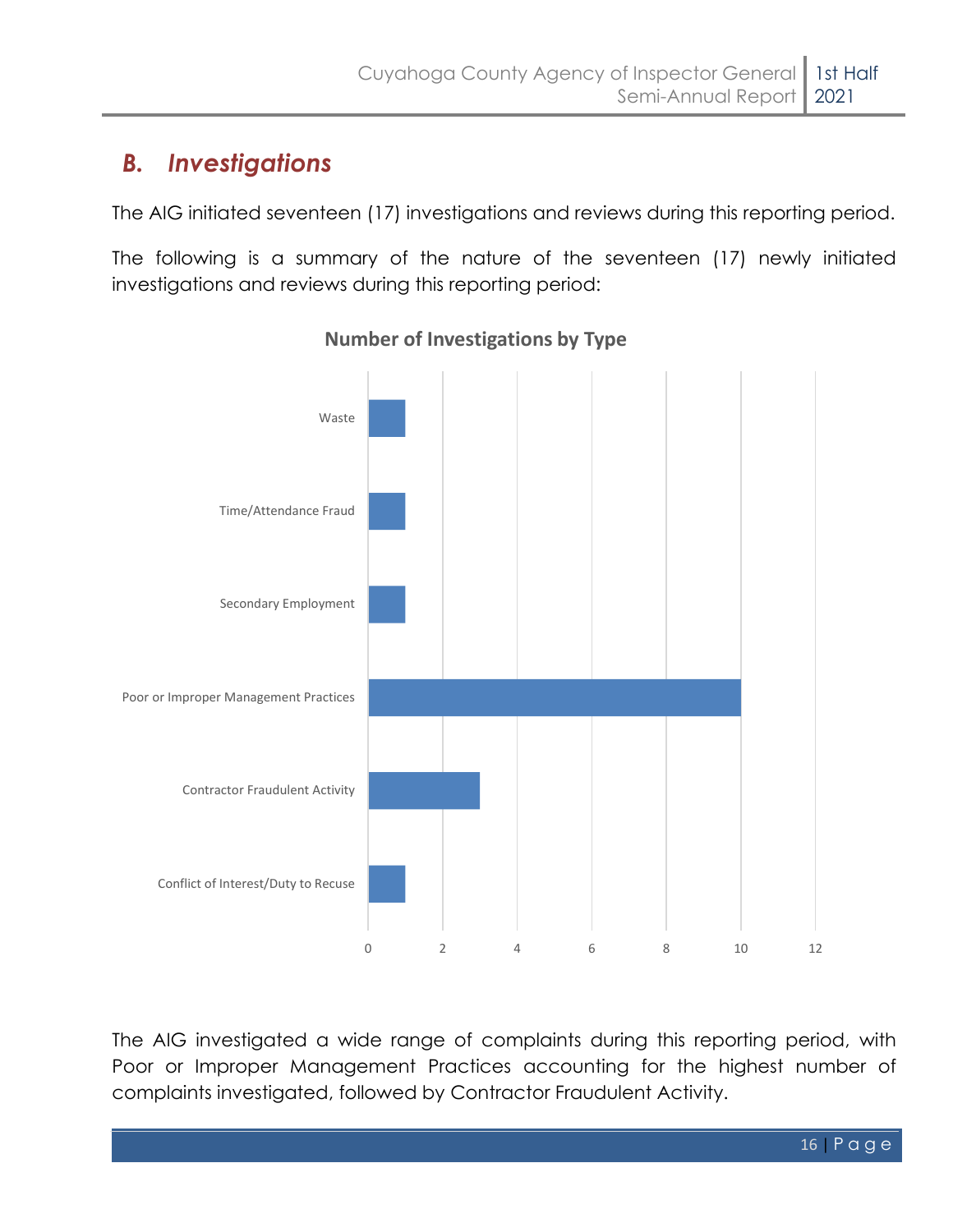

#### **Source of Investigations**

Consistent with prior reports, investigations generated through current County employees accounted for the largest source of newly initiated investigations and reviews during the reporting period. AIG initiated investigations were the next largest source.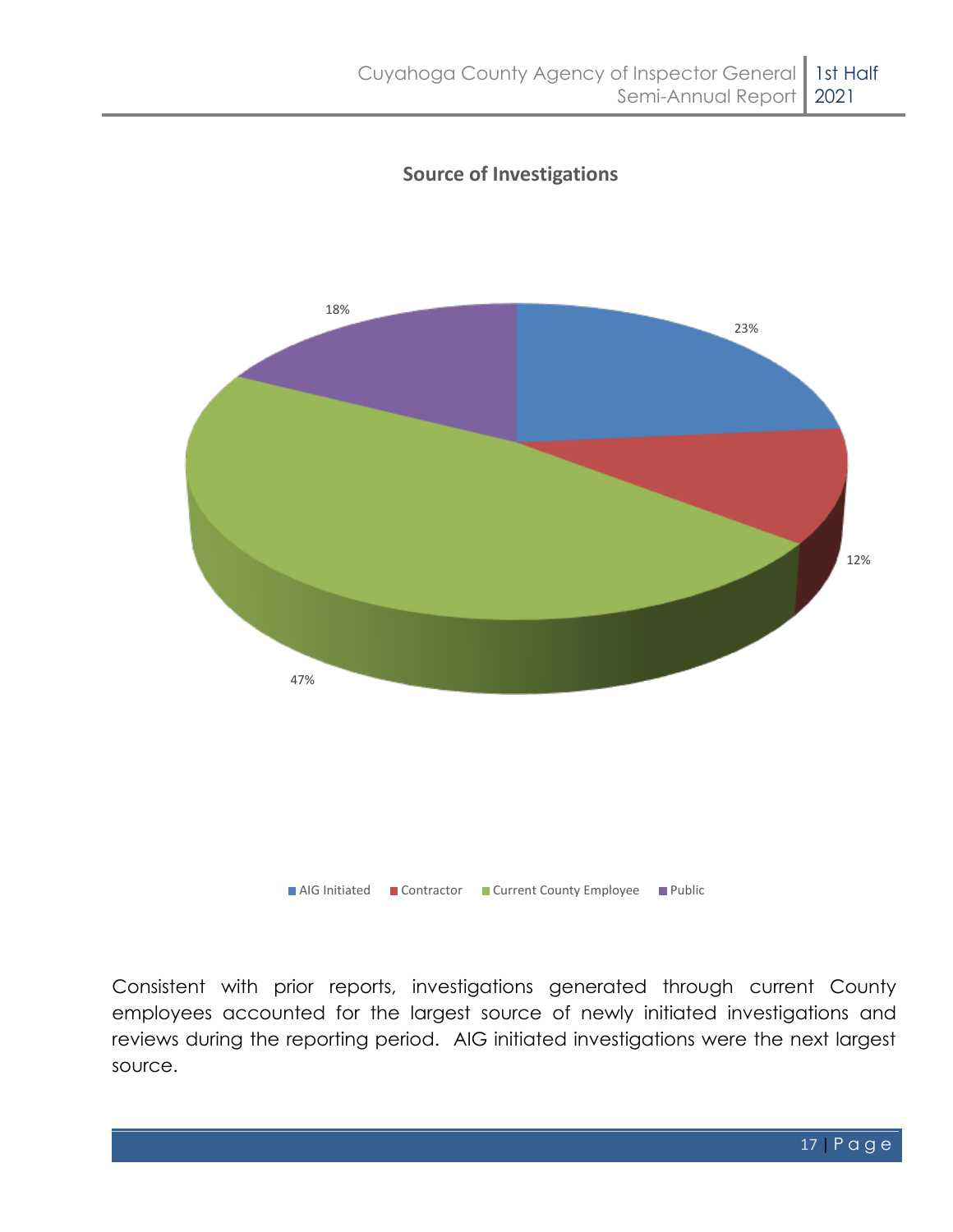

#### **Investigations Initiated by Department**

During this reporting period, the highest number of newly initiated investigations were in connection with the Department of Development, the Sheriff's Department and Non-County.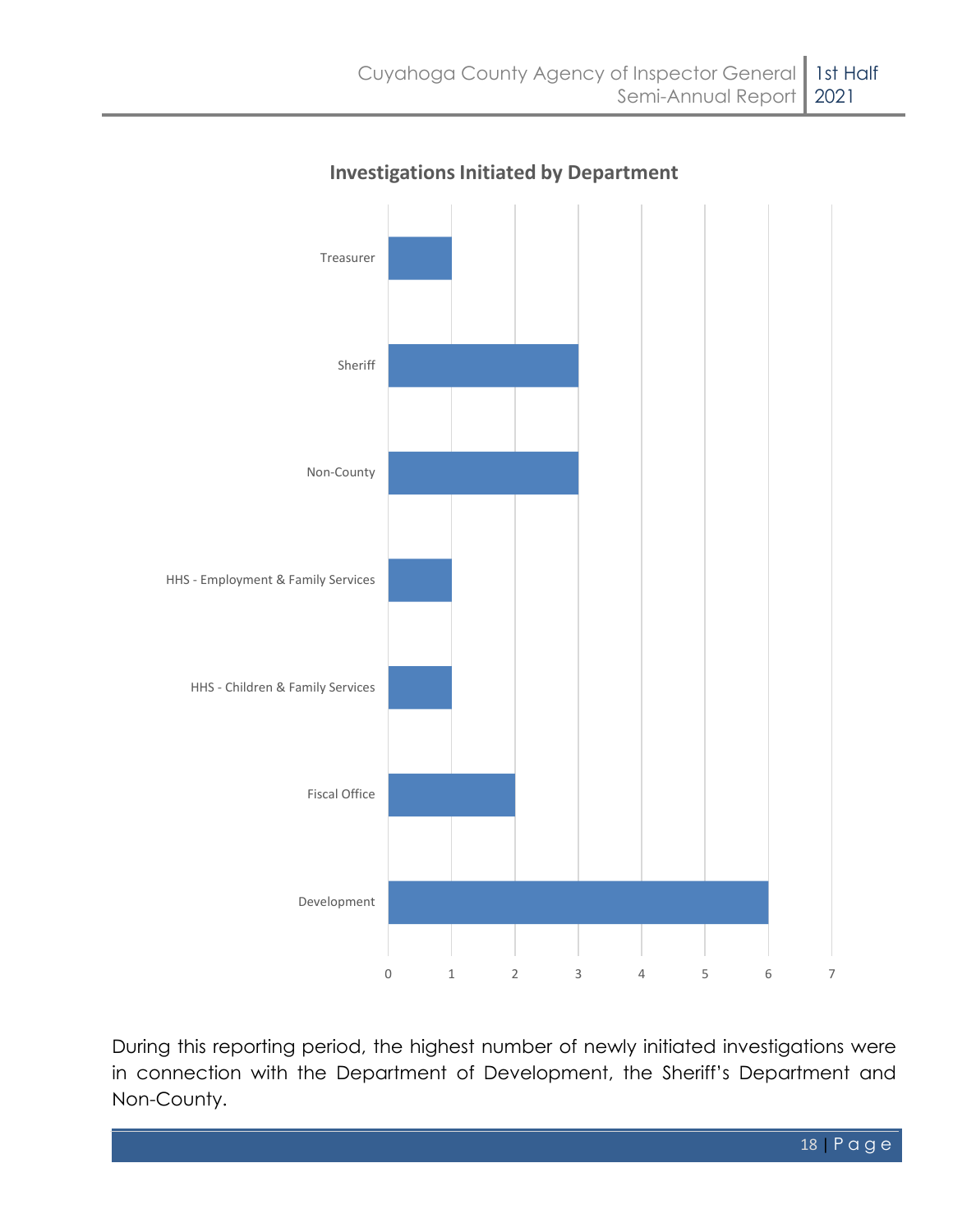## <span id="page-22-0"></span>**Section 2.2 – Completed Investigations**

During this reporting period, the AIG issued findings on and completed twenty-four (24) investigations.



#### **Disposition of Closed Investigations**

#### **Challenged Costs/Expenditures**

Finally, the AIG has identified **\$7,334,321** in challenged costs/expenditures since its inception and more recently identified **\$7,135,644** challenged costs/expenditures since 2015.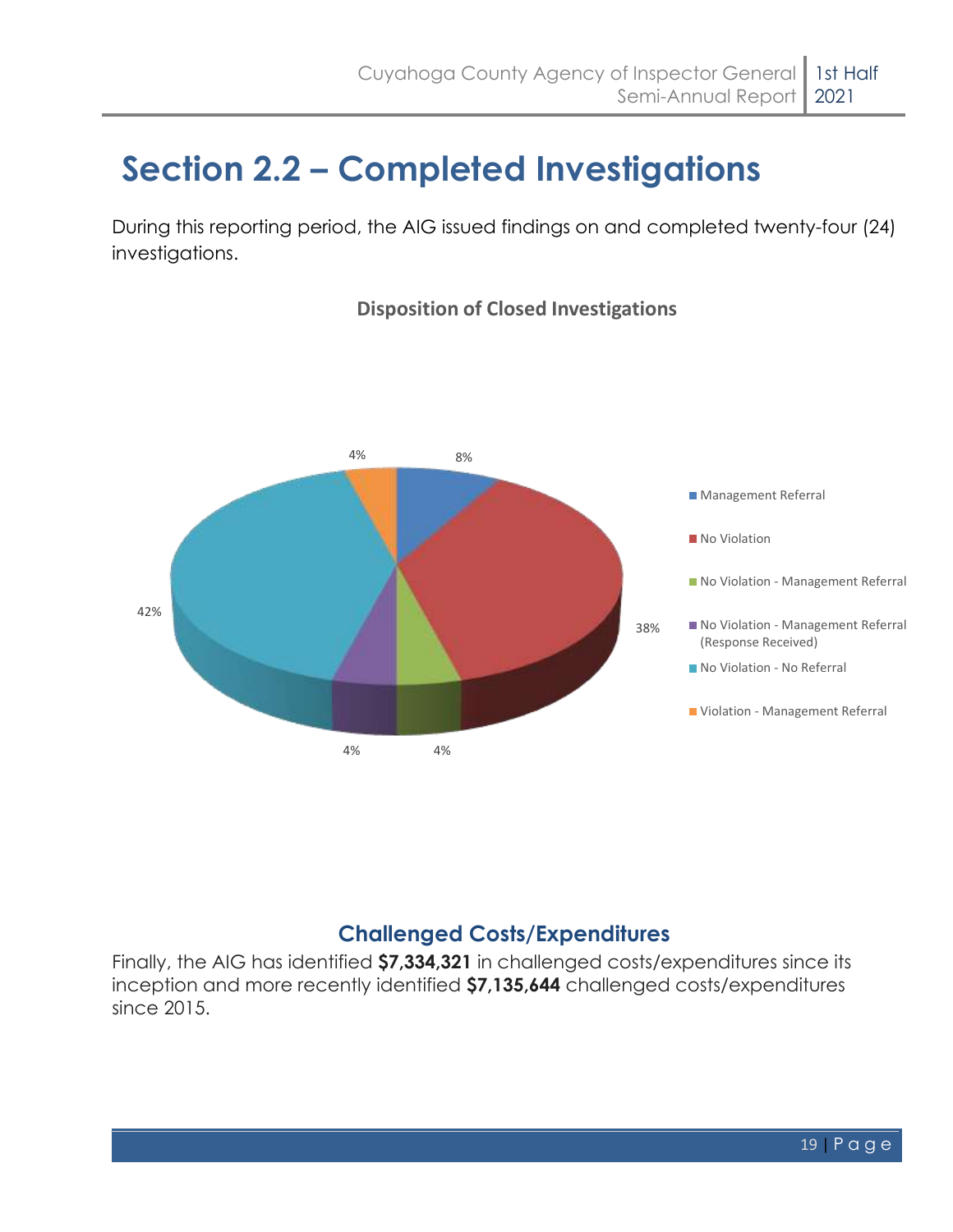### **Representative Examples of Recent Investigations & Reviews**

#### **Delinquent Property Tax Initiative - \$620,620 during First Half 2021**

In September 2018, the AIG met with the County Treasurer, Chris Murray, and agreed to assist with the collection of delinquent property taxes.

AIG staff worked with the Treasurer's Office and the County Prosecutor's Tax Foreclosure Division ("Foreclosure") to jointly develop a process to identify and verify parcels that are truly delinquent. The AIG sends a warning letter to the taxpayer notifying them that their County property taxes are delinquent and advises the taxpayer to address the delinquent tax issue. If the taxpayer has not contacted the AIG and the taxes are still delinquent after 30 days, the AIG begins the process of debarring the taxpayer.

During the first half of 2021, the AIG's review of delinquent parcels resulted in collection of \$620,620. Since 2018, the AIG's efforts have resulted in collection of \$8,199,611 of the delinquent property taxes reviewed. The AIG expects that this amount will increase in the future as the program develops.

#### **Misuse of County Resources**

The AIG received a complaint alleging that a Department of Senior Adult Services ("DSAS") employee was assigned a County owned laptop computer that she failed to return and is now using for personal business. The employee allegedly told a co-worker that she had no intention of returning the laptop computer to the County because "the laptop is now hers."

The employee told investigators that a former IT employee told her to keep the laptop for her personal use because the County was replacing them with newer models and the old laptop would be thrown away. The Dell laptop was returned to the AIG on June 17, 2021. This matter was referred to County Executive Armond Budish, Chief Human Resource Officer Jesse Drucker, and CJFS Administrator David Merriman for consideration of action commensurate with the violations.

#### **Review of AIG Registration Status- Covid-19 Emergency Purchases**

On March 11, 2020, County Executive Budish signed an emergency declaration in response to the COVID-19 pandemic. The declaration permitted changes to the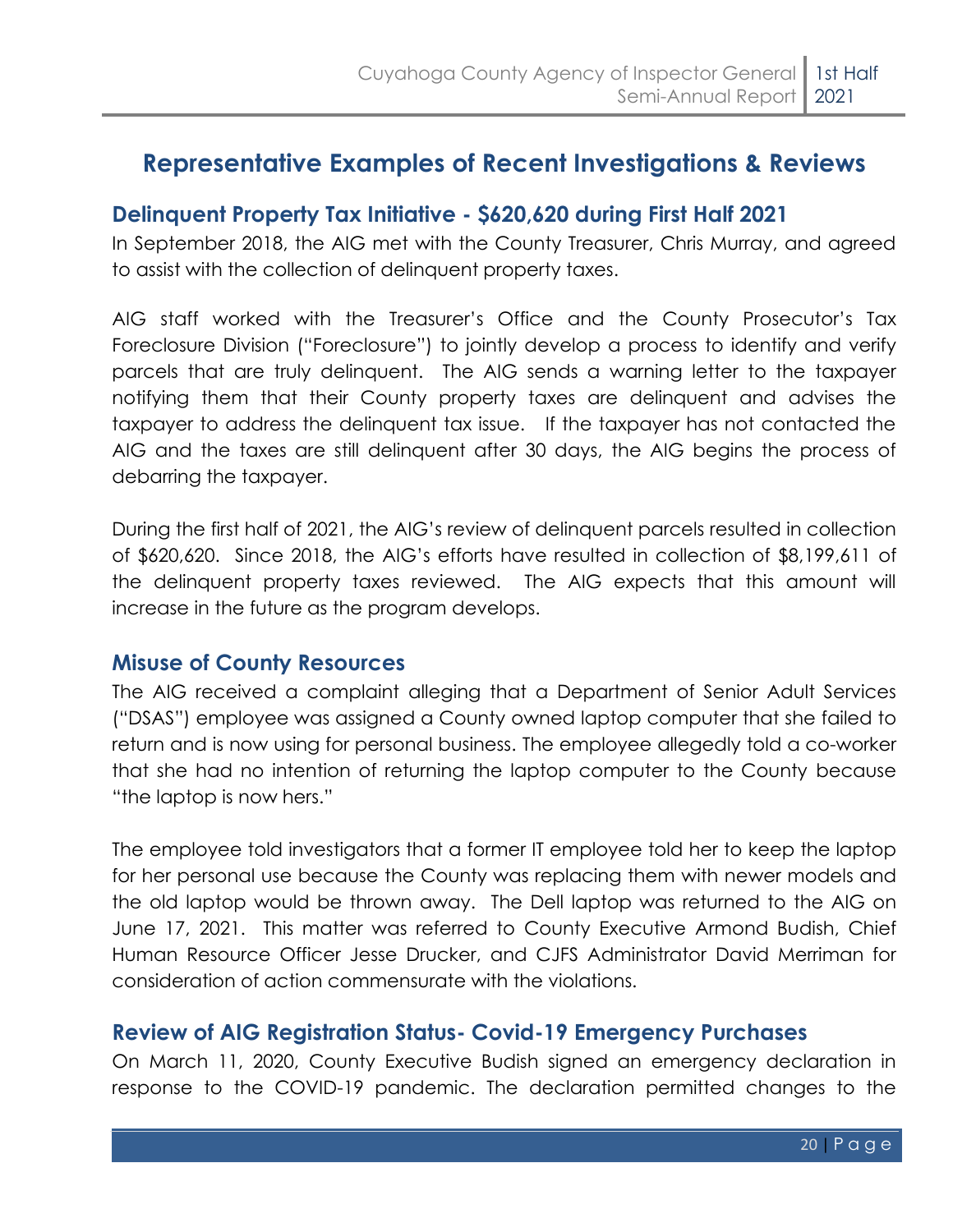County procurement process in order to speed it up so that supplies needed to help keep residents safe could be quickly purchased.

These changes were facilitated by one of the AIG's registration exemptions, which was approved by the Board of Control in 2018 in order to speed up emergency contracting during times of crisis.

Contractors supplying products or services relating to purchases made pursuant to Section 501.03(A) of the County Code ("Emergency and Unforeseen Time Sensitive Mission Critical Purchases") or Section 501.08(A) of the County Code ("County Executive Emergency Authority") are not required to pre-register with the AIG.

As part of the exemption granted by the Board of Control: County Code Section 501.08(A) provides limited authority to make purchases without securing the usual preapprovals. This authority is restricted to emergency or unforeseen time sensitive mission critical purchases. Because the purchases made under these provisions will be made on an immediate and unplanned basis, it is impractical to require vendor registration and training prior to the purchase. Whenever this exemption is granted, the requesting department shall notify the Inspector General and the contractor shall complete the registration process within thirty (30) days of contracting with the County. Contractors failing to register within 30 days could be debarred from any future contracts, found to be in breach of contract and/or have any unpaid funds withheld.

During the COVID-19 emergency, AIG staff continuously monitored the list of Emergency Purchases posted on OPD's website and worked with County departments to ensure that all contractors awarded contracts that exceeded \$10,000 in a calendar year complied with the terms of the AIG registration requirement within 30 days of the contract date.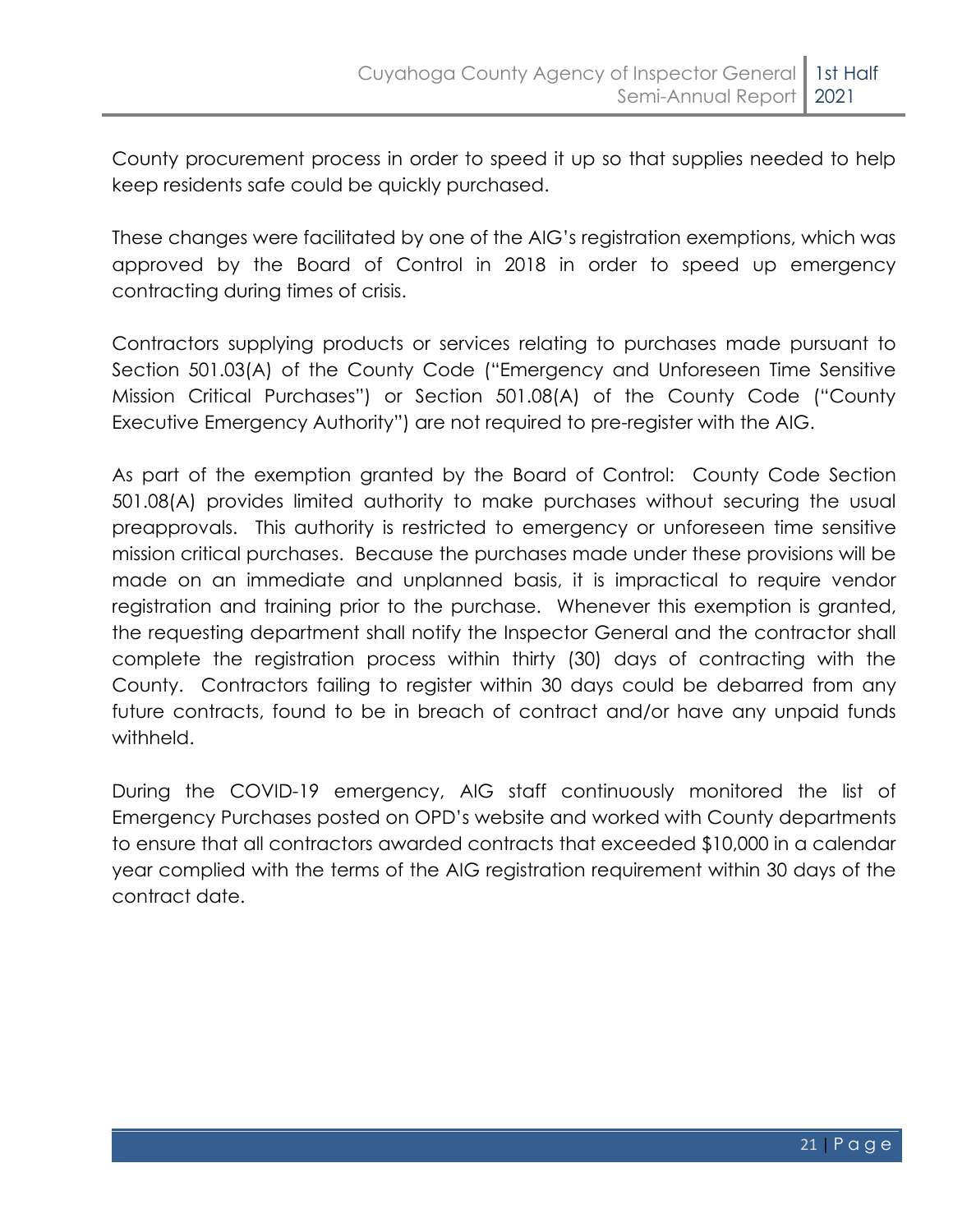# <span id="page-25-0"></span>**SECTION 3: ETHICS COMPLIANCE<sup>5</sup>**

## **3.1 Ethics Advisory Opinions**

**3.2 Ethics Disclosures**



*The AIG addressed 30 ethics issues and potential conflicts of interest.*

<sup>5</sup> For additional discussion regarding Ethics and Compliance please see Appendix 3.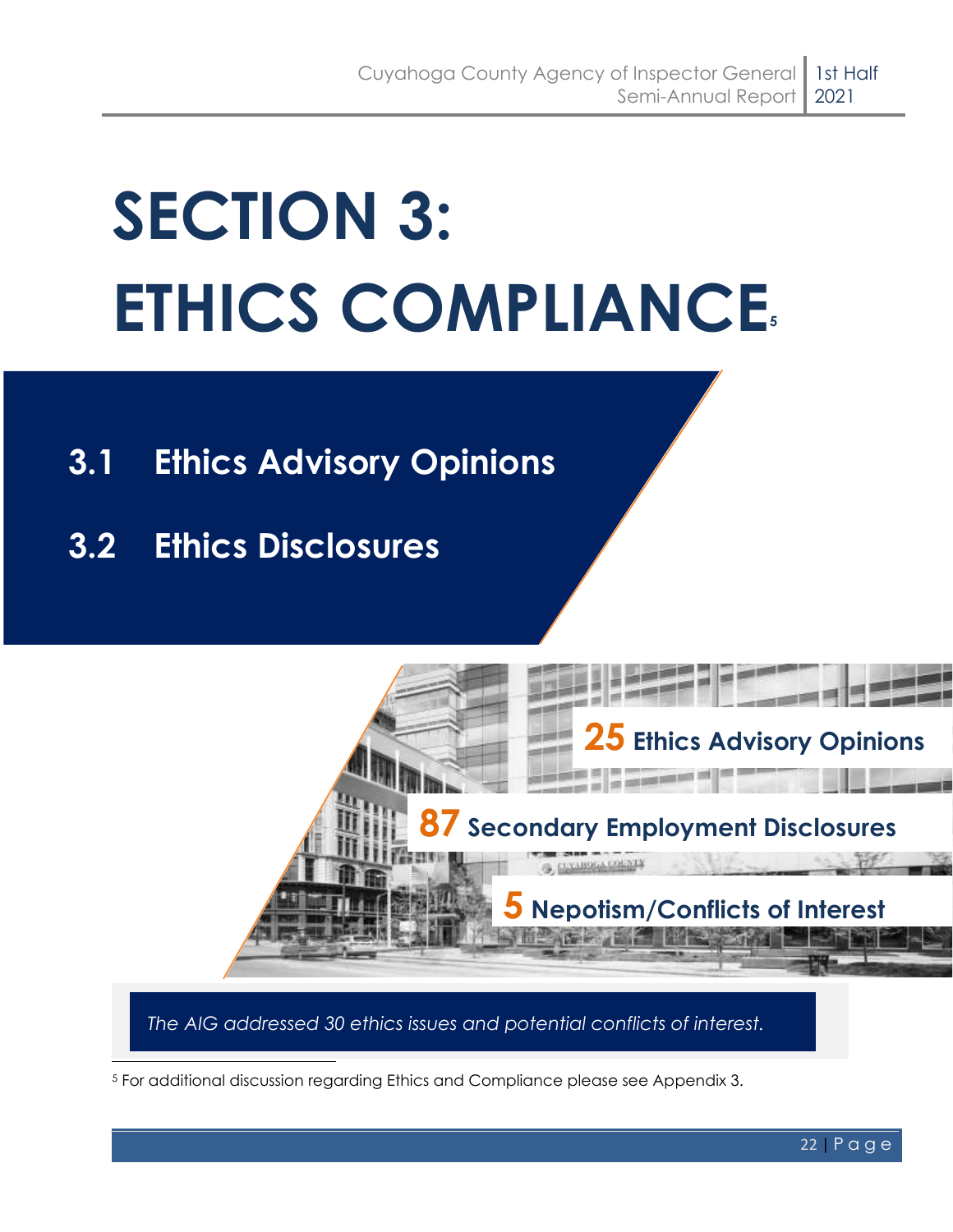## <span id="page-26-0"></span>**Section 3.1 – Ethics Advisory Opinions**

The AIG reviewed twenty-five (25) requests for ethics advisory opinions during this reporting period and issued Ethics Advisory Opinions regarding the following topics:



**Ethics Opinions**

During the first half of 2021, ethics advisory opinion topics included, but were not limited to: (1) Gifts/Travel/Dining; (2) Conflicts of Interest; (3) Travel Usage; (4) Boards, Commissions and Advisory Board Appointments; (5) Abuse of Political Authority or Influence; and (6) Improper Supplemental Compensation.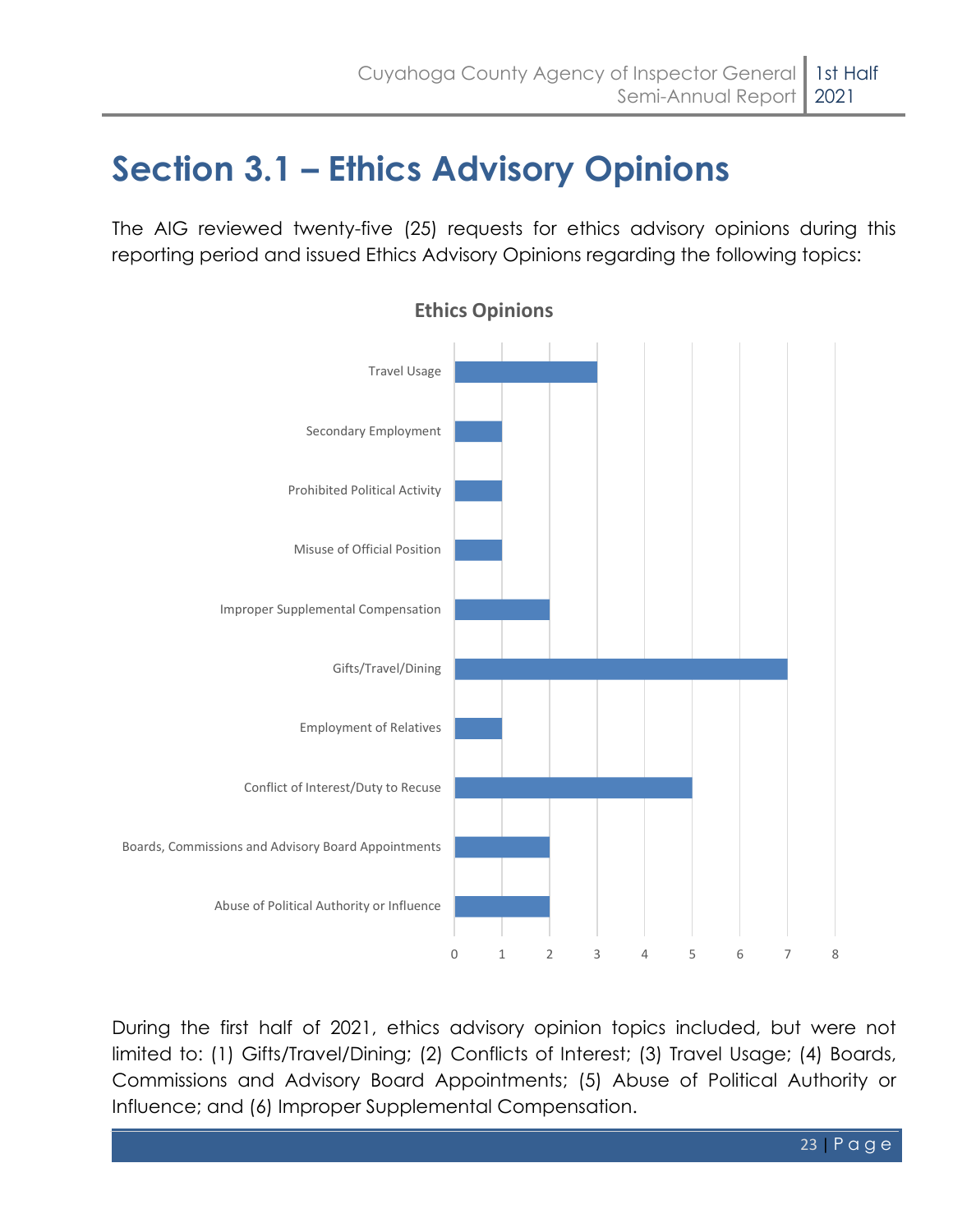Of the twenty-five (25) ethics opinions requested during the last six months, the AIG determined in four (4) cases that there were conflicts of interest.



#### **Ethics Advisory Opinion Disposition**

### **Representative Examples of Recent Ethics Advisory Opinions**

#### **Misuse of Official Position**

(21-0021-EI) Inquiry from a County director for general guidance on how to handle requests to give "testimonial statements" for people and/or organizations, some nonprofit and some for profit, with whom she has worked. In this case, someone she has worked with is starting a consulting business and wants to put a statement from her in her professional capacity on his website. The AIG advised that it is not permissible to be used as a public endorser, or to receive any remuneration. Additionally, as to the nature of the reference, it will not violate the County Ethics Code if: 1) it is truthful; 2) based on personal experience; 3) not given as a public endorsement for a private concern; 4) is not provided on a discriminatory or political basis; and 5) the recommender does not receive anything of value.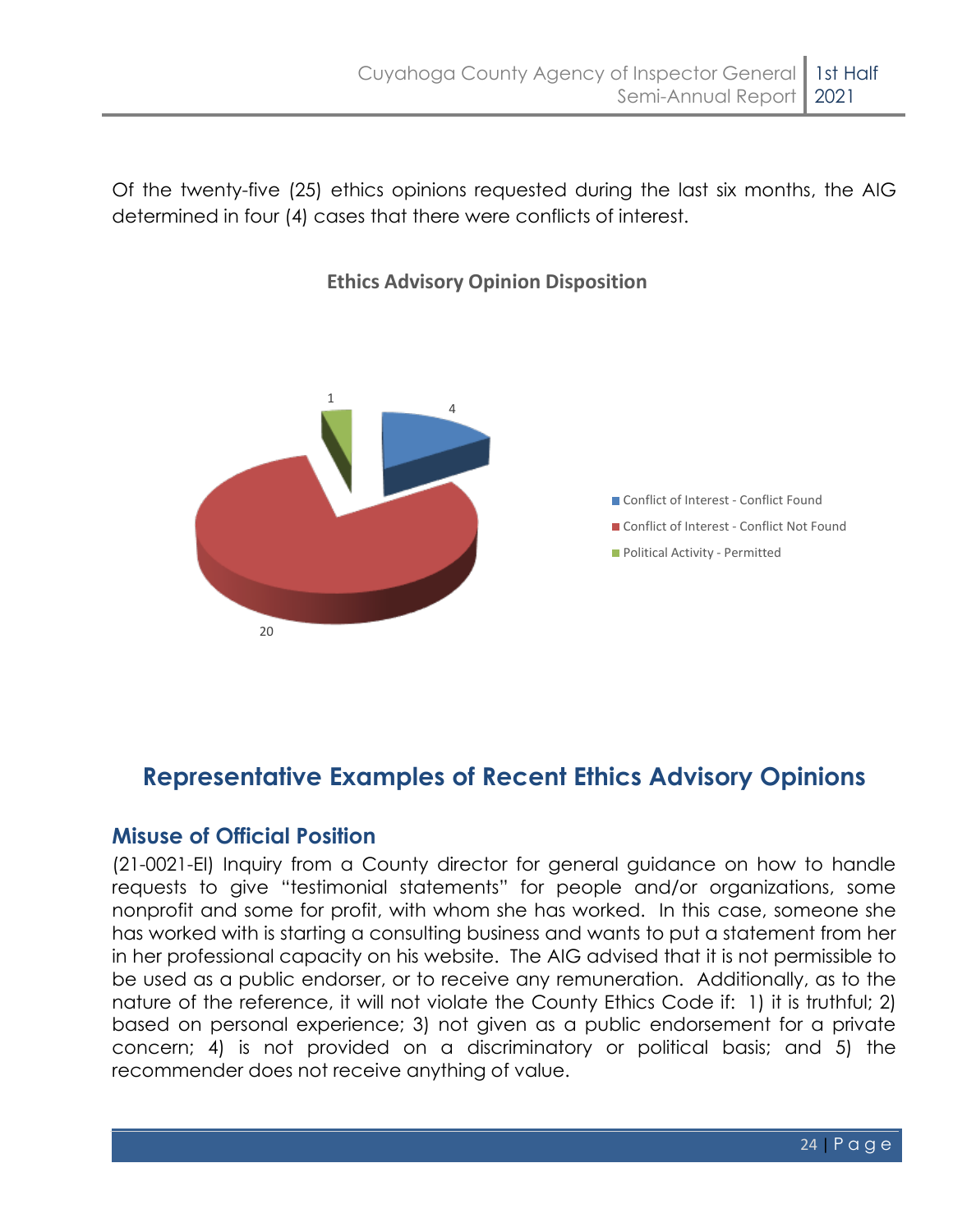#### **Nepotism**

(21-0028-EI) Inquiry from an employee regarding whether the County Ethics Code prohibits him from hiring his cousin's daughter. As defined by the Code, a "relative" includes an individual's spouse, domestic partner, parent, grandparent, step-parent, sibling, step-sibling, sibling's spouse, child, grandchild, step-child, uncle, aunt, nephew, niece, first cousin, or household member, and persons having any of these relationships to the spouse or domestic partner of said individual. The AIG advised that the County Ethics Code does not extend to second cousins and therefore does not prohibit the hiring of the employee's cousin's daughter.

#### **Gifts/Travel/Dining**

(21-0004-EI) Inquiry as to whether an offer from the Cleveland Cavaliers for purchase of discounted tickets was acceptable to circulate to County employees. The AIG advised that the proposed discount was acceptable assuming that it was made available to a large number of other non-county persons and was not being offered in exchange for any benefit. However, the use of County networks for private sales/advertising would not be permitted on a subjective basis or one that permitted some private actors, but not others, to use County resources for subjective reasons.

#### **Improper Supplemental Compensation**

(21-0022-EI) Inquiry from an employee regarding whether she could accept sponsored tickets to an event. The invitation indicated that the employee was being offered the tickets because of her role in Cuyahoga County. Accordingly, the AIG advised that the County Ethics Code prohibits an employee from accepting gifts (of any value) from an outside source that are intended as a reward for being a County employee or for performing any official action on the part of the employee.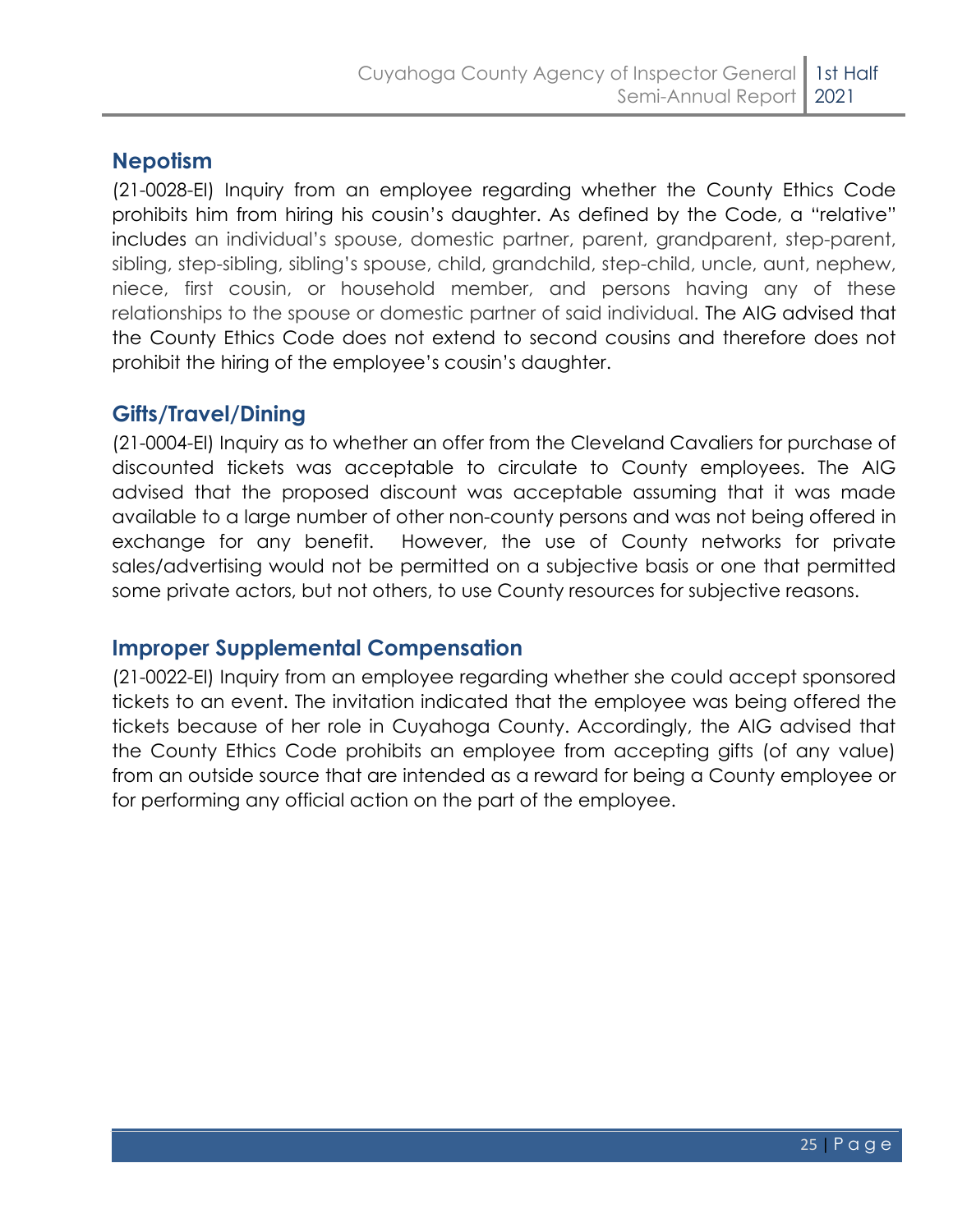## <span id="page-29-0"></span>**Section 3.2 – Ethics Disclosures**

The AIG reviewed eighty-seven (87) inquiries regarding secondary employment and five (5) Nepotism/Conflict of Interest disclosures during this reporting cycle.



**Ethics Disclosures**

Secondary Employment Nepotism

## **Nepotism & Conflict of Interest Disclosures**

The County Code prohibits elected officials, employees, and board members from participating in decisions specifically to appoint, hire, promote, discipline, or discharge a relative for any position of the County. Elected officials, employees, and board members are not permitted to supervise a relative in the performance of the relative's official power and duties. In addition, no public official, employee, or board member shall secure any public contract in which the individual, a member of the individual's family, or any of the individual's business associates has an interest in violation of RC 2921.42.

All employees are required to disclose relatives, all private business interests and associates involved with any matter before the County to the AIG. The AIG reviewed five (5) Nepotism/Conflict of Interest disclosures this reporting cycle for potential conflicts.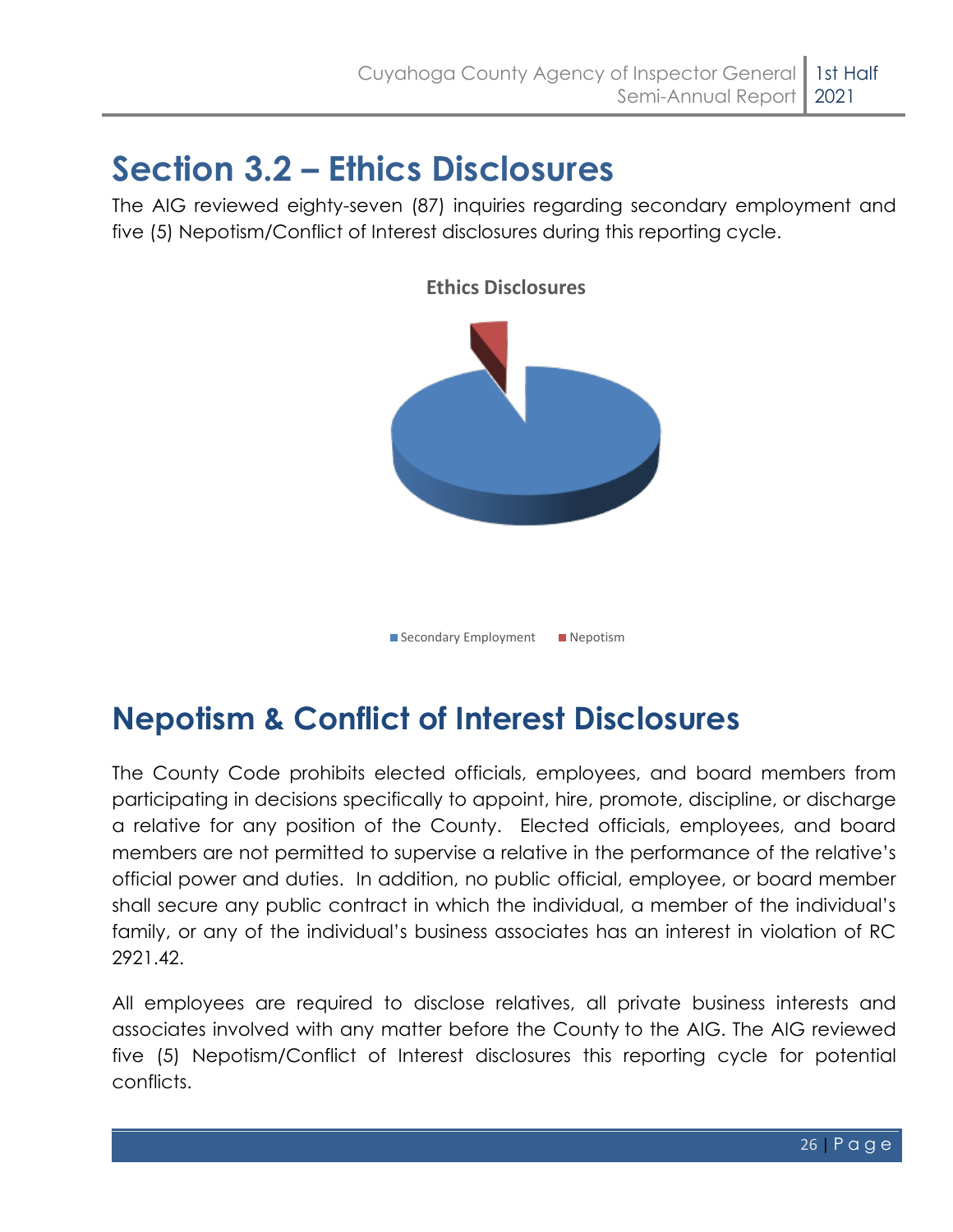## **Secondary Employment & Private Business Activity Disclosures**

The County Code requires that all elected officials and employees disclose certain secondary employment in writing, on an official form approved by the Inspector General, to the County Department of Human Resources and that department must transmit the forms to the AIG. The AIG processed eighty-seven (87) Secondary Employment & Private Business Activity Disclosures this reporting cycle.

The AIG responds to each secondary employment disclosure by providing a response as to whether any provision of Title 4 of the County Code would prohibit the employee from engaging in the secondary employment. Secondary employment is generally permissible so long as the following conditions are met:

- Cannot use County time, resources, personnel or facilities;
- Cannot use an official title or identification in soliciting private outside employment or conducting private business activity;
- Cannot use the authority or influence of a County position to secure a public contract that benefits themselves, a family member or a business associate;
- Cannot have an interest in the profits or benefits of a public contract entered into by or for the use of the political subdivision or governmental agency or instrumentality with which the employee is connected;
- Cannot use relationships with other elected officials and employees established while performing official County duties to secure a favorable decision or action by that official or employee regarding the employee's private interests;
- Cannot participate in any official County capacity in a matter upon which the employee's private interests are dependent or contingent;
- Cannot receive fees for providing services rendered on projects that the employee has recommended in the employee's official capacity;
- Cannot participate in decisions or make recommendations regarding competitors to the employee's private business interest; and
- Cannot disclose or use confidential information obtained in the course of performing County duties.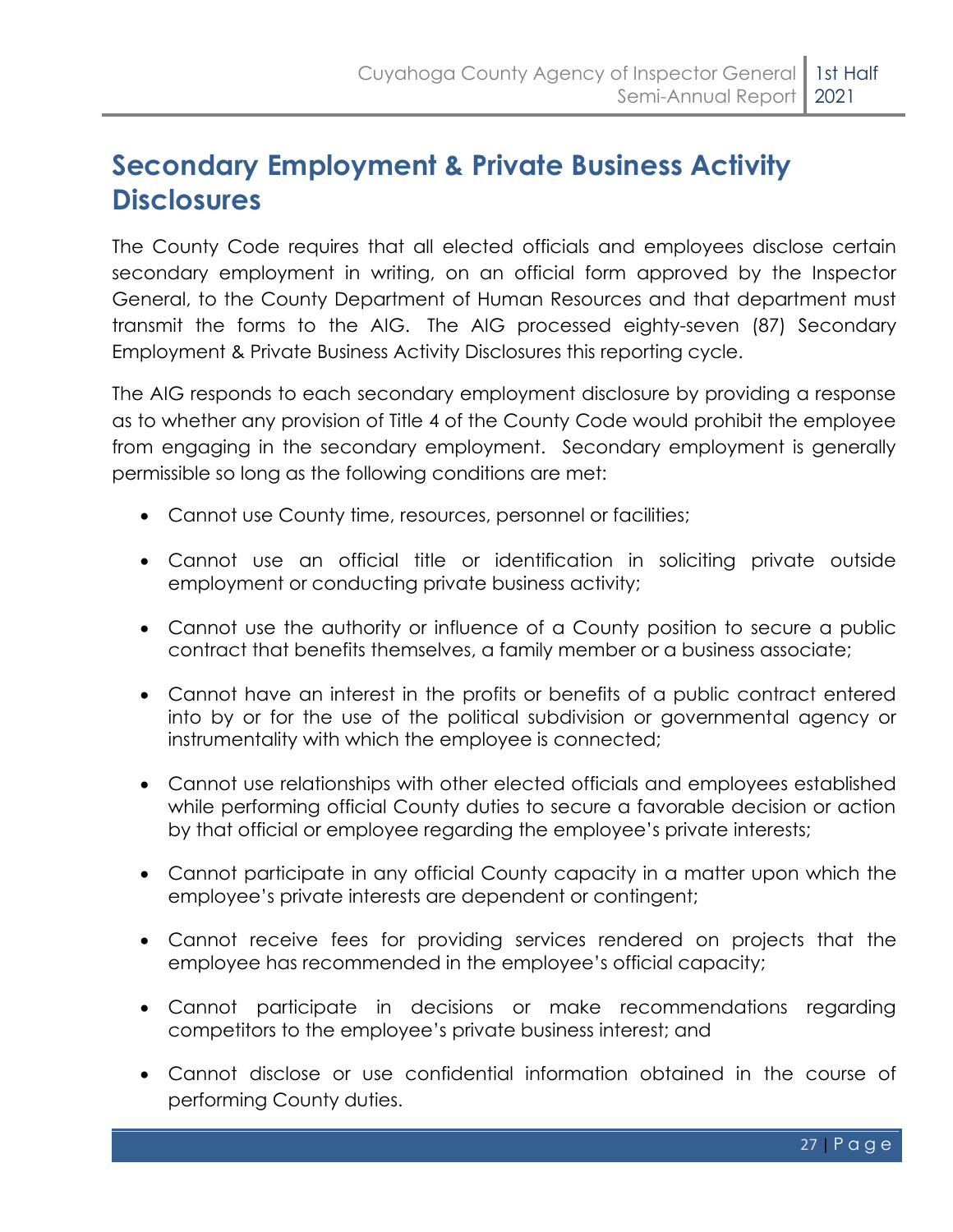# <span id="page-31-0"></span>**SECTION 4: CONTRACTORS & LOBBYISTS<sup>6</sup>**

- **4.1 Registration for Contractors and Lobbyists**
- **4.2 Contractor Background Checks Increased Tax Collections**
- **4.3 Debarment Procedures**

<span id="page-31-1"></span>

*To date, the AIG has been able to identify \$2,638,679.42 in unpaid taxes owed by County contractors.*

<sup>6</sup> For further information regarding ethics training and registration, please see Appendix 4.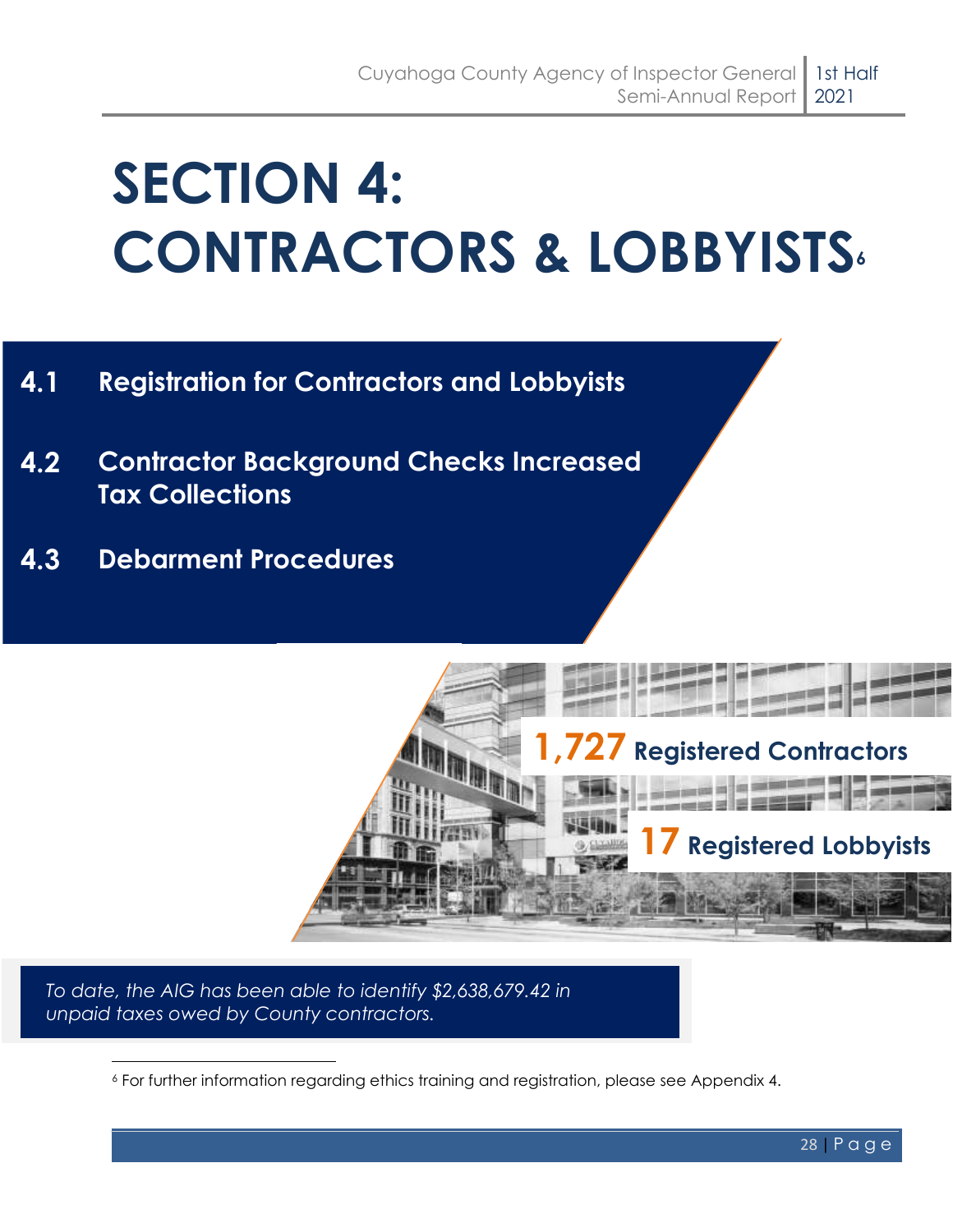## **Section 4.1 – Registration and Background Checks for Contractors and Lobbyists**

As of June 30, 2021, there were one thousand, seven hundred twenty-seven (1,727) contractors and seventeen (17) lobbyists registered with the AIG.

The contractor and lobbyist registration program continues to be the largest disclosure project undertaken by the AIG.

After recent updates to the Ethics Code, which changed the registration requirements, many County Contractors who were previously registered with the AIG were not required to renew their expiring registrations.

Approximately three hundred thirty-three (333) registrations will expire on December 31, 2021. The online process was – and will continue to be -- instrumental in handling contractor registrations.

## <span id="page-32-0"></span>**Section 4.2 – Contractor Background Checks Increased Tax Collections**

At the request of County Executive Budish, the AIG also reviews whether contractors seeking to do business with the County – and receiving payments from the County – have in fact paid any delinquent taxes. As a result of the contractor background screening, several contractors are now on payment plans to address delinquent County property taxes and court costs or have fully paid such costs.

To date, the AIG has been able to identify two million six hundred thirty-eight thousand six hundred seventy-nine dollars and forty-two cents **(\$2,638,679.42)** in unpaid taxes by County contractors.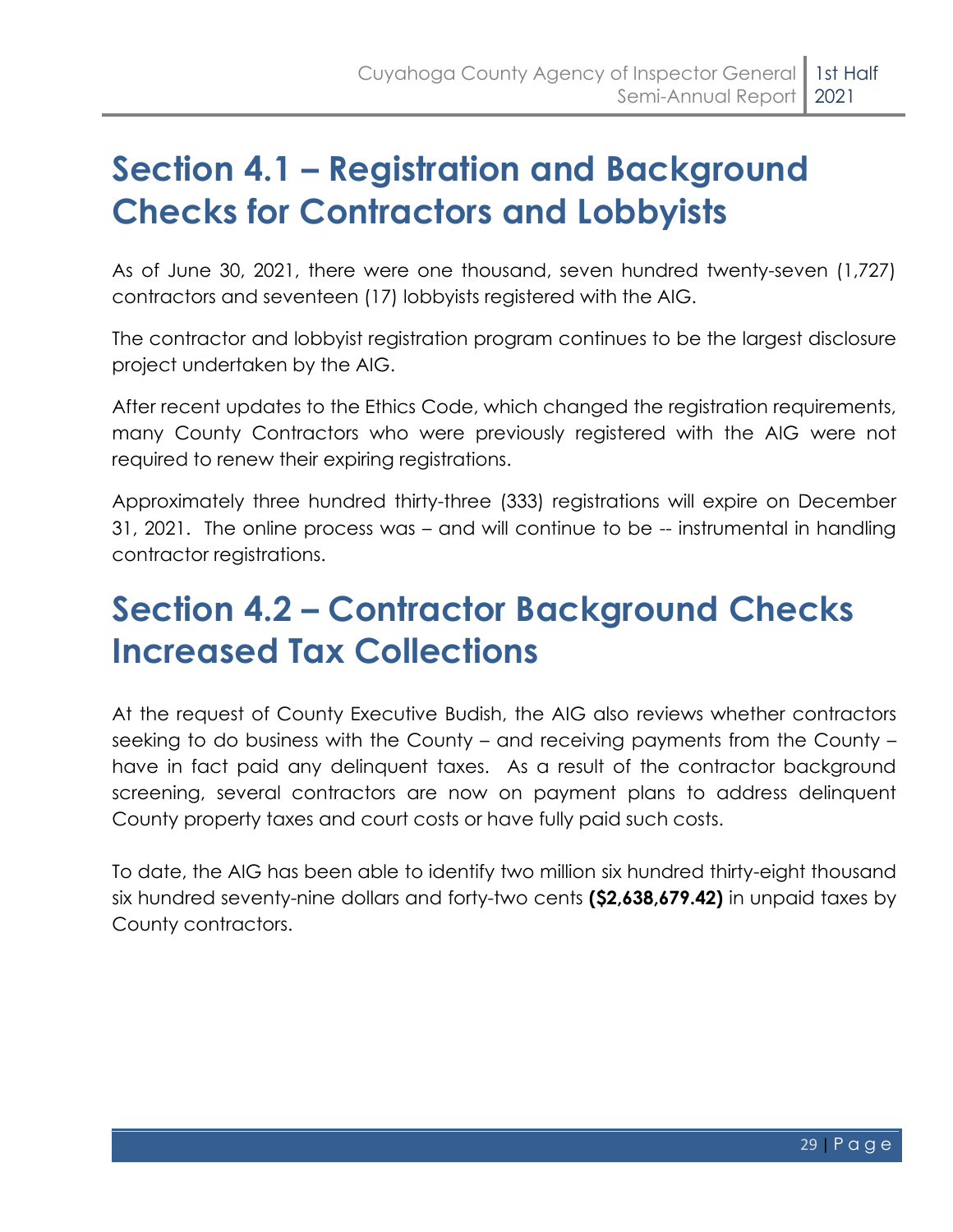## <span id="page-33-0"></span>**Section 4.3 – Debarment Procedures**

During this reporting period, fourteen (14) debarment matters were completed by the AIG. The AIG determined to debar two (2) contractors for three years, one (1) contractor was debarred for five (5) years and the remaining eleven (11) contractors were not debarred. Additionally, twenty-seven (27) new debarment matters were initiated by the AIG.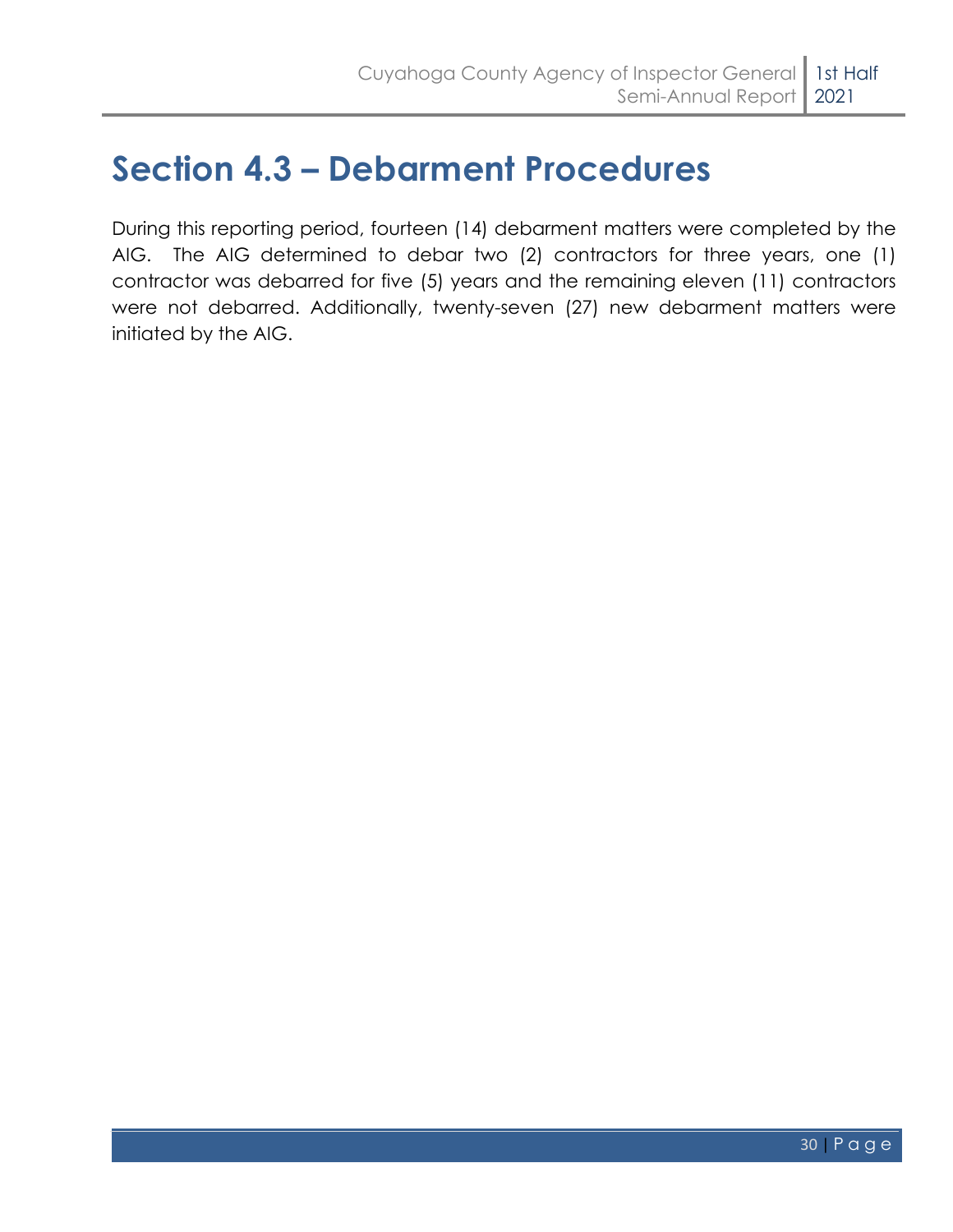# <span id="page-34-0"></span>**SECTION 5: OTHER AGENCY ACTIVITY**

- **5.1 DRIVER'S LICENSE ABSTRACT REVIEW**
- **5.2 PUBLIC RECORDS REQUESTS**
- **5.3 EDUCATION AND OUTREACH**



*During the state lockdown, the AIG produced a new and interactive ethics training video for employees to satisfy their annual training requirement.*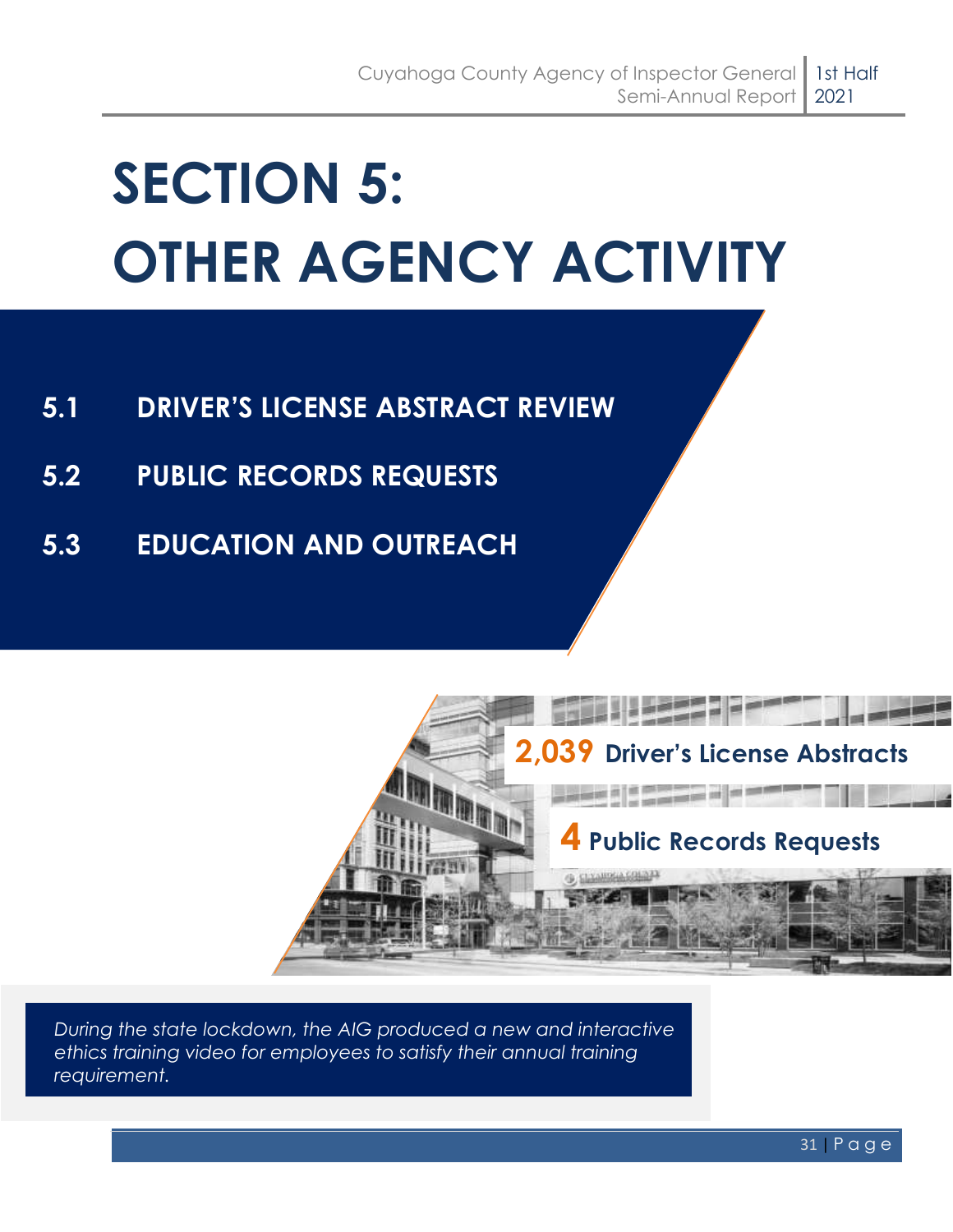## <span id="page-35-0"></span>**Section 5.1 – Driver's License Abstract Review**

Twice a year, the AIG is required to review the state driving records of employees who are authorized to operate County-owned vehicles or who drive their own vehicles in the course of County employment. The goal is to ensure that the County is not placed at risk by employees driving while their licenses are under suspension. In an effort to increase compliance and reduce County liability, the AIG began reviewing employee driving records on a quarterly basis.

As required, the AIG reviewed the Ohio Bureau of Motor Vehicles' records for the 2,039 employees who reported that they operate County owned vehicles or drive their personal vehicles for County purposes. This includes employees who requested mileage reimbursements from the County for the use of their personal vehicles.

The good news is that during the review conducted in the last six months, less than 1% of the employees reviewed had expired or suspended licenses.

As a result of the Driver's License Review, the AIG identified a total of eleven (11) potential violations of County Policy. The employees in question either had: 1) suspended license (2 employees), expired license (8 employees) or 2) periods of suspension (3 employee).

The identified employees were referred to department directors and the Department of Human Resources for further review and, if necessary, discipline.

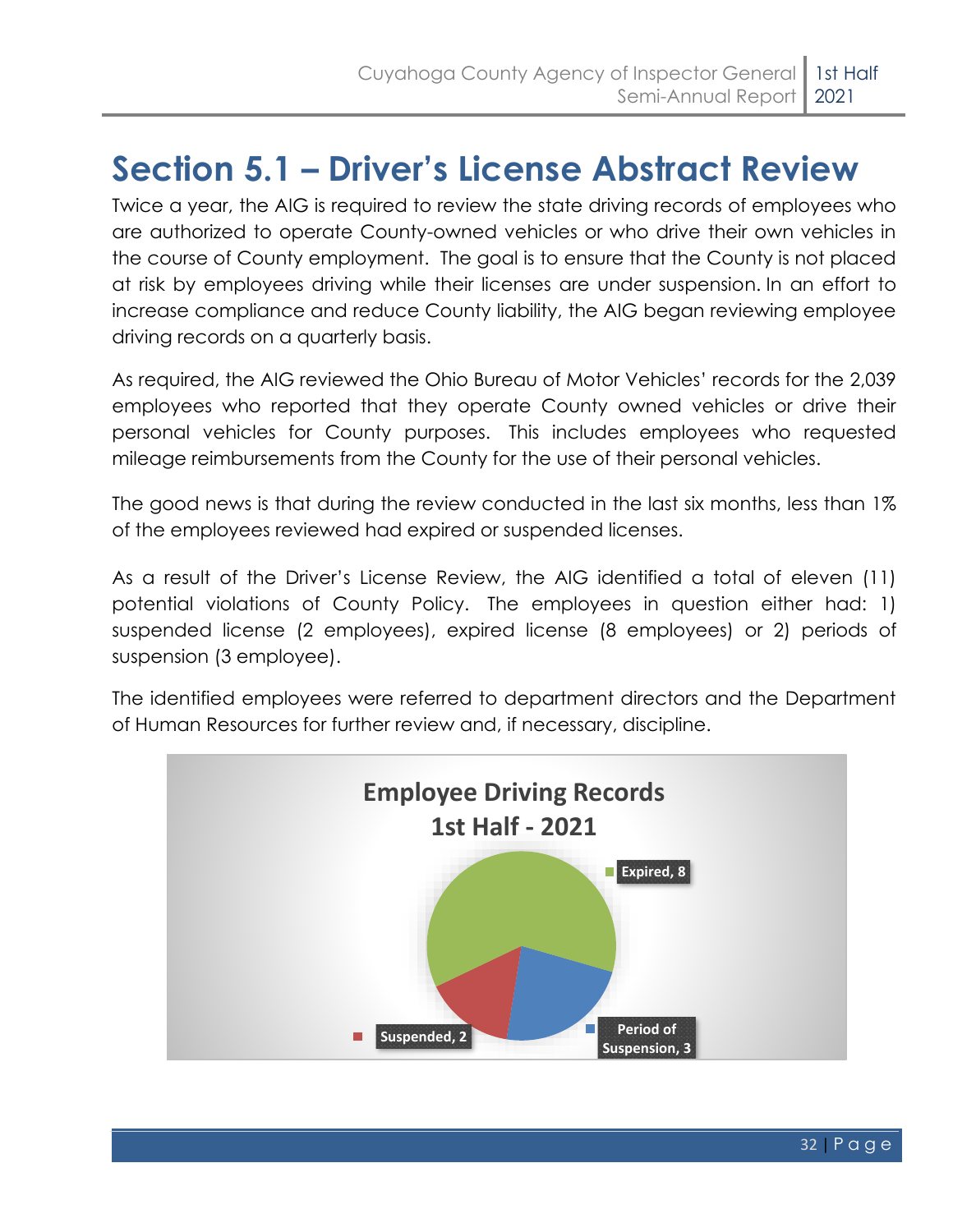The Ohio Bureau of Motor Vehicles' website indicates that an automatic extension of certain renewal deadlines was granted due to the COVID-19 pandemic. Specifically, the website states the following regarding House Bill 404:

#### **House Bill 404 Extends Expiration Date of Driver Licenses, Identification Cards and Vehicle Registrations**

Due to the ongoing pandemic, Ohio Governor Mike DeWine has signed Ohio House Bill 404, which extends the expiration date of driver licenses (DL), identification cards (ID), and vehicle registrations beyond December 1, 2020. Now, if a customer's expiration date on their DL, ID, or vehicle registration is March 9, 2020, to April 1, 2021, the expiration date has been automatically extended and will remain valid until July 1, 2021.

The AIG's most recent review revealed that fifty-five (55) employees who drive for the County fell into this category and their expiration dates were automatically extended to July 1, 2021 by the Ohio Bureau of Motor Vehicles.

The latest review, which was conducted after July 1, 2021, confirmed that the vast majority of County employees had renewed their licenses during or before the extension expired. Only eight (8) of the employees reviewed in this reporting period had expired licenses.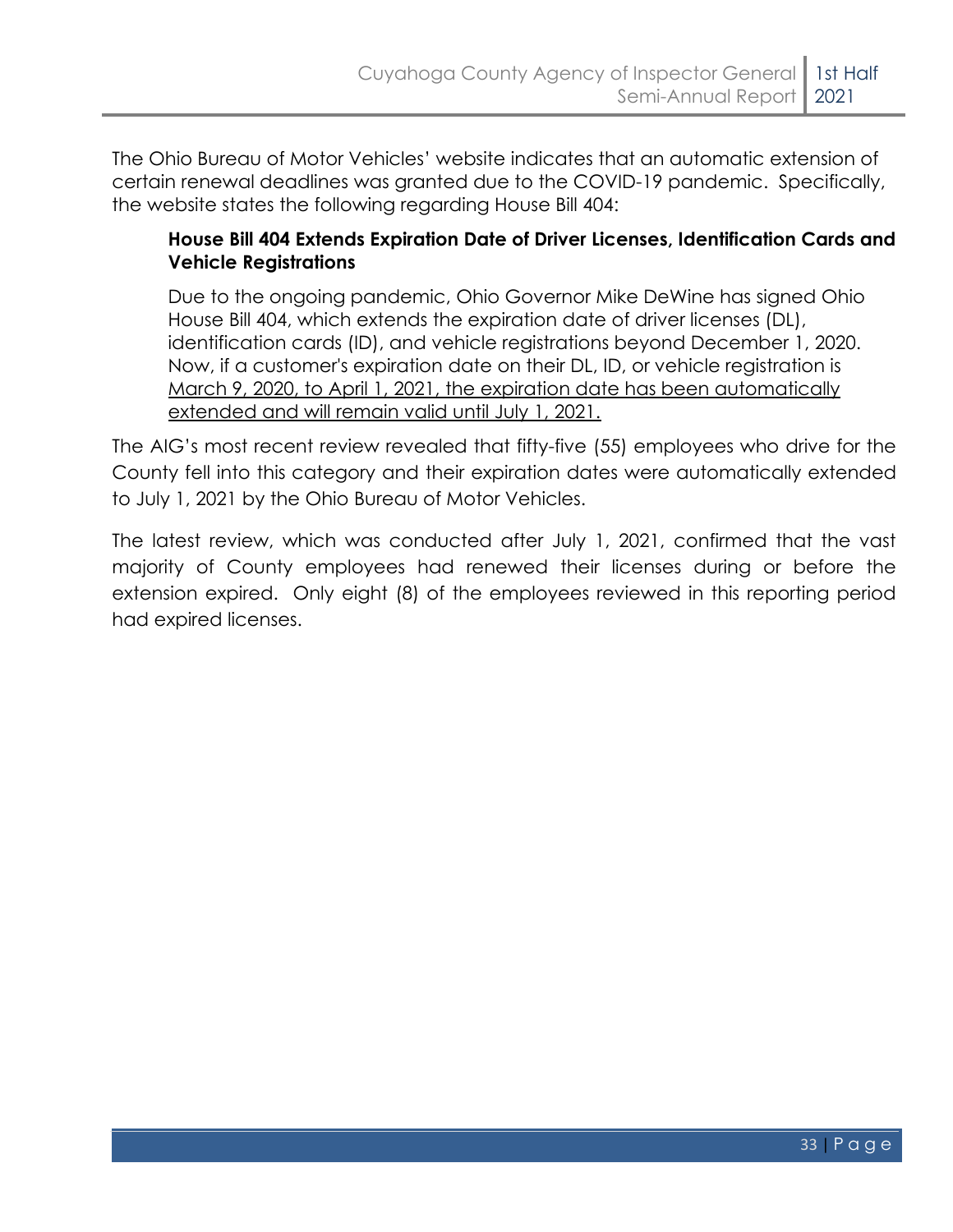## <span id="page-37-0"></span>**Section 5.2 – Public Records Requests**

During this reporting period, the AIG processed four (4) public records requests. The AIG received two (2) requests from current County employees, one (1) request from the public and one (1) request from the media.



## <span id="page-37-1"></span>**Section 5.3 – Education and Outreach**



A key ingredient for the AIG's success is public and employee awareness. The AIG welcomes the opportunity to meet with County officials and employees to proactively assist with issues and provide insight into the AIG's role within County government. To memorialize the significance of ethics education, the AIG restructured its staff and created an Ethics and Education Counsel position to manage the office's education and outreach efforts.

During the first half of 2021, during the COVID-19 pandemic, the AIG continued to offer virtual presentations and conduct specially requested ethics training for County departments as well as non-County entities. During the state lockdown, the AIG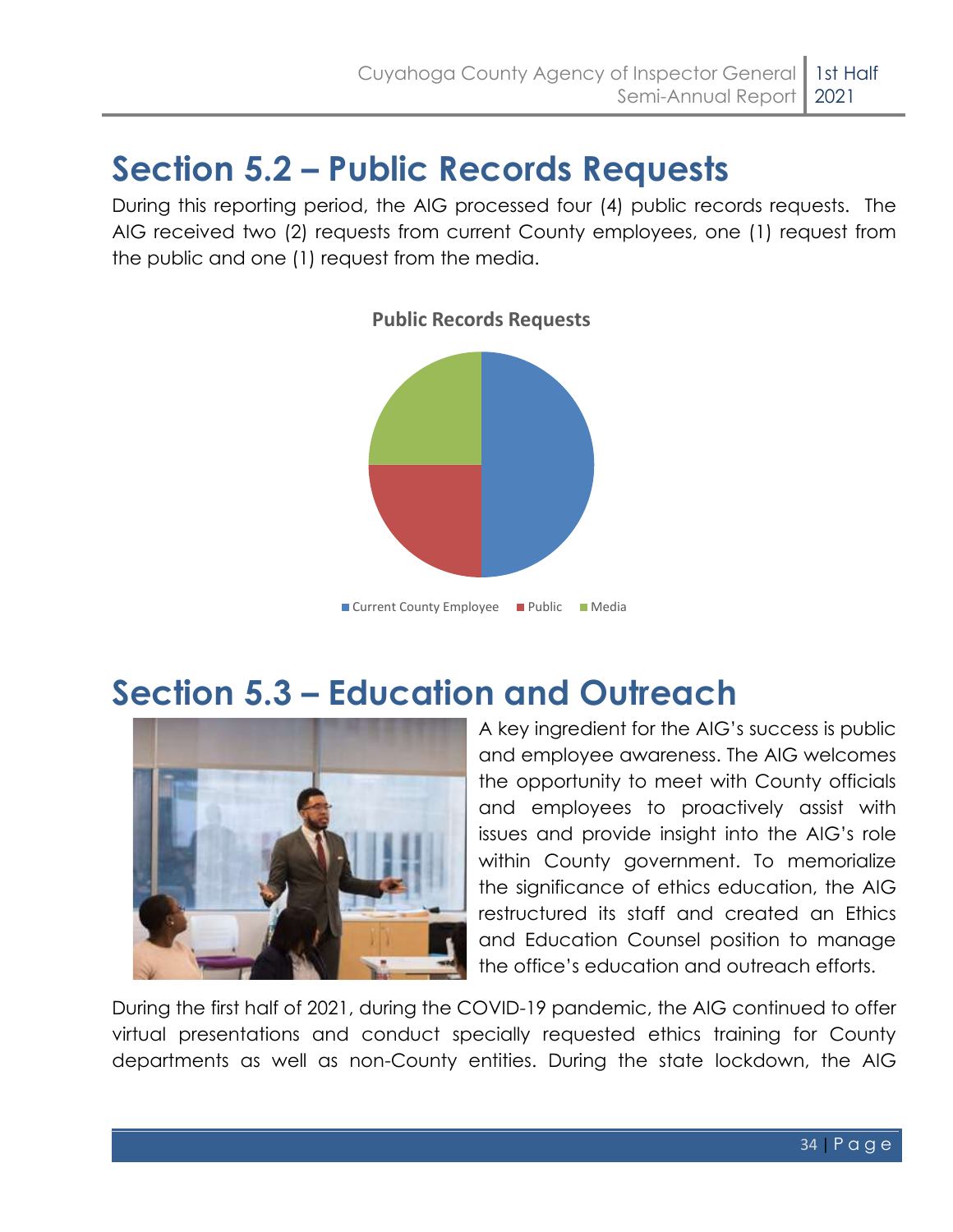produced a new and interactive ethics training video for employees to satisfy their annual training requirement.

#### **Participation in Expanded New - Employee Orientation & Training Process**

In the first half of 2021, the County continued to operate under a hiring freeze, but the AIG remained prepared to conduct new-hire ethics training as part of HR's onboarding process.

Under new hire ethics training model, employees return to orientation for a second day to spend approximately three hours with AIG staff learning about the various components of the County Ethics Code and how to approach ethical dilemmas if/when they arise. Employees also review and discuss a series of examples, both hypothetical and from real past situations. These trainings take place every two weeks at the County Administrative Headquarters. Due to the County hiring freeze, as a result of COVID-19, the AIG temporarily suspended in person ethics training. Ethics training is now offered virtually and on demand, as needed.

#### **Selection by U.S. State Department to Meet with International Delegation of Anti-Corruption Leaders**

Over the past four years the U.S. Department of State has selected Cuyahoga County to meet with various delegations of foreign leaders and journalists as part of the State Department's International Visitor Leadership Program. The State Department brings these leaders to Cuyahoga County to learn about the AIG, how it was created and best practices for combating local corruption. The program was coordinated by the Cleveland Council on World Affairs.

During the first half of 2021, the AIG was chosen to meet with a delegation that included representatives from the Middle East and North Africa regions on the topic "Transparency and Accountability in Government." This session focused on the effects of transparency and accountability on local public corruption.

Due to the COVID-19 restrictions on travel and in-person meetings, this session was conducted virtually.

#### **AIG Externship Program**

The AIG's Externship Program is a program designed to offer high school, college and graduate students, and recent graduates practical work experience while exposing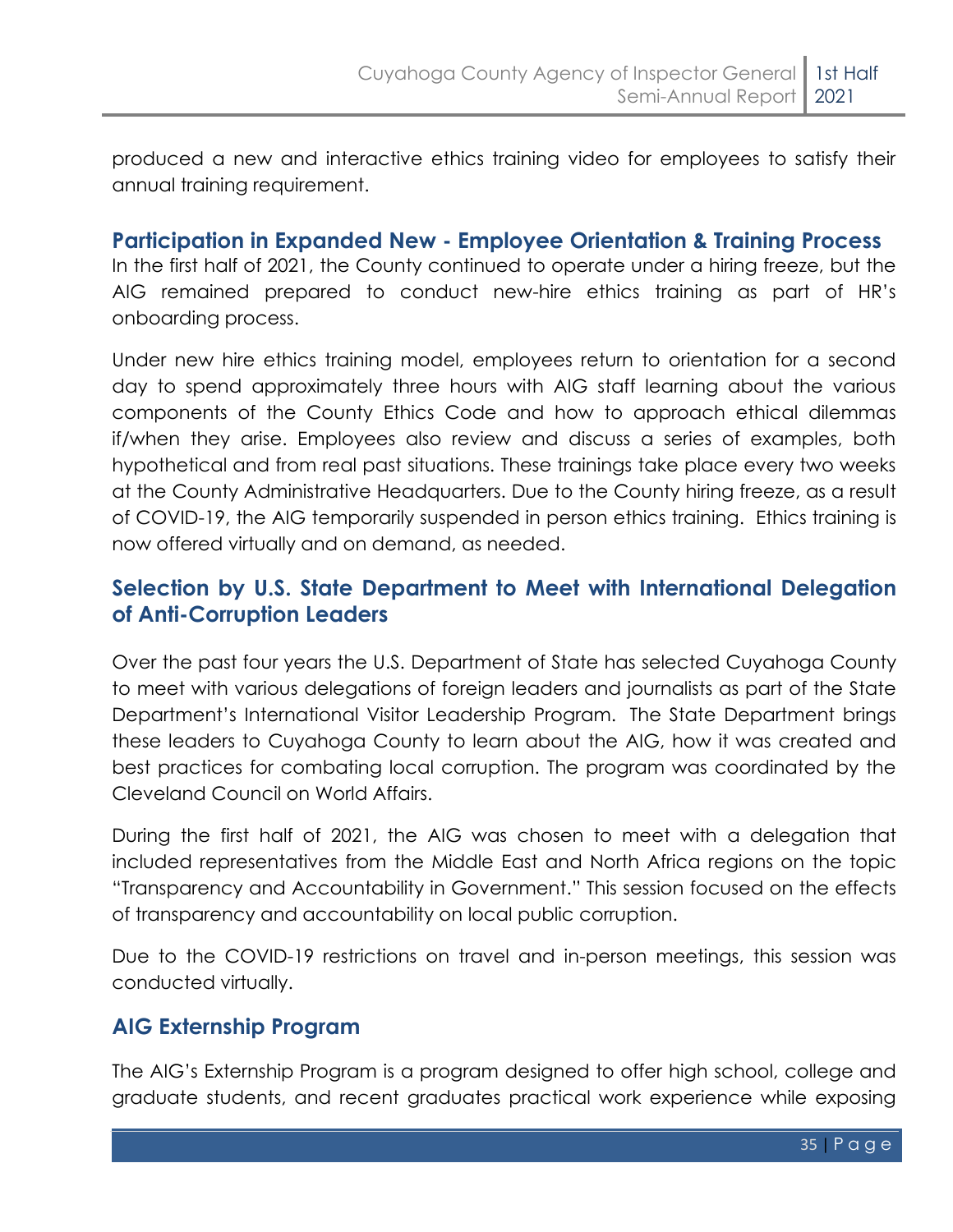them to the mission of the AIG. The externs actively explore concepts impacting three (3) disciplines: Contractor and Lobbyist Requirements, Interviews and Investigations, and Compliance and Ethics. In the past, extern applicants expressed an interest in employment within the following disciplines: Law, Public Policy, and Business Administration.

During the first half of 2021the AIG did not host externs.

#### **County Public Policy Fellowship program**

In 2019, for the first time, the AIG participated in the County Public Policy Fellowship Program. According to the program website:

The Public Policy Fellowship Program was established by the Office of the Cuyahoga County Executive in 2011 to cultivate the next generation of public sector leaders in Northeast Ohio. Through the program, which operates during the summer, entrepreneurial and highly motivated undergraduate and graduate level students gain a broad overview of county government through practical experience in a variety of policy areas.

The goals of the program are to:

- − Provide a practical experience in Cuyahoga County government;
- − Inspire innovative, effective, and ethical public leadership for Northeast Ohio; and
- − Invigorate County projects by injecting fresh eyes and new perspectives.

Due to COVID-19, the Public Policy Fellowship Program was cancelled for 2020 and has not yet resumed.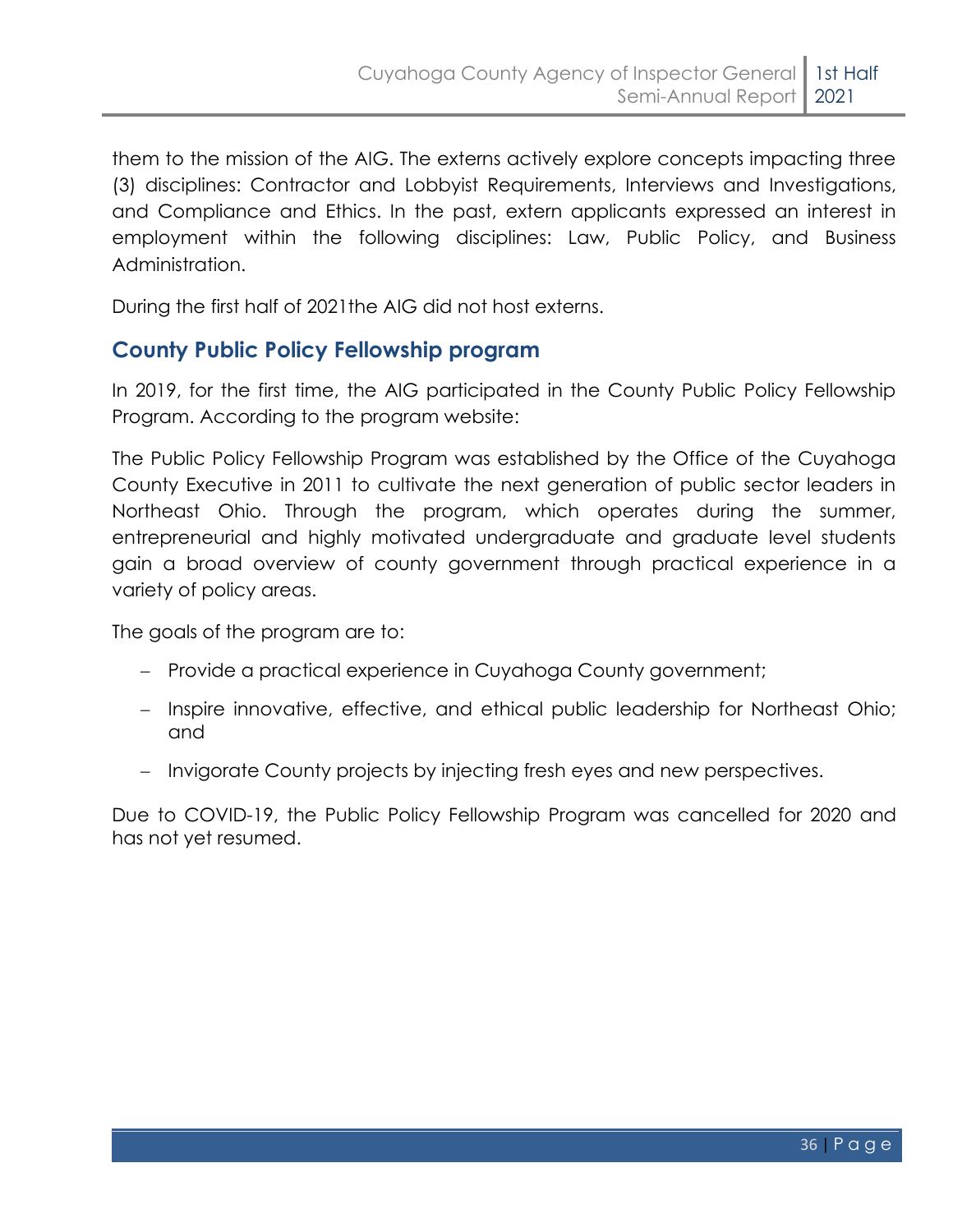# <span id="page-40-0"></span>**SECTION 6: GOALS**

## **6.1 Review of First Half Goals**

## **6.2 Goals for Second Half**

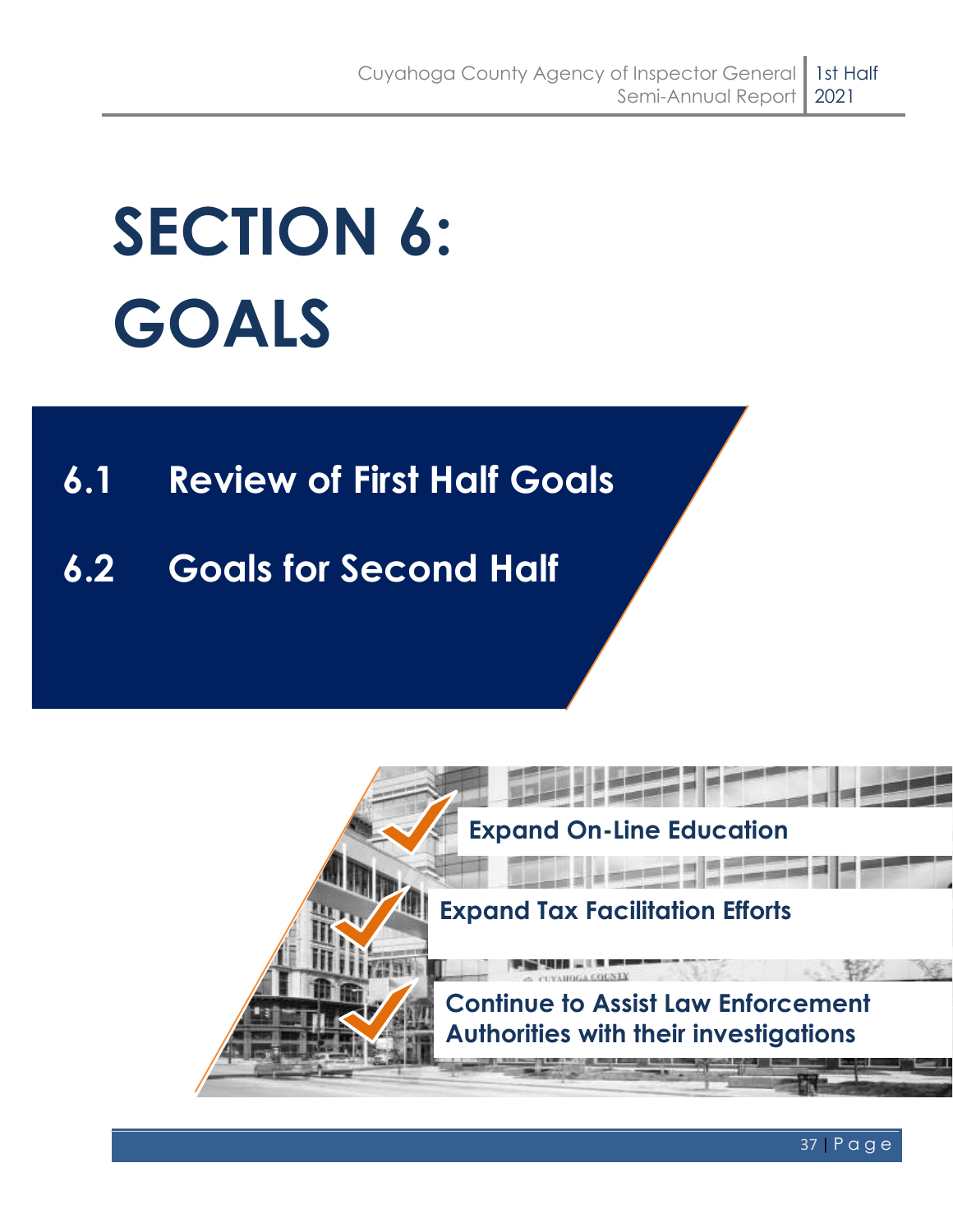## <span id="page-41-0"></span>**Section 6.1 – Review of 2021 First Half Goals**

In its prior semi-annual report, the AIG set forth specific goals relating to the mission of the agency. Although the COVID-19 crisis required significant changes, most of these goals were achieved, As discussed below, these goals were as follows:

- 1) **Expand On-Line Education Outreach**. Achieved. The AIG created and delivered a revised ethics training presentation with interactive tests.
- 2) **Expand Tax Facilitation Efforts.** Achieved.The AIG expanded its cooperation with the County Treasurer and County Prosecutor's Office and precipitated an additional \$620,620 in tax collections.
- 3) **Review and Update Preventative Documents.** Achieved. The AIG worked with the Ohio Ethics Commission and the Citizens' League of Cleveland to review, revise and update documents and create presentations that explain the County Ethics Code and assist in fraud prevention.
- 4) **Expand Potential Debarment & Contractor Reviews.** Achieved. The AIG completed 14 debarments and initiated 27 new debarment cases.
- 5) **Assist Law Enforcement.** Achieved.The AIG continued to work with local law enforcement with respect to on-going public corruption investigations and scheduled trial(s). The AIG expects to provide testimony on behalf of, and in support of, the State of Ohio in at least two pending criminal matters.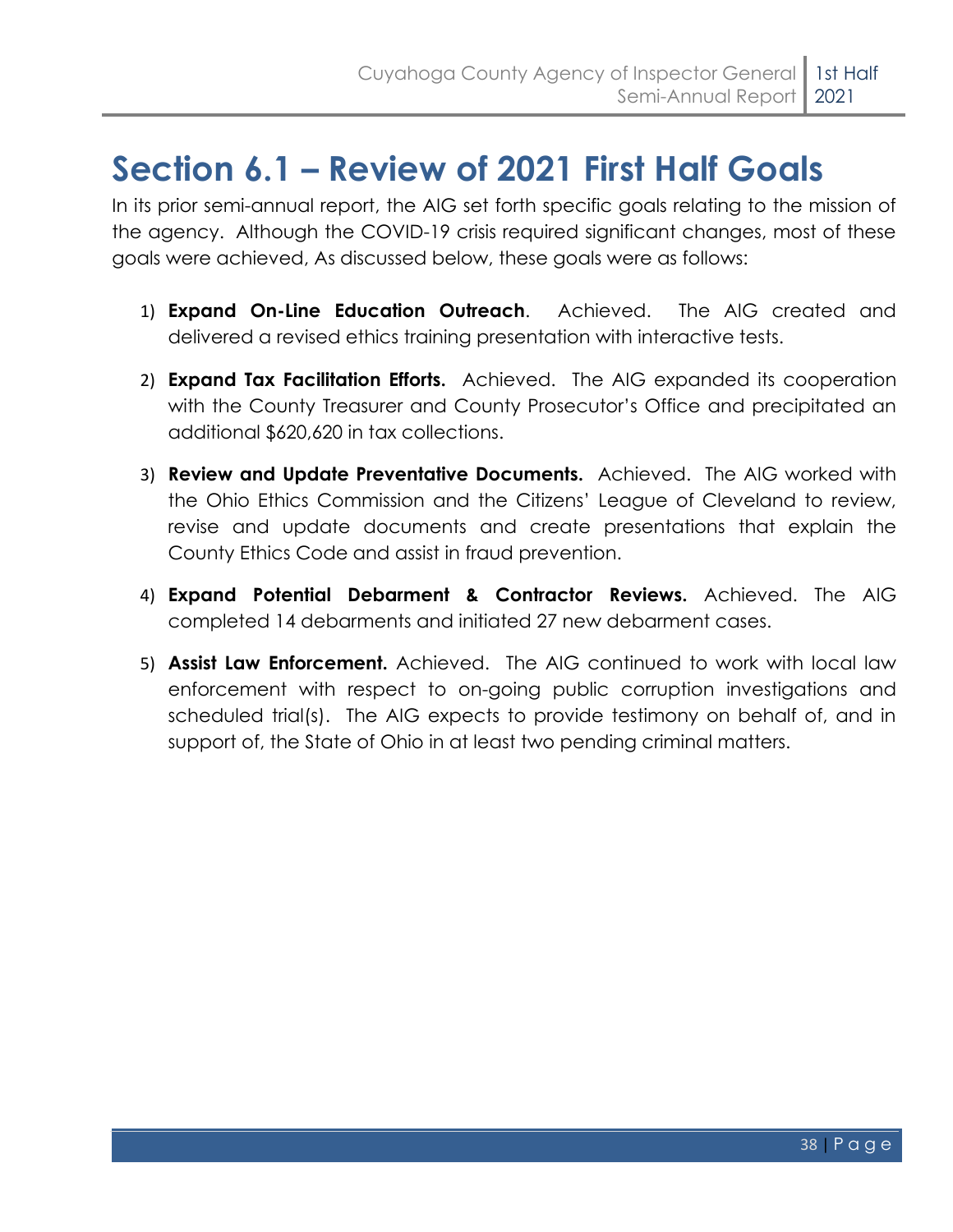## <span id="page-42-0"></span>**Section 6.2 – Goals for Second Half 2021**

In light of the current situation, and with reduced staffing for the second half of 2021, the AIG intends to achieve the following goals:

- 1) **Establish a tip reporting hotline in cooperation with the County Sheriff**. The AIG will work with the County Sheriff to create a confidential tip hotline to report complaints and facilitate improvements regarding the County Jail.
- 2) **Cooperate with Local Law Enforcement in Public Corruption Trials.** The AIG will prepare for an provide testimony as appropriate in public corruption trials currently scheduled for the second half of 2021.
- 3) **Fill Open Positions Within the AIG**. As a result of the COVID-19 pandemic, the AIG has important employment positions that need to be filled during the second half of 2021.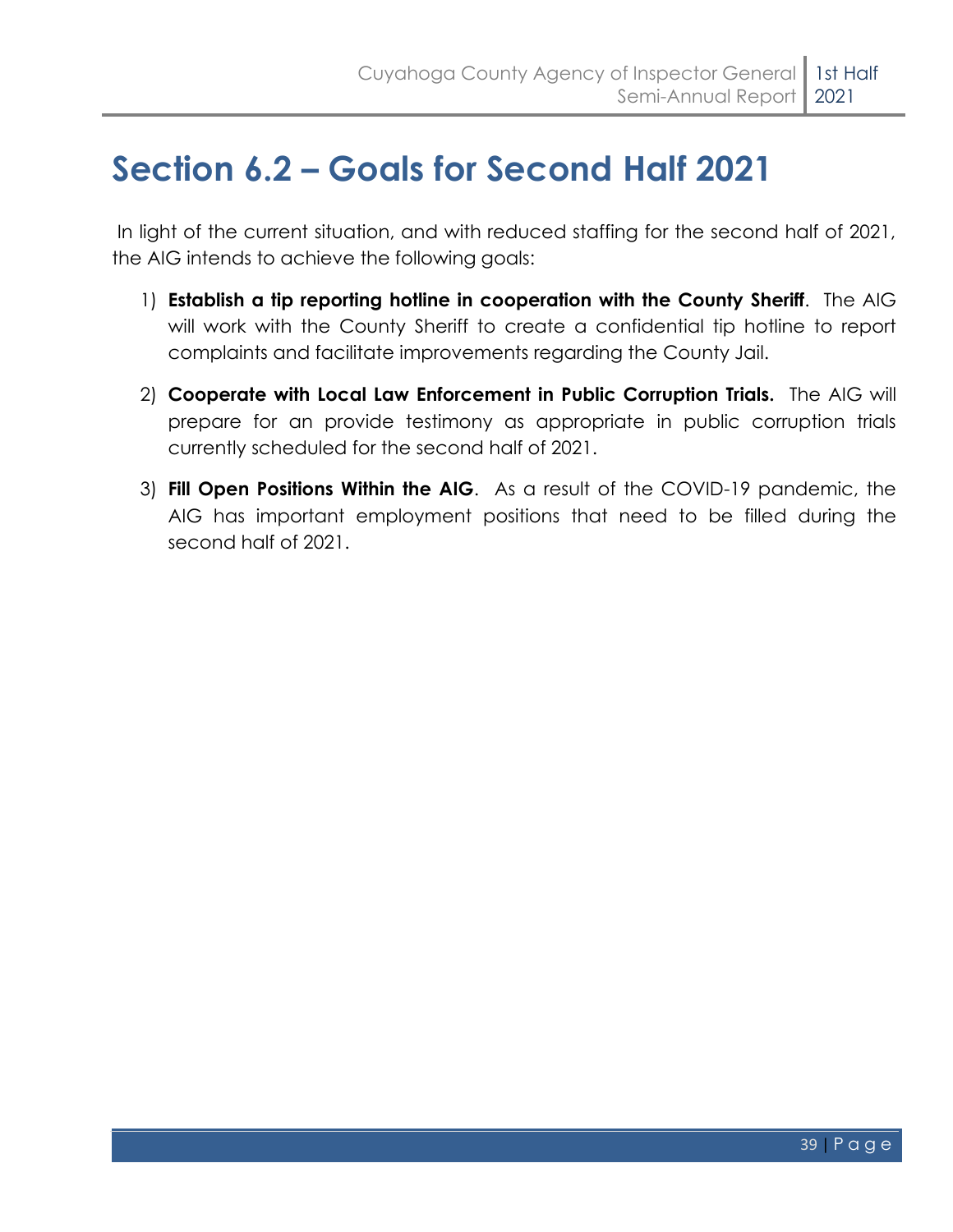

A copy of this report (Cuyahoga County AIG Semi-annual Report – 1st Half 2021) has been made available for public inspection at the AIG offices and is posted on the AIG website at [http://inspectorgeneral.cuyahogacounty.us.](http://inspectorgeneral.cuyahogacounty.us/) If you need assistance relative to this report, please contact our agency at 216-698-2101.

#### **REPORT FRAUD, WASTE, OR ABUSE**

To report alleged fraud, waste, abuse, corruption, misconduct, misfeasance, malfeasance, or nonfeasance relative to County government, use one of the following methods:

- Submit a Report a Concern complaint on the website at [http://inspectorgeneral.cuyahogacounty.us](http://inspectorgeneral.cuyahogacounty.us/)
- **•** Write to the Agency of Inspector General, 2079 E. 9<sup>th</sup> Street, Sixth Floor, Cleveland, Ohio 44115
- Call the Agency of Inspector General Whistleblower Hotline at 216-698-2999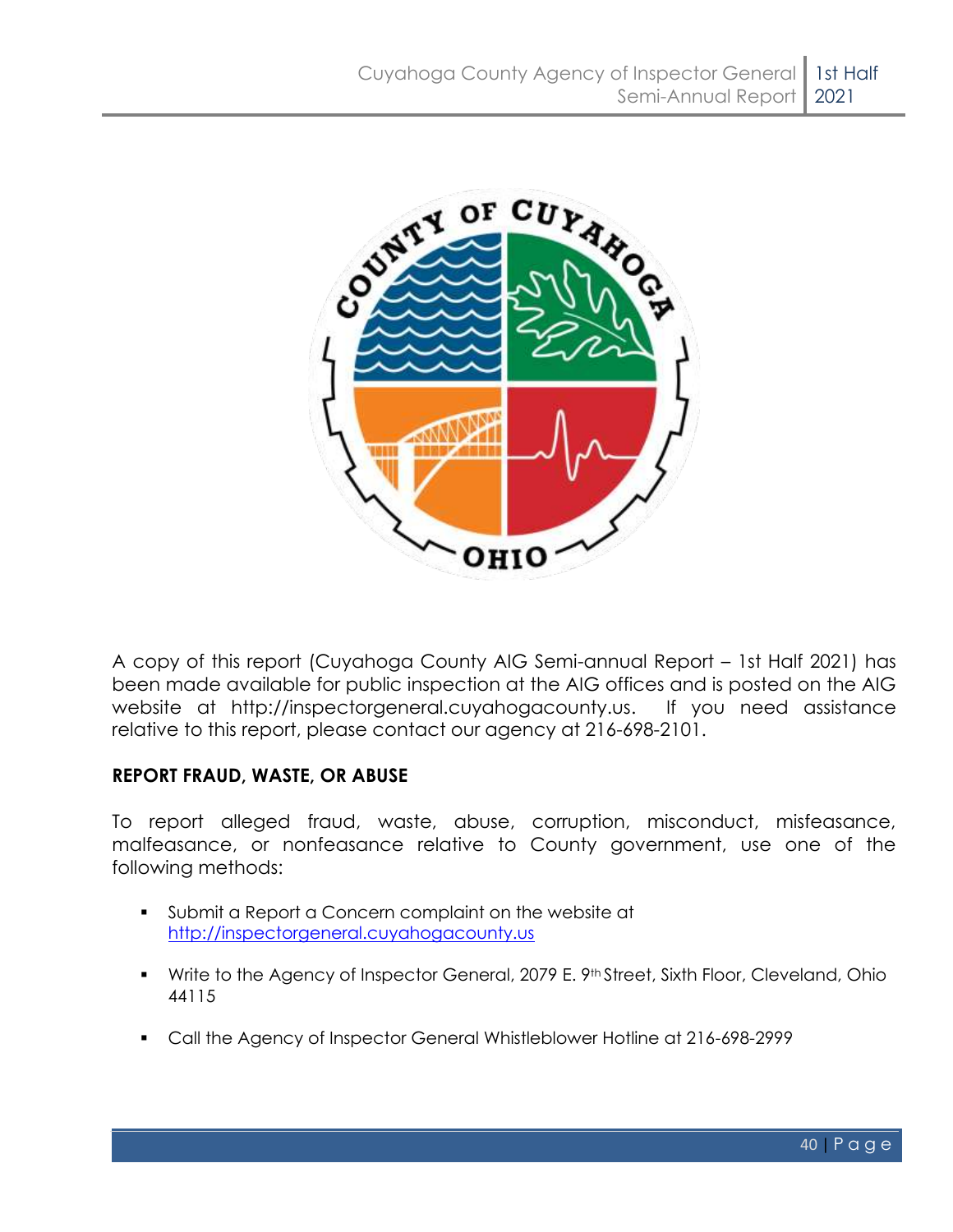# <span id="page-44-0"></span>**APPENDIX 1: BACKGROUND AND JURISDICTION**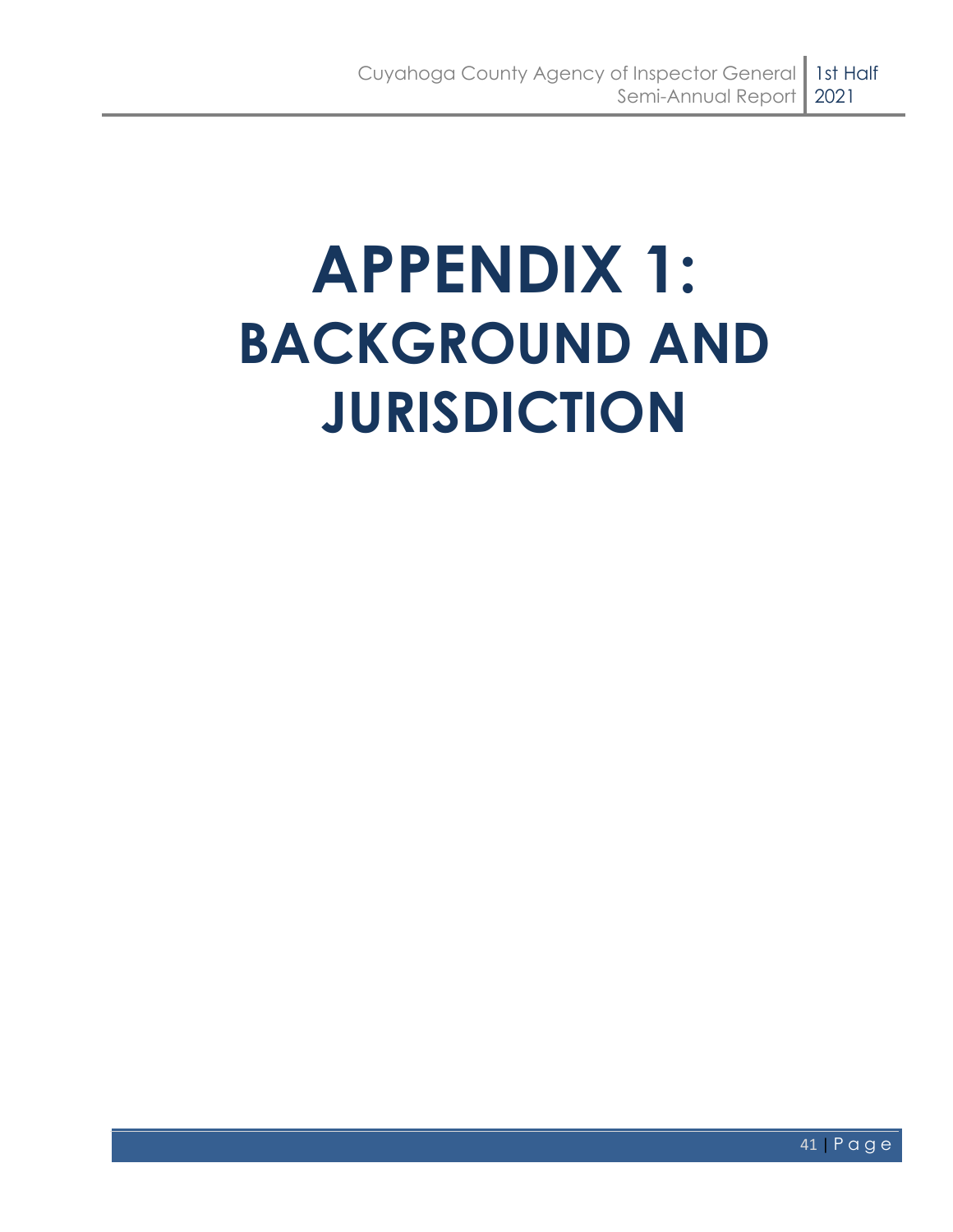## <span id="page-45-0"></span>**Section 1.1 – Introduction**

The County ("County") Agency of Inspector General ("AIG") was established by the Cuyahoga County Executive ("County Executive") and Cuyahoga County Council ("County Council") to protect taxpayers' interests by promoting honesty and accountability in County government. In furtherance of this mission, the AIG is granted broad authority to conduct investigations, examinations, inspections and reviews relating to fraud, corruption, waste, abuse, misfeasance, malfeasance and nonfeasance in the operations of County government. In addition, the AIG is designated as the ethics investigative officer for all issues arising under the County Code. <sup>7</sup> In this capacity, the AIG is entrusted with the responsibility of ensuring that County elected officials, employees, contractors and lobbyists who do business with the County meet the highest ethical standards.

## <span id="page-45-1"></span>**Section 1.2 – Cuyahoga County Ethics Ordinance**

The County Council enacted the permanent Ethics Ordinance in Ordinance No. O2011-0008, which was signed by the County Executive and became effective on April 8, 2011.8 On July 12, 2013, the County Council compiled and codified the County's general and permanent laws as enacted by ordinances of the County Council as the County Code. The provisions of the Ethics Ordinance were codified in Title 4 of the County Code. On April 26, 2016, the County Council revised the County Ethics Code with an effective date of May 27, 2016. Chapter 407 of the County Code officially designates the Inspector General as the ethics investigative officer for the County and requires the Inspector General to conduct all investigations pertaining to Title 4 of the County Code. Accordingly, Section 407.01 (D) of the County Code grants the Inspector General the following enforcement authority when a violation of Title 4 of the County Code is uncovered:

• *Letter of Notification*. A Letter of Notification informs a public official or employee of his or her violation of a provision of Title 4 of the County Code. The Inspector General may issue a letter of notification when it finds that a violation

<sup>7</sup> On July 13, 2013, the County Ethics Ordinance was codified into Title 4 of the County Code.

<sup>8</sup> The Ethics Ordinance was subsequently amended on April 26, 2011 (O2011-0023), July 26, 2011 (O2011- 0035), October 25, 2011 (O2011-0052), January 10, 2012 (O2012-0002), May 22, 2012 (O2012-0004), and November 13, 2012 (O2012-0032).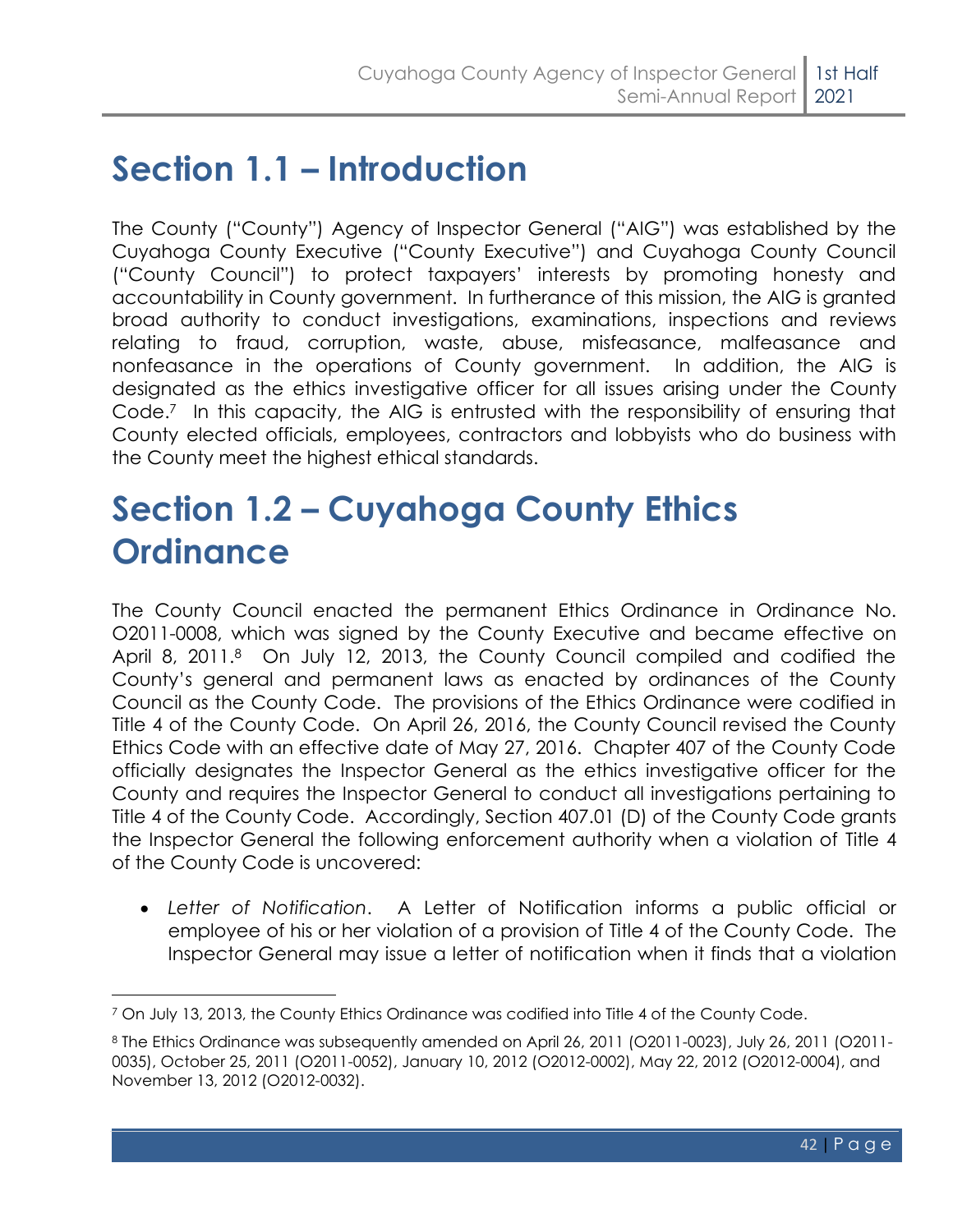of Title 4 of the County Code was clearly unintentional or inadvertent. The letter may advise the respondent of any steps to be taken to avoid future violations.

- *Letter of Admonition*. A Letter of Admonition expresses disapproval of a public official's or employee's violation of a provision of Title 4 of the County Code. The Inspector General may issue a letter of admonition when it finds that the violation of Title 4 of the County Code was knowingly committed but is nevertheless a minor offense.
- *Letter of Censure.* A Letter of Censure condemns an employee for his or her violation of a provision of Title 4 of the County Code. The Inspector General may issue a letter of censure when the respondent intentionally or knowingly committed major violations or has committed repeated minor violations.
- *Recommendations to the County Executive, Prosecutor, and Council*. When the Inspector General finds a violation of Title 4 of the County Code was intentional or done knowingly, the Inspector General may make a recommendation to the County Executive, Prosecutor, or County Council (depending on the appointing authority), including but not limited to a recommendation for suspension, forfeiture of office or removal from office, and/or banning or temporarily suspending the respondent's (or respondent's Associated Businesses or organizations') right to solicit, bid on or obtain a contract with or from the County, as allowed by applicable law.
- *Notice to the Ohio Ethics Commission*. When the Inspector General finds that a public official or employee has recklessly or knowingly violated Ohio Provisions of Title 4 of the County Code, the Inspector General shall consult with the Ohio Ethics Commission ("OEC") to determine whether the matter should be referred to the OEC.
- *Referral to Additional Ethics Training*. Upon finding a violation of Title 4 of the County Code, the Inspector General may require the respondent undergo ethics training in addition to or in lieu of any other penalties imposed upon the respondent.
- *Referral to External Enforcement*. The Inspector General shall refer possible violation(s) of any state, federal, or local law, or rule, regulation or policy to the appropriate civil, criminal or administrative agencies charged with enforcement of said violation.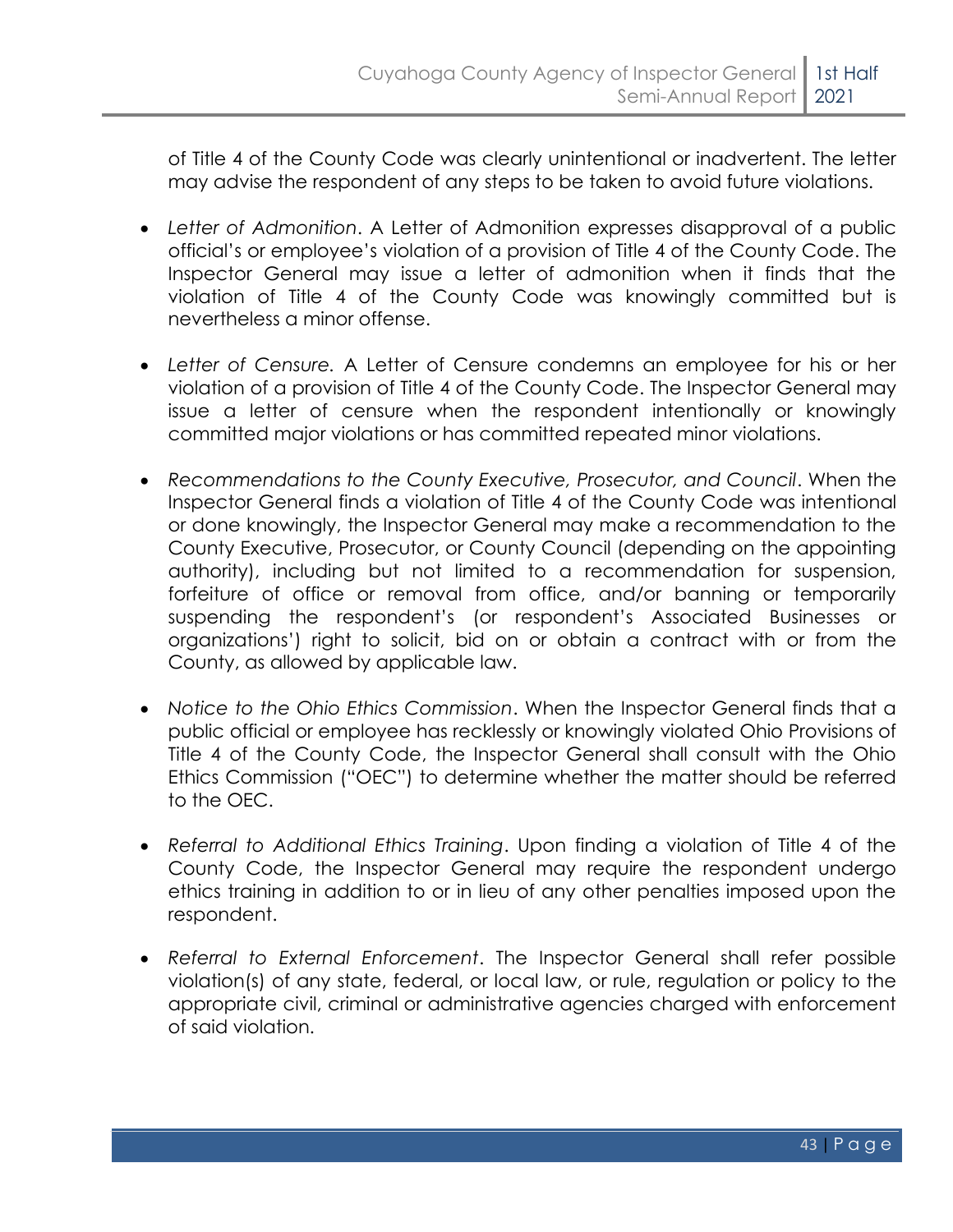In addition to these investigatory and enforcement functions, Title 4 of the County Code requires the Inspector General perform the following disclosure/prevention functions:

- The Inspector General shall advise elected officials or employees, who in the course of carrying out his or her duties, have been offered or are discussing future employment with a business that is presently dealing with the County concerning matters within the public official or employee's current official duties, to ensure that person complies with all requirements in Title 4 of the County Code and related statutes regarding future employment and disclosure of such possible future employment. 9
- The Inspector General shall receive allegations of non-criminal whistleblower complaints.<sup>10</sup>
- The Inspector General shall receive allegations from county elected officials and employees who by law are required to report criminal behavior in County operations to the Inspector General within five (5) days of becoming aware of the behavior.<sup>11</sup>
- The Inspector General or the Department of Law may receive and rule on conflict of interest disclosures for employees.<sup>12</sup>
- The Inspector General must review and respond to secondary employment disclosures.<sup>13</sup>
- The Inspector General must review board/commission appointments by the County for conflicts of interest.<sup>14</sup>
- The Inspector General shall obtain financial disclosure statements from certain County officials and employees.<sup>15</sup>

<sup>9</sup> County Code, Section 403.09 (B), formerly Article 7, Section 16(D) of the Ethics Ordinance.

<sup>&</sup>lt;sup>10</sup> County Code, Section 406.01(B), formerly Article 7, Section 17(B) of the Ethics Ordinance.

<sup>11</sup> County Code, Section 406.01(A), formerly Article 7, Section 18(A) of the Ethics Ordinance.

<sup>12</sup> County Code, Section 403.04 (F), formerly Article 7, Section 23 of the Ethics Ordinance.

<sup>13</sup> County Code, Section 403.08 (D), formerly Article 7, Section 26 of the Ethics Ordinance.

<sup>14</sup> County Code, Section 403.04 (E) and 407.01 (L, formerly Article 7, Section 27 of the Ethics Ordinance.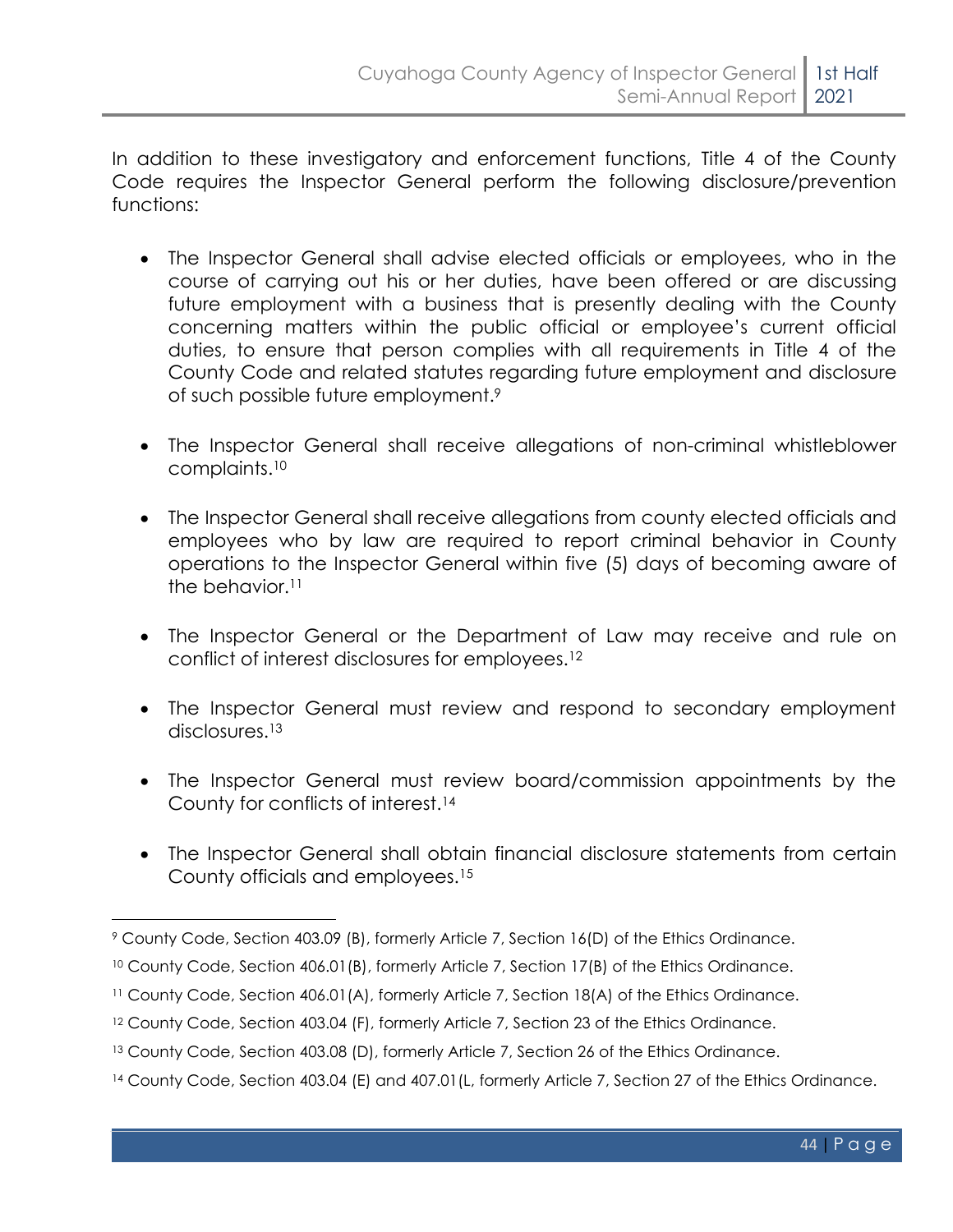- The Inspector General must create and maintain a County lobbyist registry.<sup>16</sup>
- The Inspector General must create and maintain a County contractor registry.<sup>17</sup>

## <span id="page-48-0"></span>**Section 1.3 – Agency of Inspector General Ordinance**

On June 14, 2011, the County Council created the AIG by enacting the Agency of Inspector General Ordinance No. O2011-0019 ("AIG Ordinance").18 On July 12, 2013, the County Council compiled and codified the County's general and permanent laws as enacted by ordinances of the County Council as the County Code. The provisions of the AIG Ordinance have been codified in Title 2 of the County Code. Title 2 of the County Code creates an independent agency under the direction of the Inspector General, and also sets forth specific requirements and limitations designed to ensure that the AIG remains accountable to the public.

The AIG is authorized to conduct all examinations under Section 2.05 of the Cuyahoga Charter and does, therefore, have all such rights and duties to investigate fraud, corruption, waste, abuse, misfeasance, malfeasance, and nonfeasance without interference or pressure from any other public official or employee.<sup>19</sup> So long as all budgetary parameters are kept, the Inspector General is granted the ability to employ assistants and employees as shall be reasonably necessary to assist the Inspector General in carrying out the duties of the AIG.<sup>20</sup>

In addition to the investigatory function, Title 2 of the County Code sets forth the following additional mandatory functions for the AIG:

• The Inspector General shall serve as the County's chief ethics officer and is charged with the responsibility of investigating and enforcing Title 4 of the

<sup>15</sup> County Code, Sections 403.07 and 407.01(I ), formerly Article 7, Sections 29 and 31 of the Ethics Ordinance.

<sup>16</sup> County Code, Section 405.01 (A), formerly Article 7, Section 32 of the Ethics Ordinance.

<sup>17</sup> County Code, Section 501.19 (B), formerly Article 7, Section 34 of the Ethics Ordinance.

<sup>18</sup> The AIG Ordinance was amended effective June 27, 2012 (Ordinance No. O2012-0008).

<sup>19</sup> County Code, Section 204.01(B)(3), formerly Section 2(c) of the AIG Ordinance.

 $20$  County Code, Section 204.01 (B)(2), formerly Section 2(b) of the AIG Ordinance.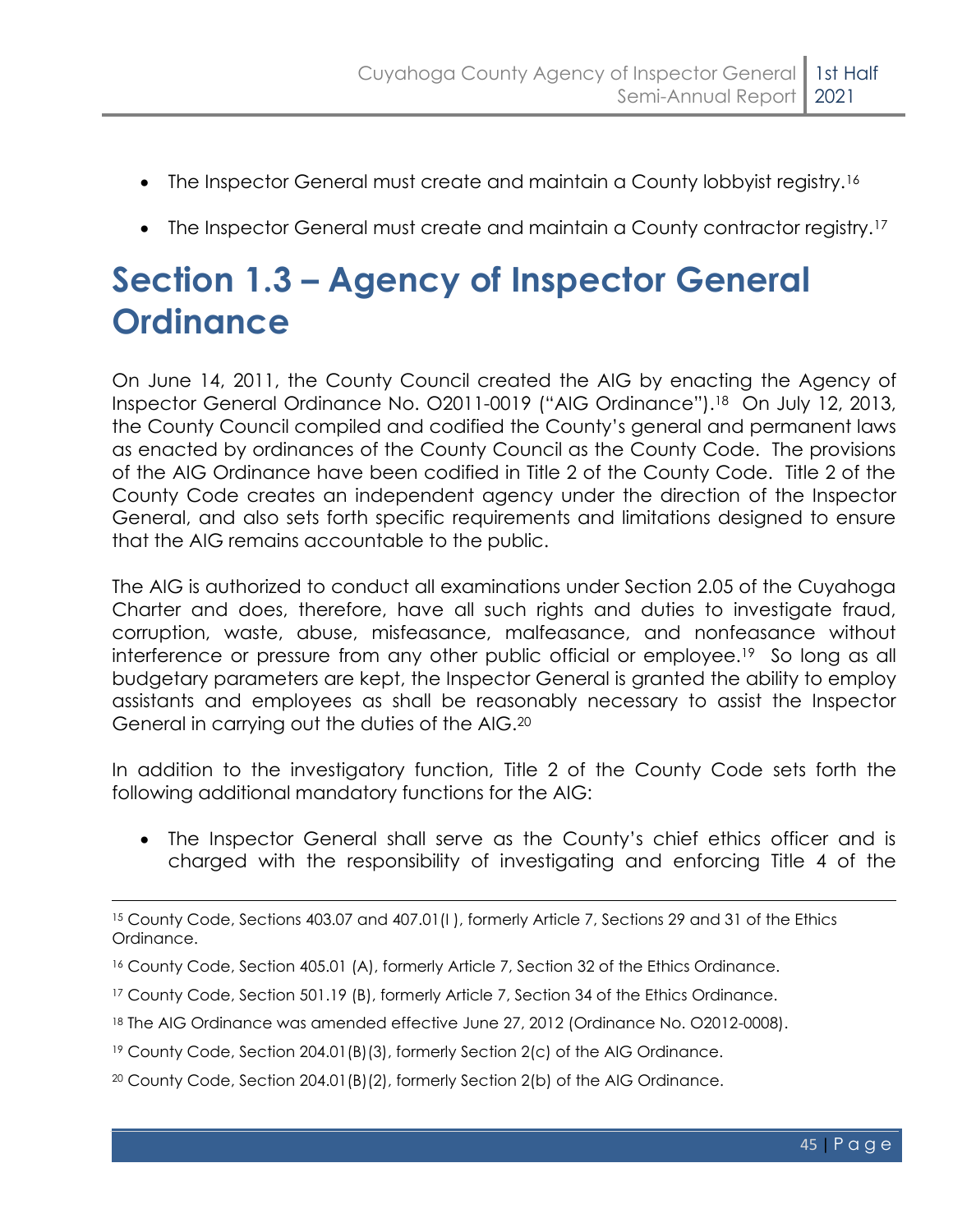County Code in accordance with the terms of said law. In so doing, the Inspector General shall cooperate with the County's Personnel Review Commission.21 The Inspector General shall not interfere with the authority of the Personnel Review Commission to ensure "compliance with ethics resolutions or ordinances as passed by the Council" under Section 9.02(3) of the Cuyahoga Charter.<sup>22</sup>

- The Inspector General shall establish a "hotline" and website to receive complaints from either anonymous or identified persons, and he/she shall investigate all complaints, tips, and any other filings and submittals received by the AIG regardless of the format or forum through which such information or documents are received. Without regard to how such documents are received by the AIG, all documents prepared or received by the AIG, including, without limitation, all complaints, tips, and any other filings and submittals received by it shall be considered part of the Inspector General's investigative files.<sup>23</sup>
- The Inspector General shall have the powers and rights to investigate all County contracts subject to the limitations set forth in Section 204.01(B)(4) of the County Code. 24
- If an investigation reveals reasonable grounds to believe that a violation of any state, federal, or local law, rule, regulation, or policy has taken place, the Inspector General shall notify the appropriate civil, criminal, or administrative agencies in charge with enforcement of said violation. If an investigation reveals reasonable grounds to believe that a violation of a rule, regulation, or policy governing a County employee has taken place, the Inspector General shall notify the employee's appointing authority and if applicable the Department of Human Resources.<sup>25</sup>
- The Inspector General shall cooperate with other governmental agencies to recover such costs from other entities involved in willful misconduct in regard to County funds and return said funds to the County's General Fund.<sup>26</sup>

<sup>21</sup> The name Human Resource Commission was changed to Personnel Review Commission via a Charter change and approved by County voters in 2013, http://hrc.cuyahogacounty.us/en-US/home.aspx.

 $22$  County Code, Section 204.01(B)(3)(a), formerly Section 2(c)(i) of the AIG Ordinance.

<sup>&</sup>lt;sup>23</sup> County Code, Section  $204.01(B)(3)(b)$ , formerly Section  $2(c)(ii)$  of the AIG Ordinance.

<sup>&</sup>lt;sup>24</sup> County Code, Section 204.01(B)(3)(c), formerly Section  $2(c)$ (iii) of the AIG Ordinance.

<sup>25</sup> County Code, Section 204.01(B)(3)(d), formerly Section 2(c)(iv) of the AIG Ordinance.

<sup>26</sup> County Code, Section 204.01(B)(3)(e), formerly Section 2(c)(v) of the AIG Ordinance.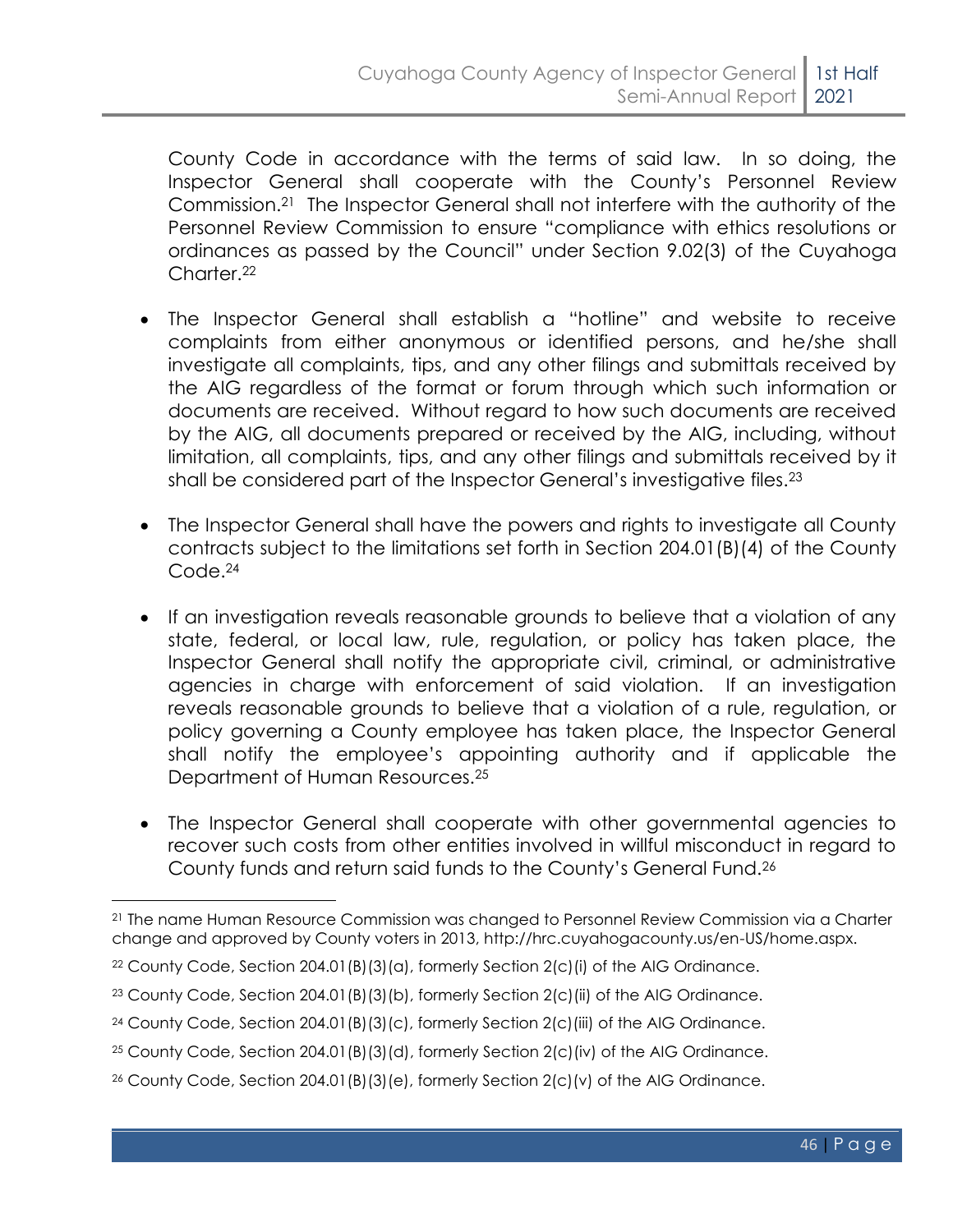- The Inspector General shall prepare and publish on its website semi-annual reports (the first of which will cover the period January  $1st -$  June 30<sup>th</sup> and will be due in July and the second of which will cover the period July 1st – December 31<sup>st</sup> and will be due in February) concerning the work and activities of the AIG pertaining to closed investigations, including statistical information regarding the disposition of closed investigations, audits, and other reviews. The reports shall include the total number of complaints received during each reporting period, the number that required active investigation, the number that resulted in prosecution or other disciplinary actions, and the number of investigations closed, along with the cost incurred over and above the cost of salaries of AIG employees. 27
- The Inspector General shall cooperate with the Department of Internal Auditing to avoid duplication of effort and to share information, so long as such sharing does not compromise an ongoing investigation. At the request of the Inspector General and with the approval of the Internal Auditor, the Department of Internal Auditing may provide services to the Inspector General for a specific investigation. The Inspector General shall not interfere with the authority of the Department of Internal Auditing to conduct audits pursuant to the Cuyahoga County Charter, any applicable ordinances, and any rules established by the Internal Audit Committee.<sup>28</sup>

In conducting its duties, the AIG is required to avoid interfering in any ongoing outside criminal, civil or administrative investigation/prosecution.29 The AIG is also required to develop internal policies and procedures that ensure an investigation subject's constitutional rights are protected.<sup>30</sup>

The AIG can only be abolished upon the affirmative vote of at least eight (8) members of County Council and executed by the County Executive.<sup>31</sup>

*<sup>27</sup>* County Code, Section 204.01(B)(3)(f), formerly Section 2(c)(vi) of the AIG Ordinance.

<sup>28</sup> County Code, Section 204.01(B)(4)(d), formerly Section 2(d)(iv) of the AIG Ordinance.

<sup>&</sup>lt;sup>29</sup> County Code, Section 204.01(B)(4)(a), formerly Section 2(d)(i) of the AIG Ordinance.

<sup>30</sup> County Code, Section 204.01(B)(4)(b), formerly Section 2(d)(ii) of the AIG Ordinance.

<sup>31</sup> County Code, Section 204.01(E), formerly Section 3(e) of the AIG Ordinance.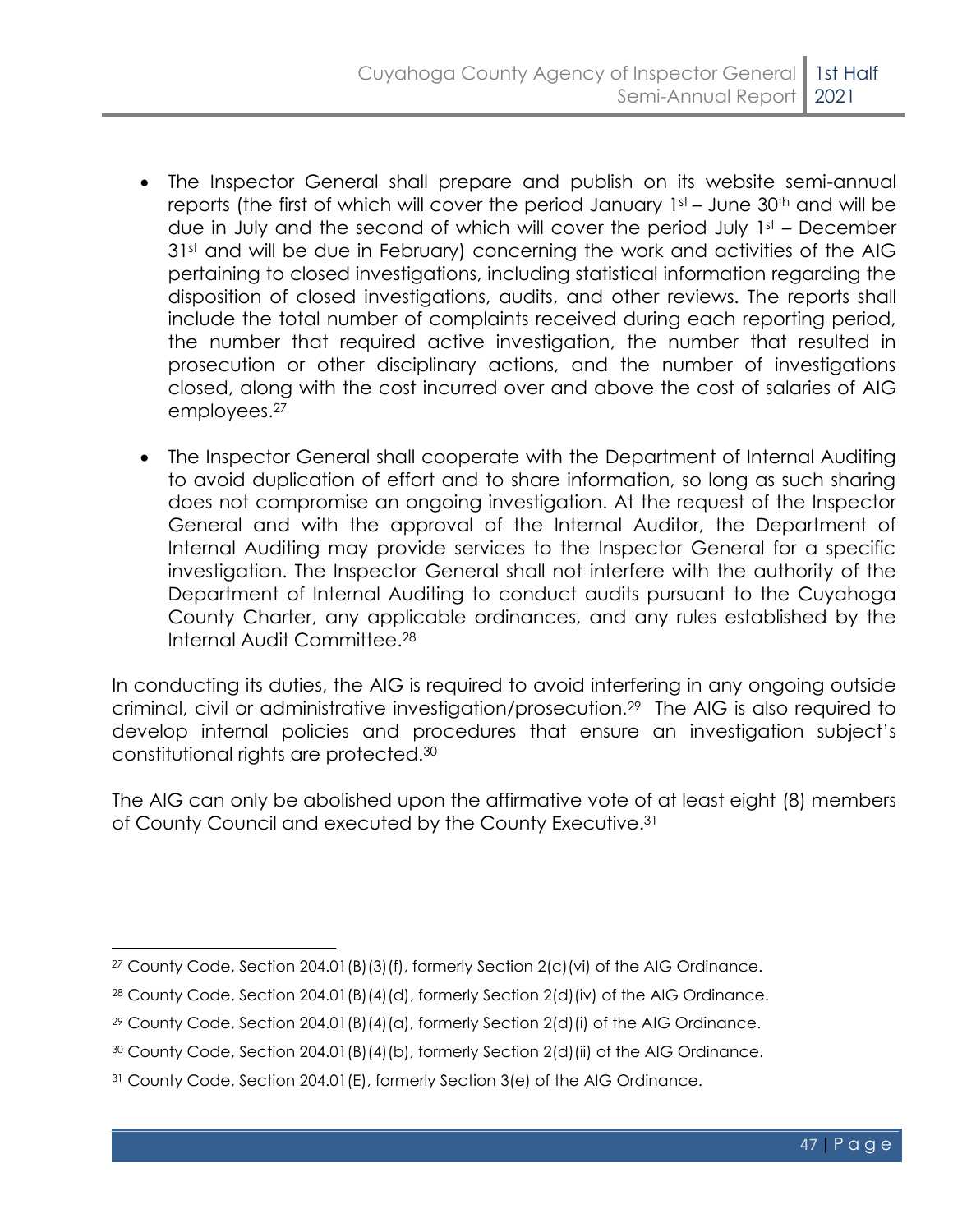## <span id="page-51-0"></span>**Section 1.4 – The Charter**

On November 6, 2018, the taxpayers of Cuyahoga County voted to include the AIG in the County Charter. On December 27, 2018, Article XV, Section 15,01 became effective.

Pursuant to Section 15.01 (1), (7), and (8) of the Charter, the Inspector General has the following powers, duties and rights:

**(1) Powers and Duties.** The Inspector General shall serve as the County's chief ethics officer and shall direct the Agency of Inspector General. The County Executive and the County Council shall appropriate funding for the Agency's operations, fairly allocated through the regular budget process based on available resources. The Council may, by ordinance, further delineate the powers, duties, and responsibilities of the Agency of Inspector General, consistent with this Article XV.

**(7) Access to County Information.** The Inspector General shall have the right to obtain full and unrestricted access to all records, reports, plans, projections, matters, contracts, memoranda, correspondence, and any other materials, including electronic data, of Cuyahoga County, relevant to any inquiry or investigation undertaken pursuant to this Article XV, except as may be legally limited, such as through attorney-client privilege or provisions of the Health Insurance Portability and Accountability Act (HIPAA).

**(8) Subpoena Power.** The Inspector General shall have authority to subpoena witnesses, administer oaths or affirmations, take testimony and compel the production of such books, papers, records and documents, including electronic data as is deemed to be relevant to any inquiry or investigation undertaken pursuant to this Article XV.

## <span id="page-51-1"></span>**Section 1.5 -The Cuyahoga County Debarment Law, Procedures and Review Board Ordinance**

On December 11, 2012, the County Council established the County Debarment Law, Procedures and Review Board Ordinance by enacting Ordinance No. O2012-0026 ("the Debarment Law"). On July 12, 2013, the County Council compiled and codified the County's general and permanent laws as enacted by ordinances of the County Council as the County Code. The provisions of the Debarment Law were codified in Chapter 505 of the County Code. Chapter 505 of the County Code was established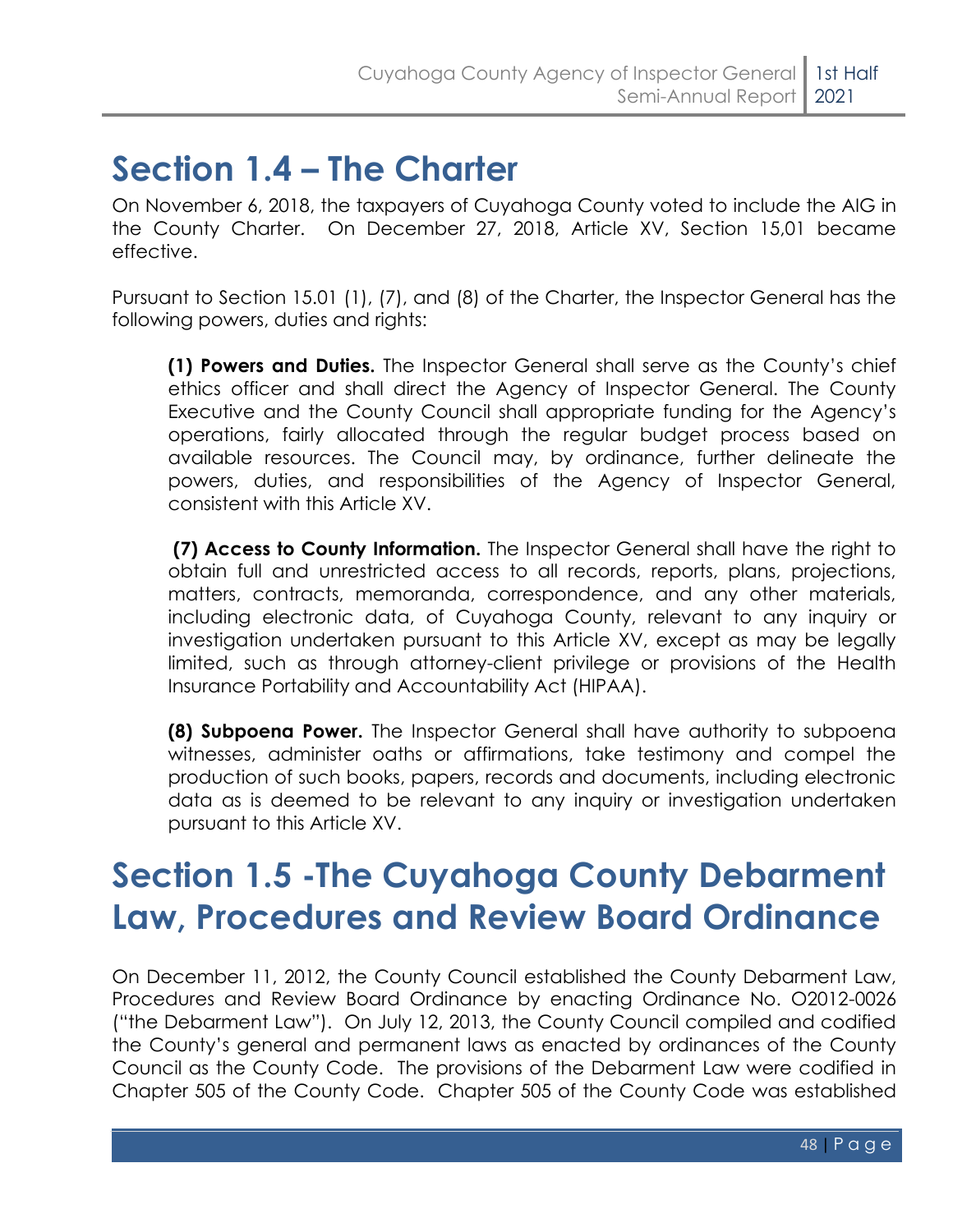to protect the County and its taxpayers and to ensure the County only engages in business with contractors<sup>32</sup> who demonstrate quality business practices and maintain the highest ethical standards. Accordingly, Chapter 505 of the County Code establishes a procedure for the AIG to debar contractors who meet certain criteria related to poor business practices or unethical behavior.<sup>33</sup> Contractors who are debarred may not submit bids, proposals, statements of qualifications or any other offers to contract with the County and may not enter into any contract or agreement with the County during the duration of the applicable debarment period.<sup>34</sup>

The AIG is responsible for debarring contractors who demonstrate poor business practices and/or unethical behavior. <sup>35</sup> The AIG may debar a contractor for 5 years for certain criminal convictions or civil judgments within the preceding 5 years anywhere in the United States. Based on certain prohibited activity, the AIG may also debar contractors for 3 years or 18 months. The AIG may also suspend contractors who are currently suspended or debarred by certain enumerated entities.<sup>36</sup>

As a practical matter, during the debarment/suspension period, debarred/suspended contractors may not:

- 1) Submit bids, proposals, statements of qualifications or any other offers to contract with the County; or
- 2) Enter into any contract or agreement with the County; or
- 3) Serve as a subcontractor on any County contract or agreement.<sup>37</sup>

On April 28, 2015, §, County Council enacted new Debarment Rules which became effective on April 29, 2015.38 The new rule states the commencement date for the debarment period under the County law commences from the date of issuance of the debarment.

<sup>&</sup>lt;sup>32</sup> Section 402.01 of the County Code defines a contractor as any person or entity that is a party to an Agreement with the County, as defined in Section 102.01(A) of the Code.

<sup>33</sup> See County Code, Sections 505.03 (A), (B), and (C).

<sup>34</sup> See County Code, Section 505.02(A).

<sup>35</sup> Codified as Chapter 505 of the County Code.

<sup>36</sup> County Code, Section 505.07, formerly Section 7(B) of the Debarment Law.

<sup>37</sup> County Code, Section 505.02(A), formerly Section 2(A) of the Debarment Law.

<sup>38</sup> County Ordinance 02014-0031.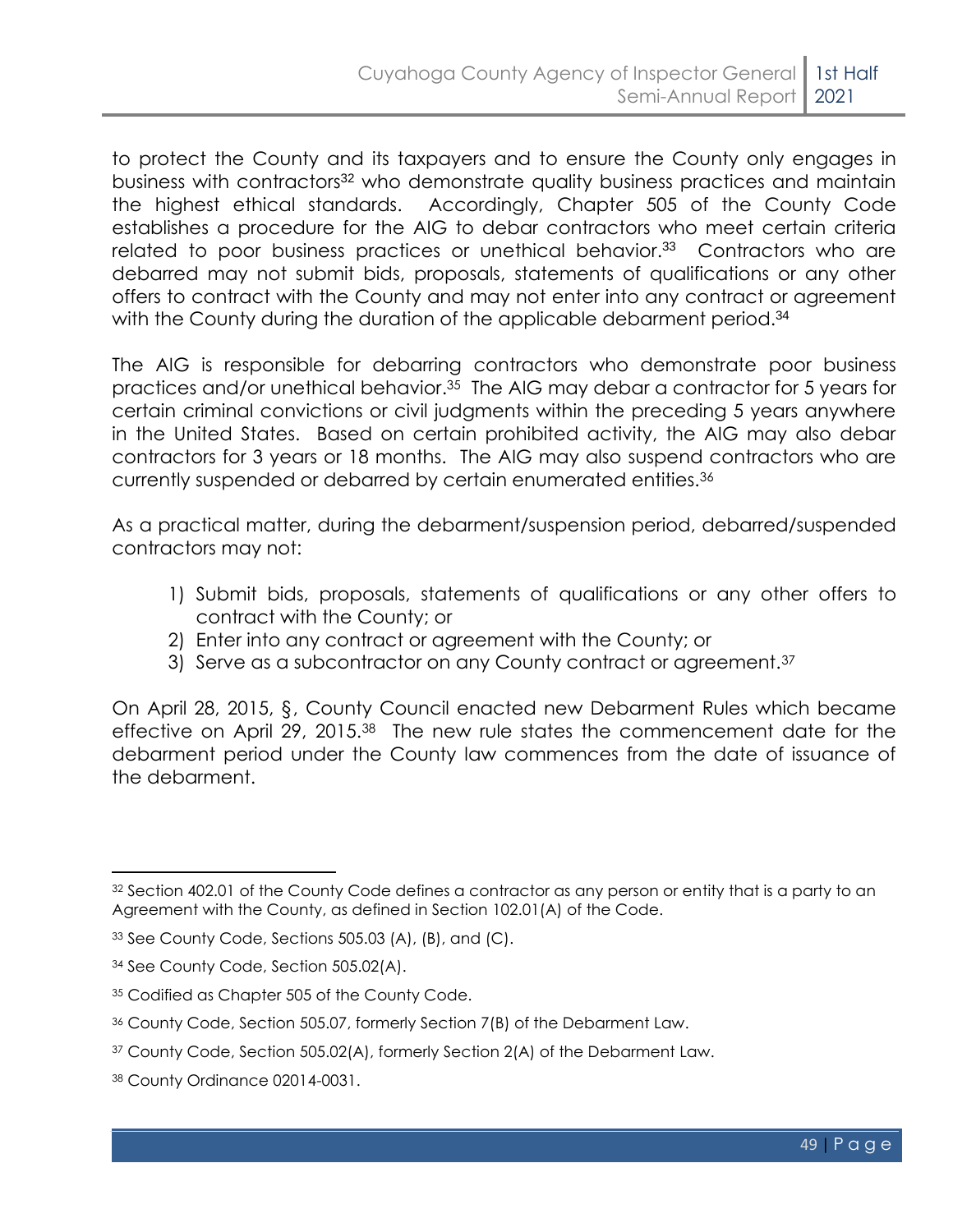### *Debarment Review Board*

Pursuant to Chapter 505 of the County Code, a contractor may appeal the AIG's decision to debar the contractor to the Cuyahoga County Debarment Review Board. Effective June 16, 2014, County Ordinance No. O2014-0010 changed the composition of the Debarment Review Board. The County Fiscal Officer was replaced with a judge appointed by the Presiding Judge of the County Common Pleas Court.39 All members of the Debarment Review Board shall serve without compensation.

## <span id="page-53-0"></span>**Section 1.6 – The Inspector General's Jurisdiction**

*Responsibilities: Enforce the Ethics Code; Investigate Waste, Fraud and Abuse*

Under Section 15.01(2) of the Charter, the jurisdiction of the AIG is as follows:

To the maximum extent permitted under the Constitution of the State of Ohio and this Charter, the authority of the Agency of Inspector General to investigate possible ethical violations in the conduct of County business shall extend to any employee, official, or appointee of the County and any person or entity doing business with the County.

More specifically under the County Ethics Code, the Inspector General is authorized to investigate alleged wrongful acts or omissions committed by County elected officials and employees under the auspices of the County Executive and County Council.

Also, pursuant to County Code Section 204.01, the Inspector General's authority extends to:

> • Investigate and enforce the County Ethics Ordinance in accordance with the terms of said ordinance; and

<sup>39</sup> On August 8, 2014 Judge Timothy McMonagle agreed to serve as the Chair of the Debarment Review Board. On June 29, 2016, County Council amended the Debarment Review Board Ordinance to permit the County Executive to appoint and Council to confirm the chair of the Board. The chair shall be an attorney at law in good standing in the state of Ohio and shall have at least five years cumulative experience in litigation or appellate practice.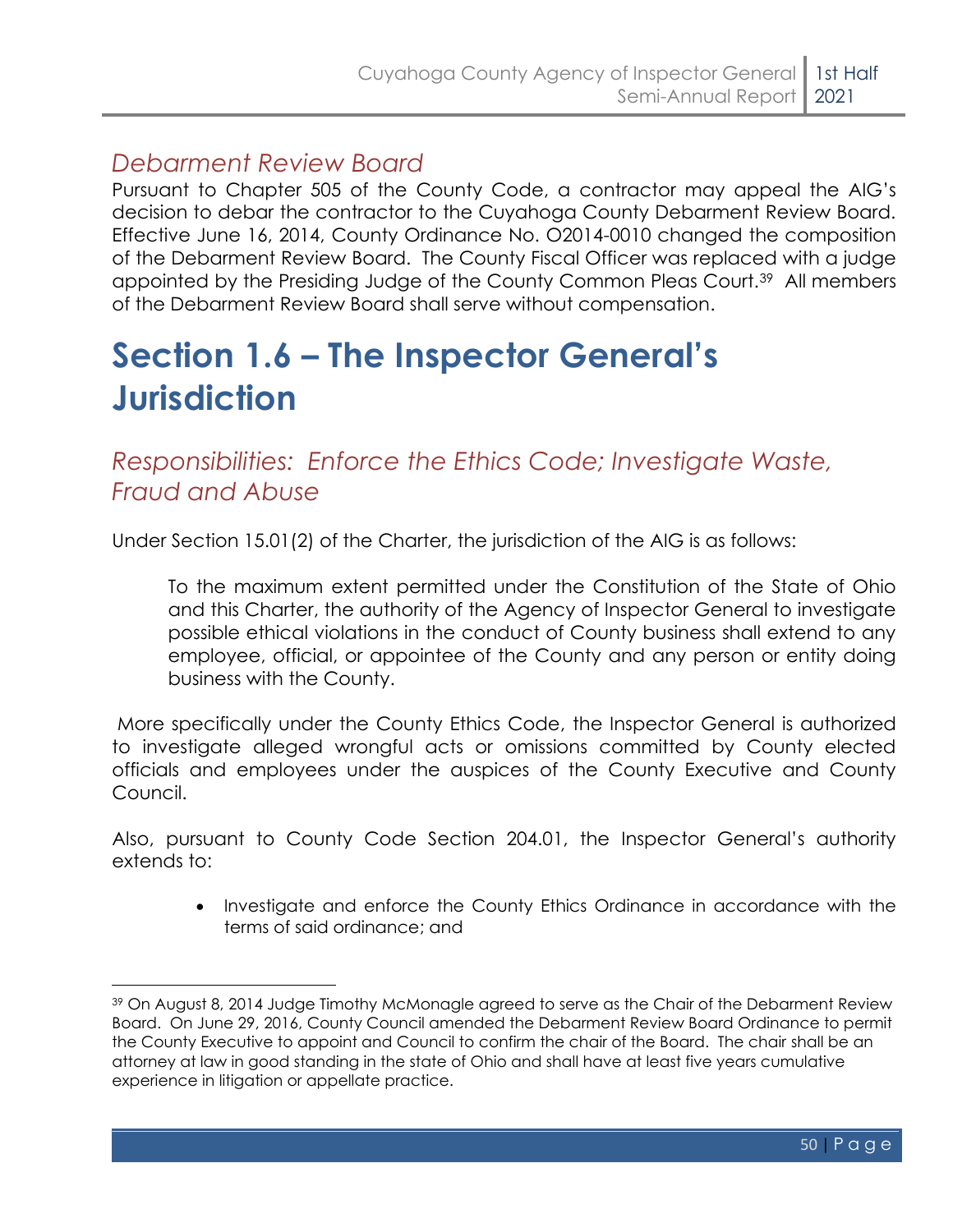• Investigate fraud, corruption, waste, abuse, misfeasance, malfeasance, and nonfeasance by a Public Official or employee without interference.

Those individuals who contract with County agencies or otherwise do business with the County may also fall under the purview of this agency. The AIG does not become involved in private disputes, labor/management issues, or litigation. The Agency does not review or override the decision of a court or the findings of any administrative body. Likewise, the Agency has no authority to investigate allegations concerning any federal, municipal or local officials, agencies, or governing bodies.

The AIG is not an advocate for either the county agency or the complainant in any particular case. The Agency's obligation is to ensure that the investigative process is conducted fully, fairly, and impartially.

#### *Agency of Inspector General Requirements*

The Inspector General is appointed by the County Executive subject to confirmation of County Council.40 According to Section 15.01 (4) of the Charter, the Inspector General shall be appointed by the County Executive, subject to confirmation by Council, for a term of four years. The term of the incumbent Inspector General shall expire on December 31, 2020. Each subsequent Inspector General shall be appointed or reappointed for a term commencing on January 1, 2021, and every four years thereafter. Reappointments shall be subject to Council confirmation.

Section 15.01(3) of the Charter states the Inspector General must have the following qualifications, (1) juris doctor degree from an accredited institution of higher learning; and (2) at least five years' experience as an inspector general, certified public accountant, auditor, licensed attorney, law enforcement officer, or other investigative officer involving supervisory or managerial experience.

Pursuant to Section 15.01 (5) of the Charter, the Inspector General may only be removed for cause by resolution receiving the affirmative vote of at least eight members of the Council. The Council, however, cannot vote to remove until the Inspector General has had the opportunity to be heard and to present his or her case for retention in office. Additionally, Council may enter executive session to discuss the question of removal as provided by general law so long as Council holds at least one public hearing where the Inspector General and the public have an opportunity to be heard.

 $40$  County Code, Section 204.01(C)(2), formerly Section 3(b) of the AIG Ordinance.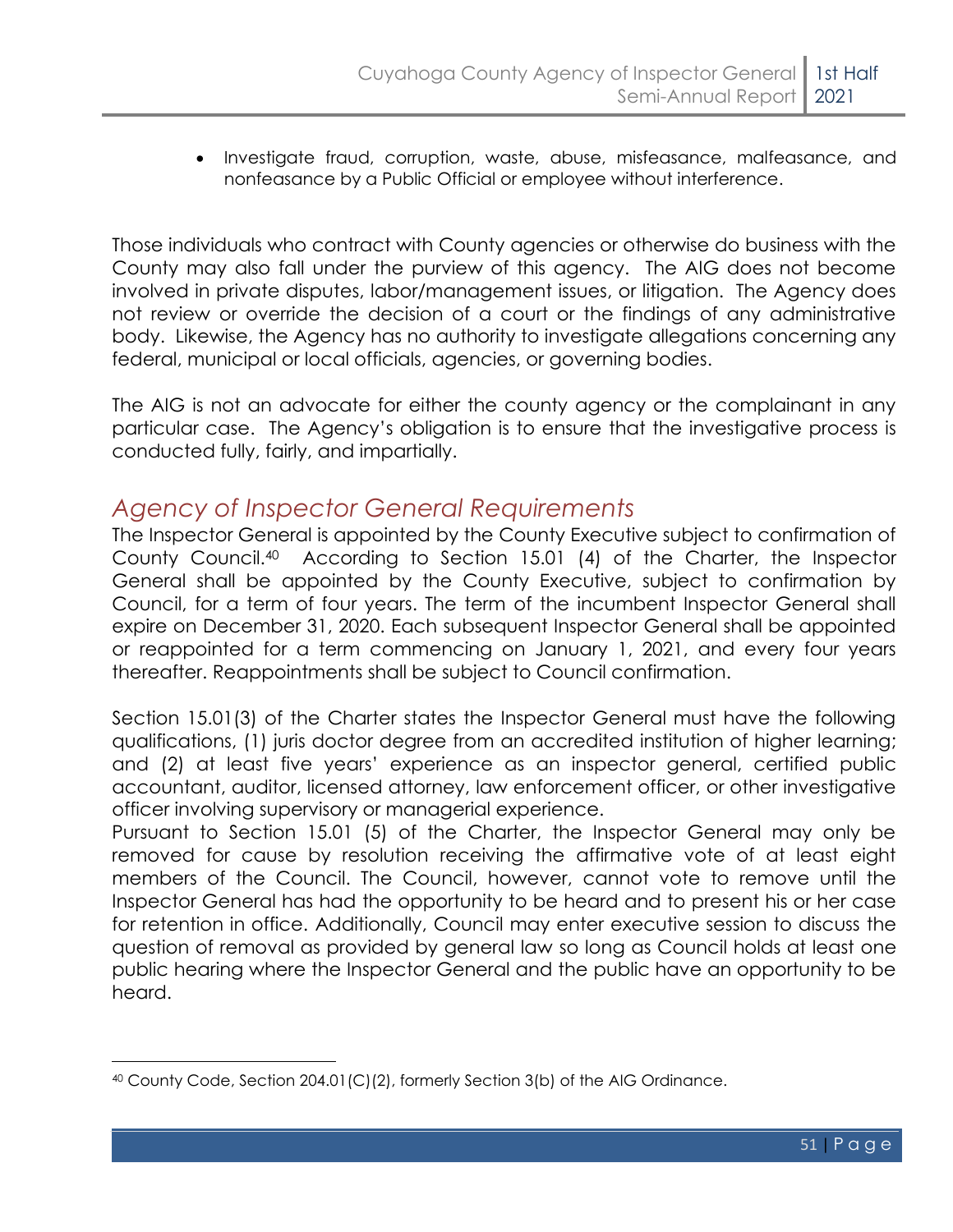Finally, in the event of a vacancy prior to the expiration of the Inspector General's term, the County Executive shall appoint a successor to complete the unexpired term, subject to confirmation by Council. Note, in the event a vacancy occurs less than two years prior to the expiration of the Inspector General's four-year term, the County Executive may appoint an Inspector General to complete the unexpired term and serve a subsequent four-year term, subject to confirmation by Council.

## <span id="page-55-0"></span>**Section 1.7 – Transparency – Agency of Inspector General Website**

The AIG is dedicated to increasing transparency in County government. In furtherance of this goal, the AIG website, www.inspectorgeneral.cuyahogacounty.us, was created and is continuously updated to provide the following information pertaining to AIG activity:

- A link where individuals can confidentially report fraud, waste and abuse to the AIG;
- Links to all enabling legislation and an AIG organizational chart;
- Copies of certain investigation and examination reports;<sup>41</sup>
- The current County contractor and lobbyist registration lists;
- Debarment and Suspension details;
- Ethics compliance guidance issued by the AIG;
- Copies of all semi-annual reports issued by the AIG;
- Detailed instructions on how to complete contractor/lobbyist registration and ethics training; and
- Ethics training for contractors, lobbyist, and County employees.

<sup>41</sup> The AIG posts investigation/examination reports where violations of County policy or other laws have been established and the release of the report will not compromise any subsequent criminal investigation. All other reports not deemed confidential by law can be obtained by submitting a public records request to the AIG.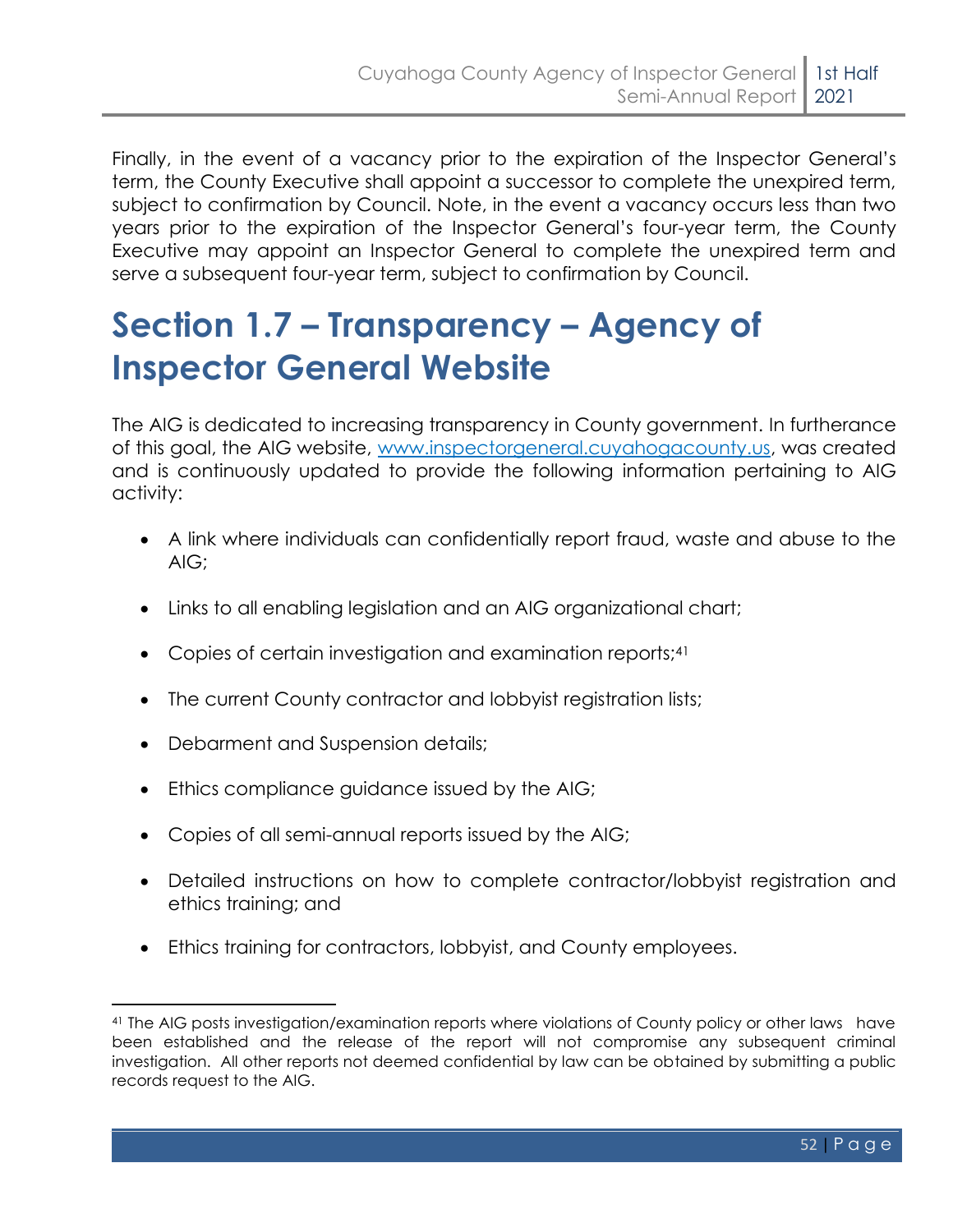# <span id="page-56-0"></span>**APPENDIX 2: INVESTIGATIONS**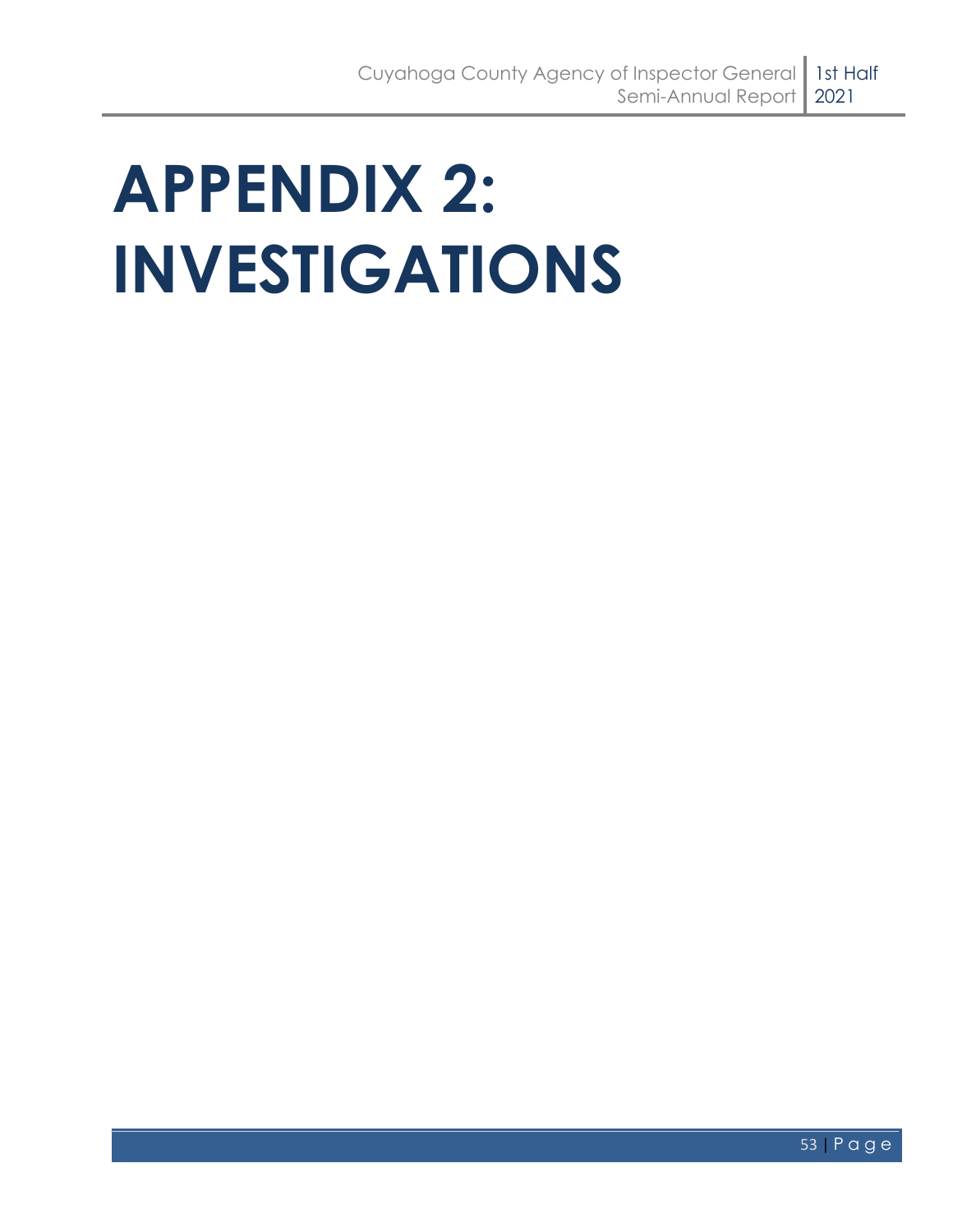## <span id="page-57-0"></span>**Investigation Procedures Intake: How Do We Get Cases?**

Tips and complaints from concerned employees and citizens provide the lifeblood of a successful inspector general agency. Accordingly, the AIG established the following mechanisms that allow potential whistleblowers to easily and discreetly file complaints:

- *AIG Whistleblower Hotline (216-698-2999)* This number is prominently displayed on the Inspector General's website, on post cards and business cards distributed to employees and members of the public, and on posters displayed throughout all County buildings.
- *Report a Concern Messages* An individual may report a concern by accessing the Inspector General's website at [http://inspectorgeneral.cuyahogacounty.us.](http://inspectorgeneral.cuyahogacounty.us/) Individuals who click the "Report a Concern" link on the AIG and County Executive websites are directed to an online complaint form. Submitted forms are confidentially e-mailed directly to AIG staff.
- *Direct Phone/Mail/Walk-In* Individuals are always permitted to directly contact AIG staff with complaints or concerns.
- *Ask Armond* Questions or comments alleging fraud, waste or abuse submitted to the County Executive are forwarded to the AIG for review. 42
- *Referral from County Officials*  County officials are encouraged to forward any complaints regarding fraud, waste or abuse to the AIG.

### **Triage: What Happens to Tips and Complaints?**

Matters alleging fraud, waste, abuse, and corruption within or impacting the County are considered tips or leads. Incoming tips or leads, regardless of the source, are logged into our electronic database and assigned a complaint number. Our goal is to review each tip or lead within ten (10) business days. During this review the following elements are assessed:

<sup>42</sup> Any person wishing to submit a concern to County Executive Budish may email the County Executive by accessing the Cuyahoga County Office of the County Executive webpage at http://executive.cuyahogacounty.us/.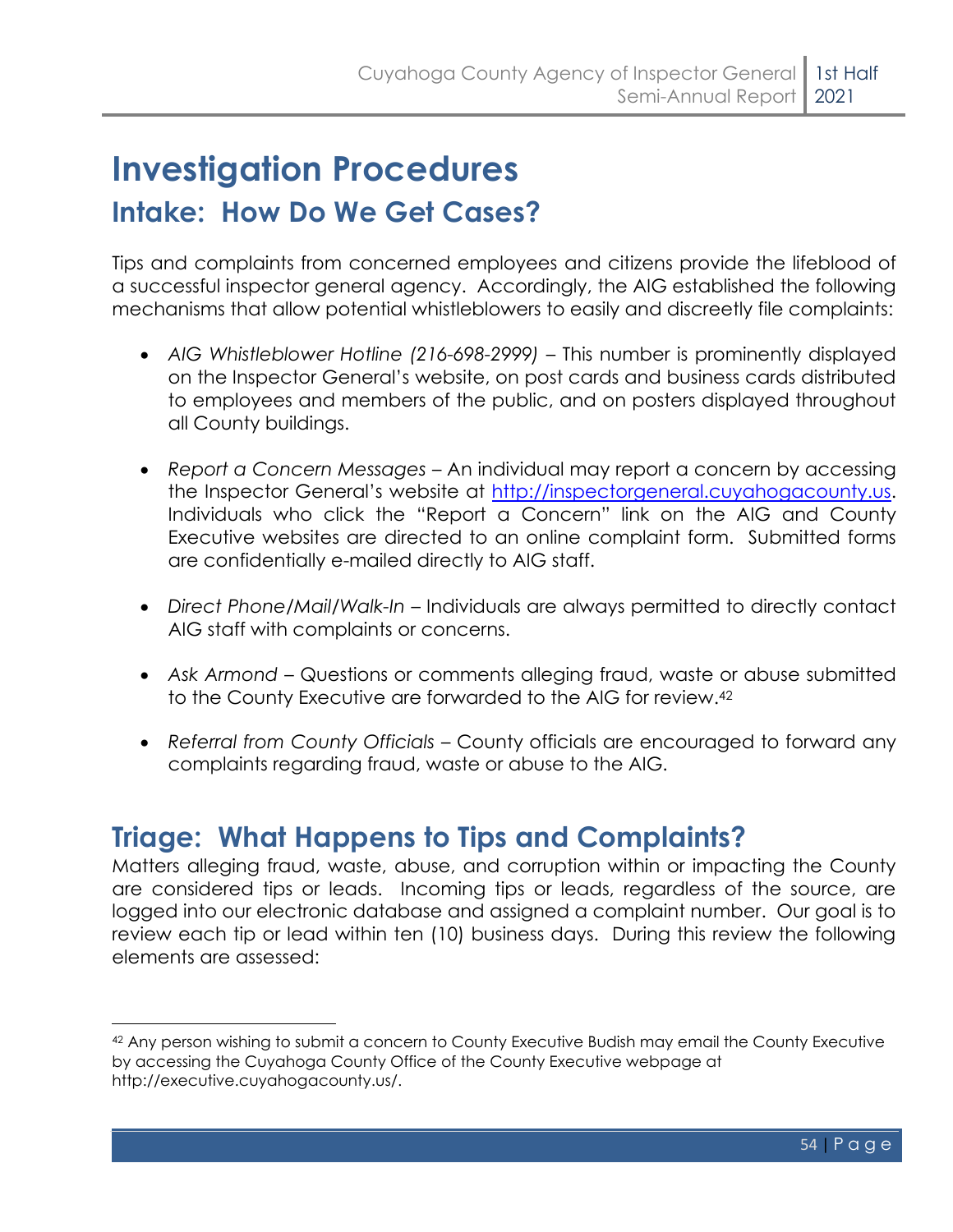- *Jurisdiction* Does the AIG have jurisdiction over the subject of the complaint?
- *Sufficiency of Information* Does the complaint present sufficient information to warrant further inquiry?
- *Source of information* How reliable is the source of the information?
- *Nature of the alleged wrongdoing* What is the actual negative impact of the alleged wrongdoing, if it is in fact occurring?
- *Potential for exposing systemic issues* Does the complaint raise larger systemic issues that may need to be addressed?

Anyone may file a complaint with the AIG. At times, complaints are forwarded by other agencies or officials. Complaints may be made anonymously; however, it may be difficult to verify the information provided or ask additional questions. Therefore, we encourage complainants to provide detailed information supporting an allegation when leaving an anonymous complaint.

The AIG does not offer legal advice or opinions to complainants. In instances where it appears a complainant seeks legal assistance, or where it appears another agency is better suited to address a complainant's issue, the Agency will advise the complainant that he or she may want to consult with private legal counsel or, when possible, will direct the complainant to a more appropriate agency, organization, or resource.

After weighing each of these factors, the Agency of Inspector General issues one (1) of the following preliminary decisions on each complaint:

- ➢ *Decline Investigation for Lack of Jurisdiction* The AIG will not investigate the allegations in the complaint because they fall outside of the jurisdiction of the AIG. When appropriate, however, the AIG will refer the complainant to the proper entity with jurisdiction to address the complaint.
- ➢ *Decline Investigation for Lack of Information*  The AIG will not initiate investigation where a complaint lacks sufficient detailed allegations of wrongdoing.
- ➢ *Decline Investigation Other –* The AIG may conduct a brief preliminary review (e.g., reviewing records, meeting with management) to evaluate the merits of a complaint. If the information obtained during this preliminary review indicates a strong likelihood that the complaint will not be substantiated, the AIG may decline to initiate a full investigation into the complaint.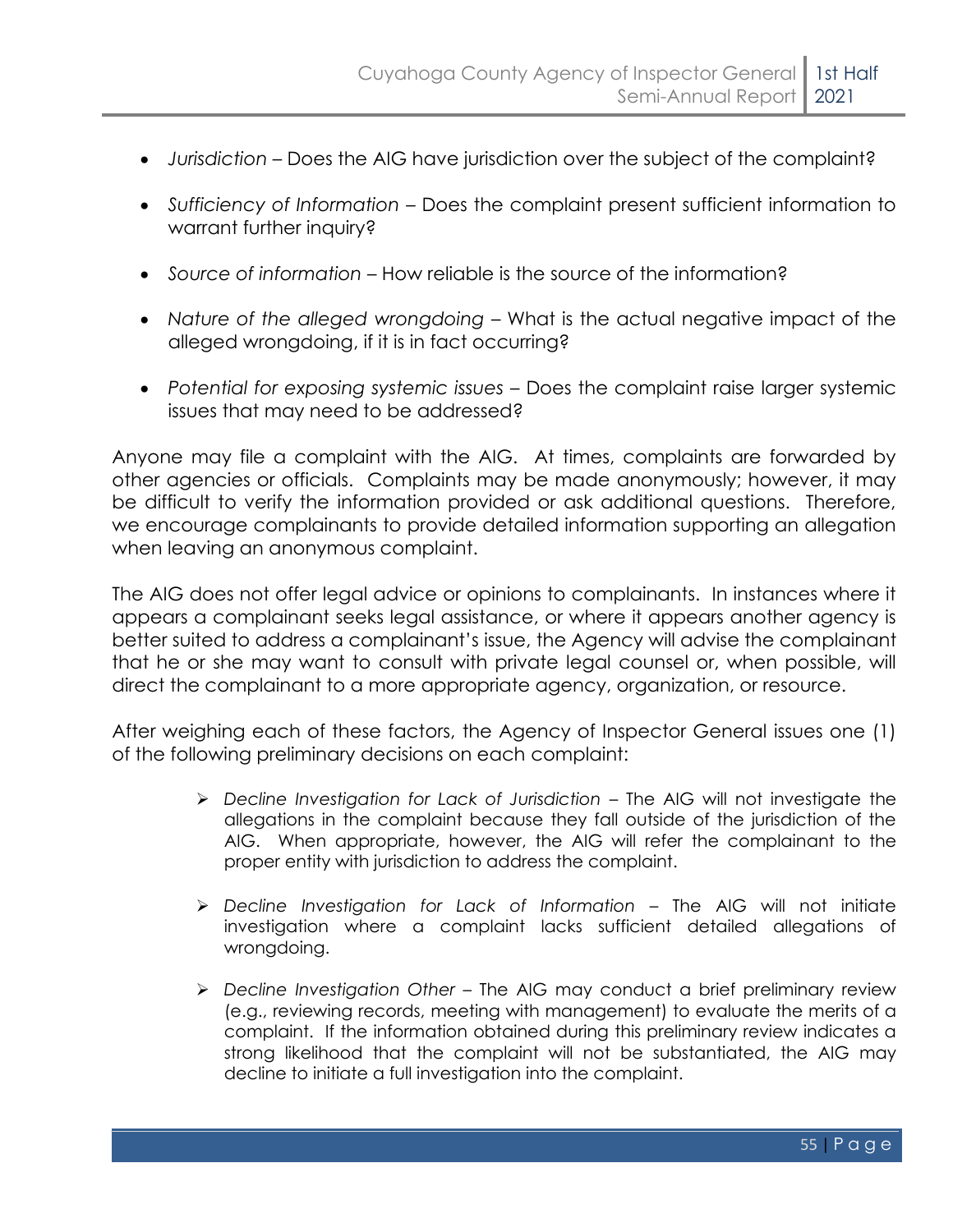- ➢ *Management Inquiry* A management inquiry is a complaint that is forwarded to department management with a response requirement. The AIG will review the response to determine if further investigation is warranted. The management inquiry will generally require the department to respond to the veracity of the specific allegation and to cite to any corrective action taken. A management inquiry is typically used when the allegations are specific, but minor if true.
- ➢ *Management Referrals* A management referral is a complaint that is forwarded to department management with no response requirement. Management referrals are used when the complaint alleges behavior that is best addressed by the applicable Department or by Human Resources.
- > Initiate Investigation<sup>43</sup>, Examinations, or Reviews Complaints that are assigned for investigation, examination, or review.

#### *Investigation Determination and Dispositions*

Upon completion of a full investigation, the AIG Investigator prepares a Report of Investigation which may include recommended policy or program enhancements resulting from the investigation. Final investigation reports and recommendations are submitted to the Inspector General for review and approval. The Inspector General will issue one (1) or more of the following responses on each completed investigation:

*No Violation – No Referral* The investigation failed to reveal reasonable grounds to believe an individual violated any state, federal, or local law, or any policy, rule or regulation governing a County employee. In addition, the investigation failed to reveal any other systemic issue warranting intervention by County management. The resulting investigation report and/or findings are not published or referred out with the exception that an individual considered a subject of the investigation is notified in writing of the findings.

*No Violation – Management Referral* The investigation failed to reveal reasonable grounds to believe an individual violated any state, federal, or local law, or any policy, rule or regulation governing a County employee. The investigation, however, revealed a systemic issue warranting intervention or

<sup>43</sup> For purposes of this report, the term investigation includes examinations and/or reviews.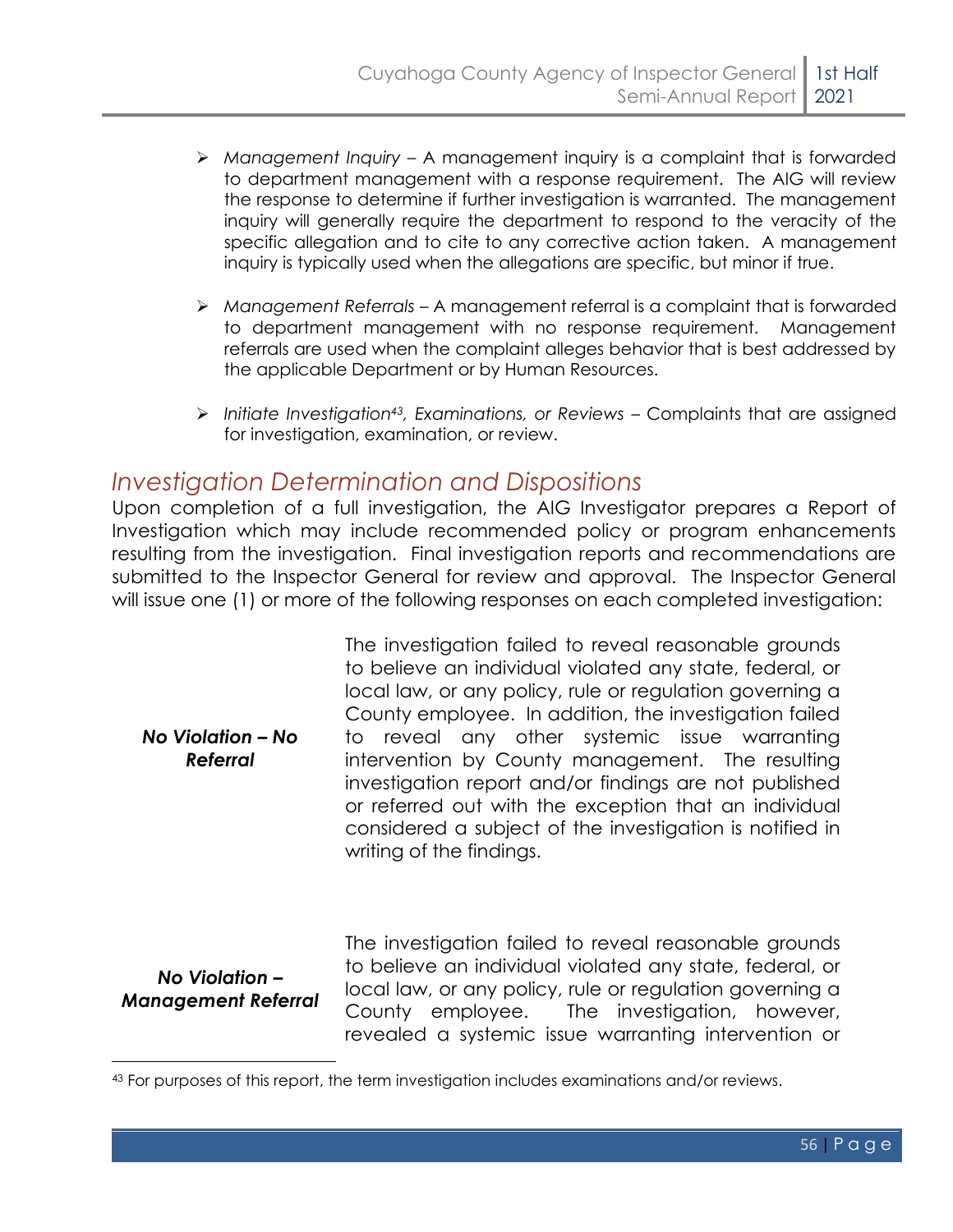consideration by County management. The resulting investigation report and/or findings are referred to the County Executive and the appropriate County Department Director but are not published. The AIG may request a written response from the County Executive or the applicable Department Director addressing the issue and identifying any remedial action. An individual considered a subject of the investigation is notified in writing of the findings.

The investigation revealed reasonable grounds to believe an individual violated a policy, rule or regulation governing a County employee. The resulting investigation report and/or findings are referred to the County Executive and the Director of Human Resources for consideration of corrective and/or disciplinary action for the individual. The resulting investigation report and/or findings are published. If the investigation revealed systemic issues warranting intervention or consideration by County management, the report and/or findings may be referred to the applicable Department Director. The AIG may request a written response from the County Executive or the applicable Department Director addressing the issue and identifying any remedial action. An individual considered a subject of the investigation is notified in writing of the findings.

The investigation revealed reasonable grounds to believe an individual violated a policy, rule or regulation governing a County employee and a state, federal, or local law. The resulting investigation report and/or findings are referred to the County Executive and the Director of Human Resources for consideration of corrective and/or disciplinary action for the individual. In addition, the report and/or findings are referred to the appropriate law enforcement agency. The investigation report and/or findings are published unless the matter has been referred to the County Prosecutor. If the investigation

*Violation – Management Referral*

*Violation – Management and Law Enforcement Referral*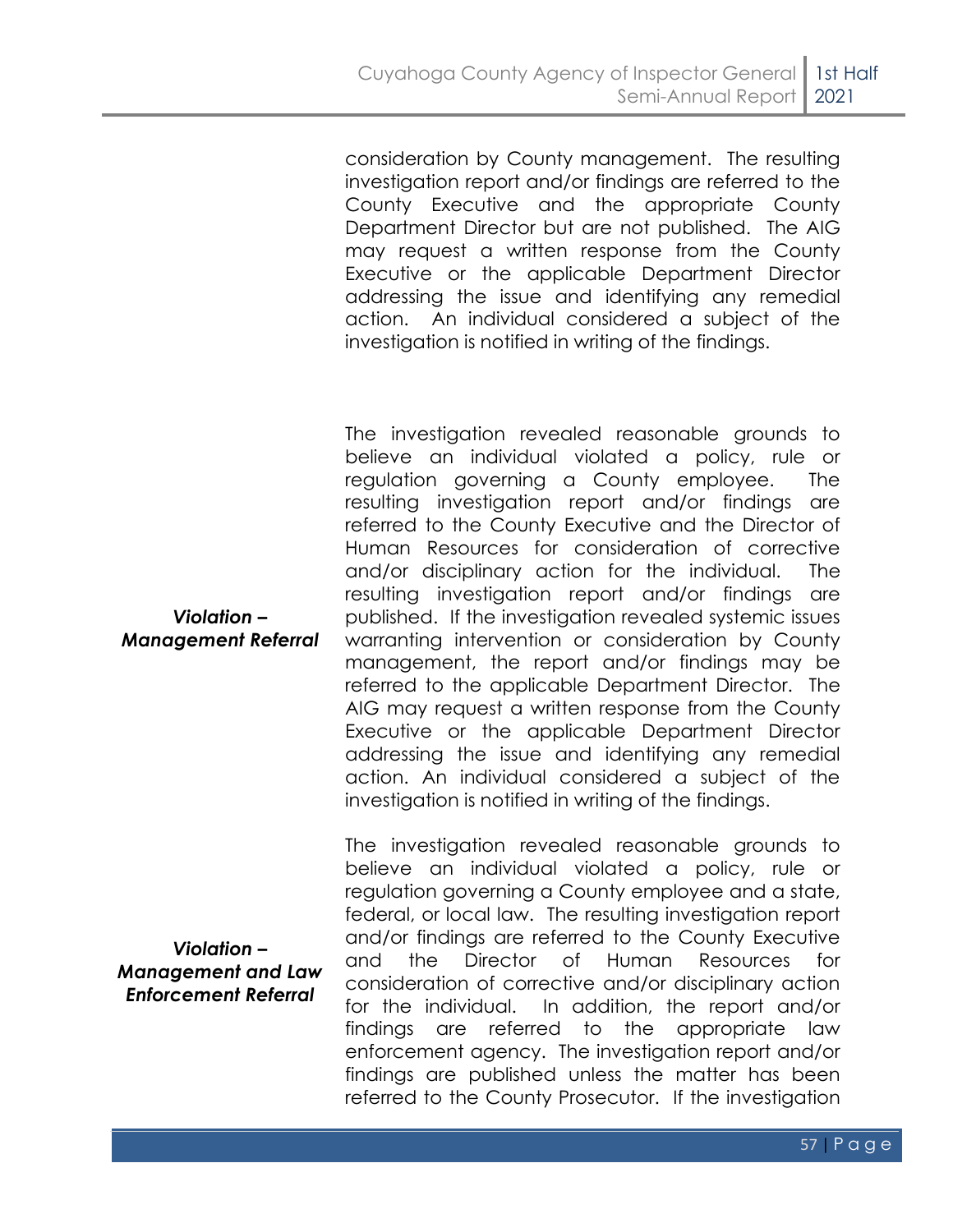|                                                                         | revealed systemic issues warranting intervention or<br>consideration by County management, the report<br>and/or findings may be referred to the applicable<br>Department Director. The AIG may request a written<br>response from the County Executive or the applicable<br>Department Director addressing the issue and<br>identifying any remedial action. An individual<br>considered a subject of the investigation is notified in<br>writing of the findings. |
|-------------------------------------------------------------------------|--------------------------------------------------------------------------------------------------------------------------------------------------------------------------------------------------------------------------------------------------------------------------------------------------------------------------------------------------------------------------------------------------------------------------------------------------------------------|
| Violation – Letters of<br>Notification,<br><b>Admonition or Censure</b> | The investigation revealed reasonable grounds to<br>believe an individual violated a provision of Title 4 of<br>the County Code. Previously discussed sections of this<br>report describe the circumstances justifying issuance<br>of each type of letter.                                                                                                                                                                                                         |
| <b>Consolidated with</b><br><b>Ongoing Investigation</b>                | The subject matter of the investigation is sufficiently<br>related to an ongoing investigation such<br>that<br>consolidation of the investigations is warranted.                                                                                                                                                                                                                                                                                                   |
| <b>Referred for Debarment</b>                                           | The investigation revealed reasonable grounds to<br>believe the contractor violated a provision of Chapter<br>505 of the County Code. The investigation report<br>and/or findings are published.                                                                                                                                                                                                                                                                   |

### **Confidentiality Agreement with HHS**

Since 2013, the AIG and the County Department of Health and Human Services – Division of Employment and Family Services have cooperated via a Memorandum of Understanding whereby the AIG has undertaken the responsibility of conducting investigations on behalf of this department. Consistent with the terms of the Memorandum, any employee misconduct discovered in the course of the investigation will be reported solely to the covered department. Only the HHS Administrator and/or Director may report any misconduct to the County Department of Human Resources and the County Executive. The AIG is prohibited from disclosing the findings or results of such investigations in the semi-annual reports as such information is exempted from disclosure by RC Section 5101.27. Nonetheless, for statistical purposes only, the AIG will include a general reference to any investigation conducted pursuant to the Memorandum of Understanding.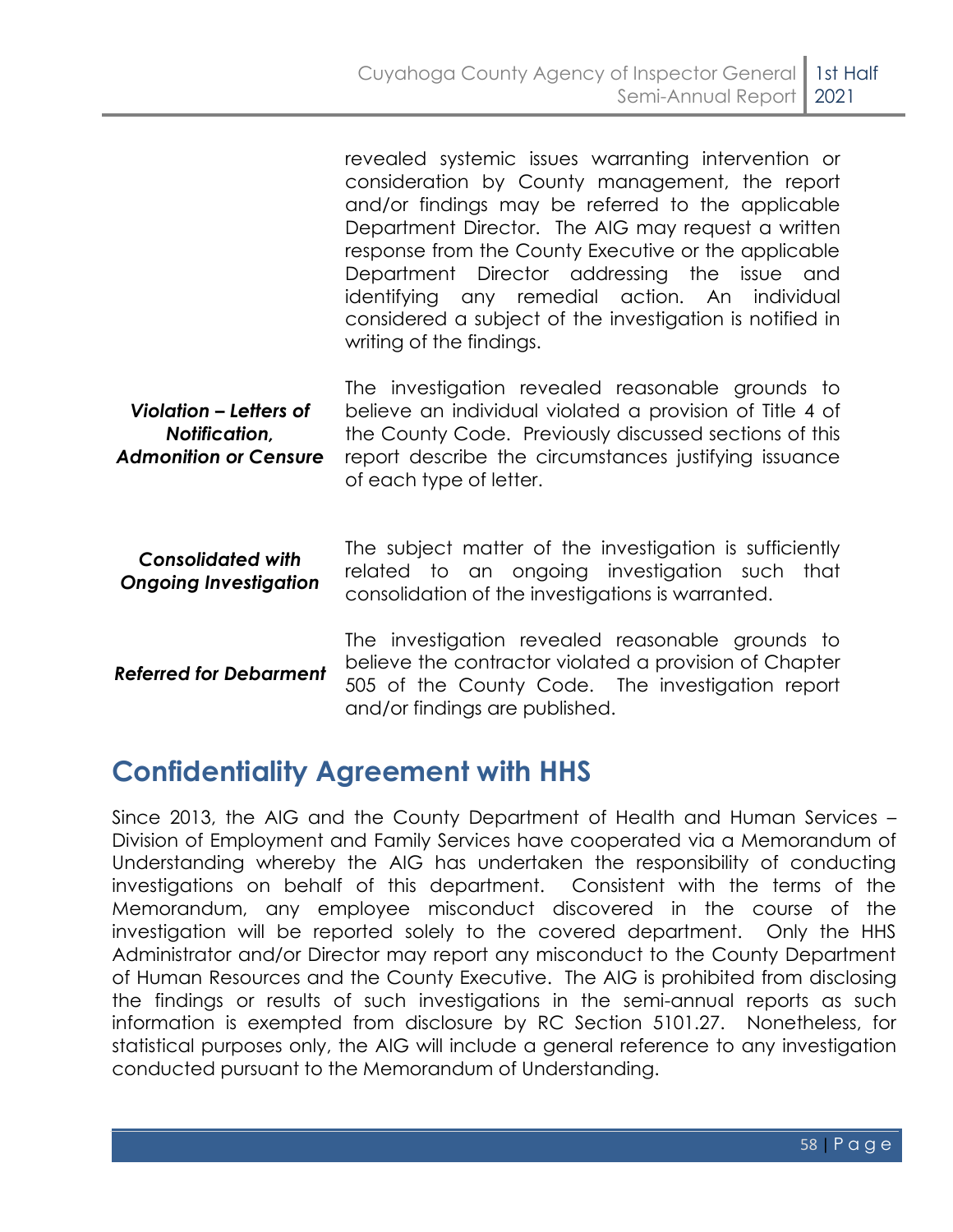# <span id="page-62-0"></span>**APPENDIX 3: ETHICS COMPLIANCE**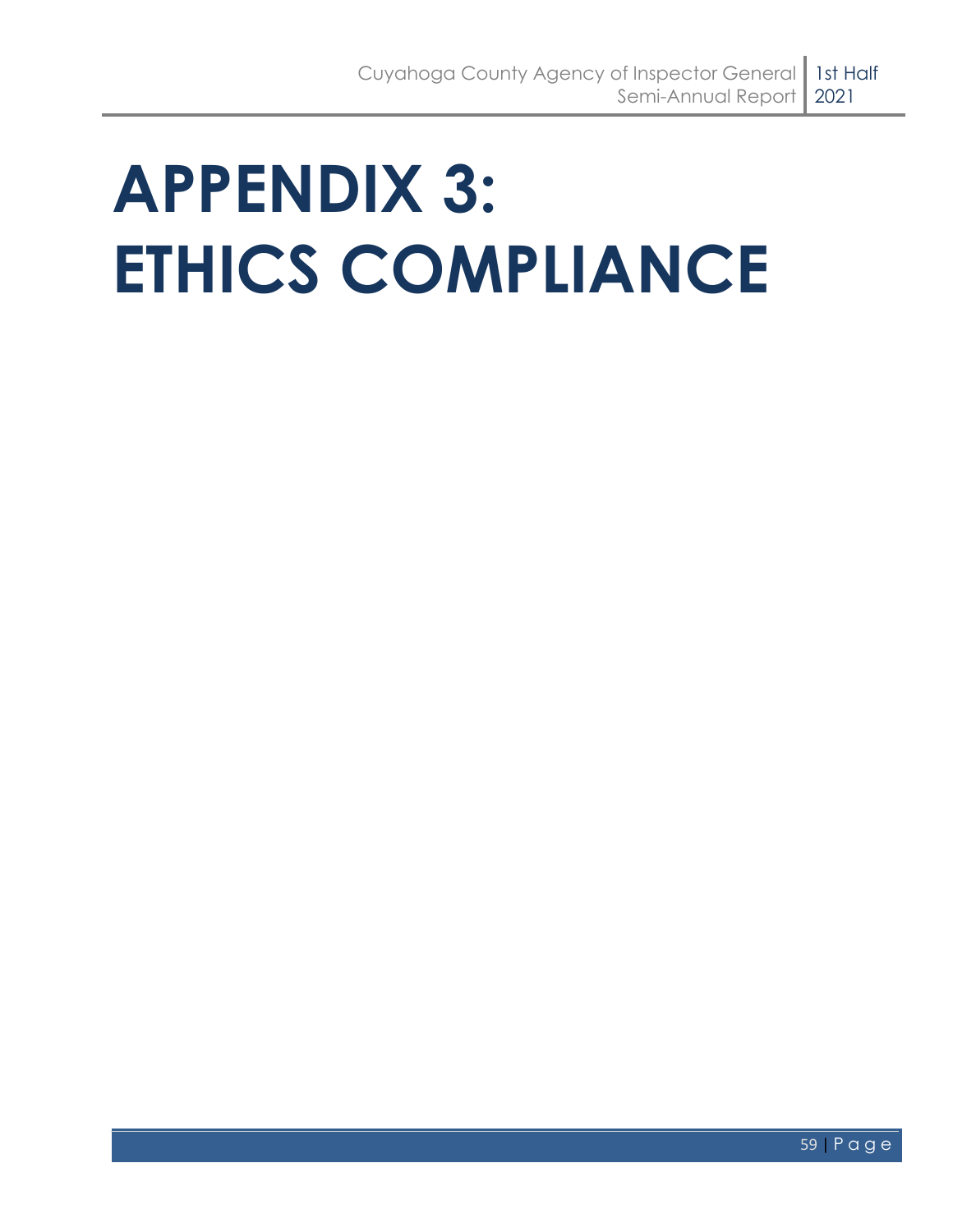## <span id="page-63-0"></span>**Ethics Compliance Requirements**

#### *Introduction*

Chapter 407 of the County Code officially designates the Inspector General as the ethics investigative officer for the County and requires the Inspector General to conduct all investigations pertaining to Title 4 of the County Code.

As a practical matter, the ethics-related functions performed by the AIG can be divided into four (4) broad categories:

- 1) Investigation and Enforcement;
- 2) Review and Advise;
- 3) Disclosure; and
- 4) Training.

#### *Investigation and Enforcement*

Ethics complaints undergo the same triage and investigation process as general fraud, waste, or abuse complaints. The AIG's jurisdiction to investigate ethics complaints, however, is larger than its general investigative jurisdiction.

Ethics investigations that result in a finding that Title 4 of the County Code was violated are remedied in accordance with the enforcement powers granted to the AIG by the County Code. These enforcement powers are specifically described in Section 1.3 of this report.

#### *Review and Advise*

An essential element in creating a culture of ethical behavior is to provide a mechanism for officials and employees to seek advice prior to taking a potentially unethical action. Accordingly, Title 4 of the County Code mandates certain County officials and employees seek a ruling from the AIG prior to engaging in any of the following activities:

- 1) Any activity that may constitute a conflict of interest;
- 2) Secondary employment; or
- 3) Accepting a County appointment to a board or commission.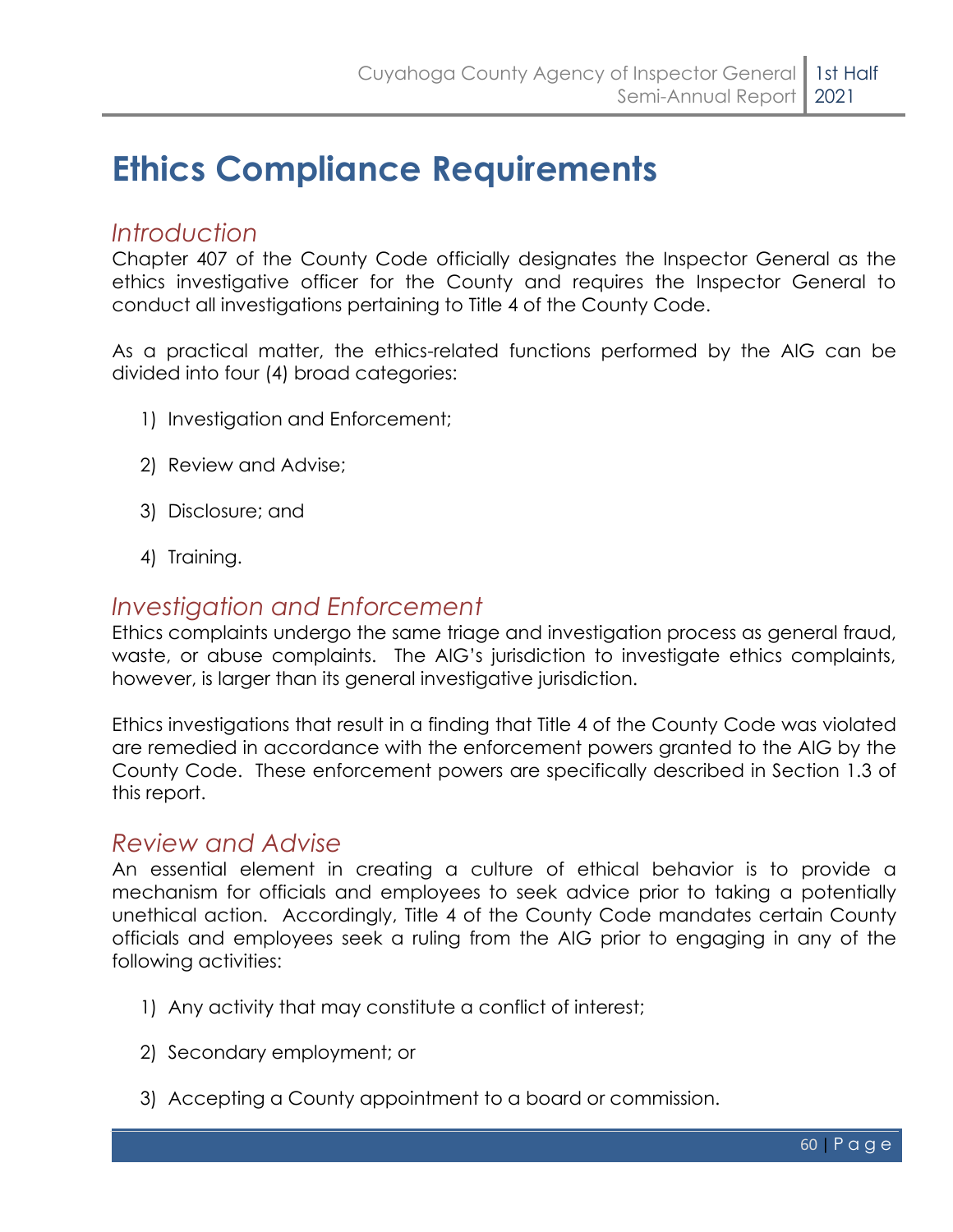In addition, the AIG offers specific and/or general guidance upon request on other ethics-related issues, including, but not limited to, the following:

- 1) Political activity for Classified employees;
- 2) Acceptance of gifts from contractors; or
- 3) Disclosure requirements.

#### *Disclosure*

Transparency is widely encouraged as one of the most effective means to prevent corruption in government. Accordingly, Title 4 of the County Code requires the AIG manage the following public disclosure programs:

- 1) *County Contractor Registry* All contractors doing business with the County are required to register with the AIG. Posting of this registry is required on the AIG website.
- 2) *County Lobbyist Registry*  All individuals/entities seeking to lobby County officials or employees must register with the AIG. Posting of this registry is required on the AIG website.
- 3) *Financial Disclosure Reports –* Certain County officials and employees are required to file financial disclosure statements with the AIG. These reports are maintained by the AIG and are available for review.
- 4) *Campaign Finance Reports* The AIG is required to obtain all campaign finance reports and financial disclosure statements for all candidates for County elected office. These reports are maintained by the AIG and are available for review.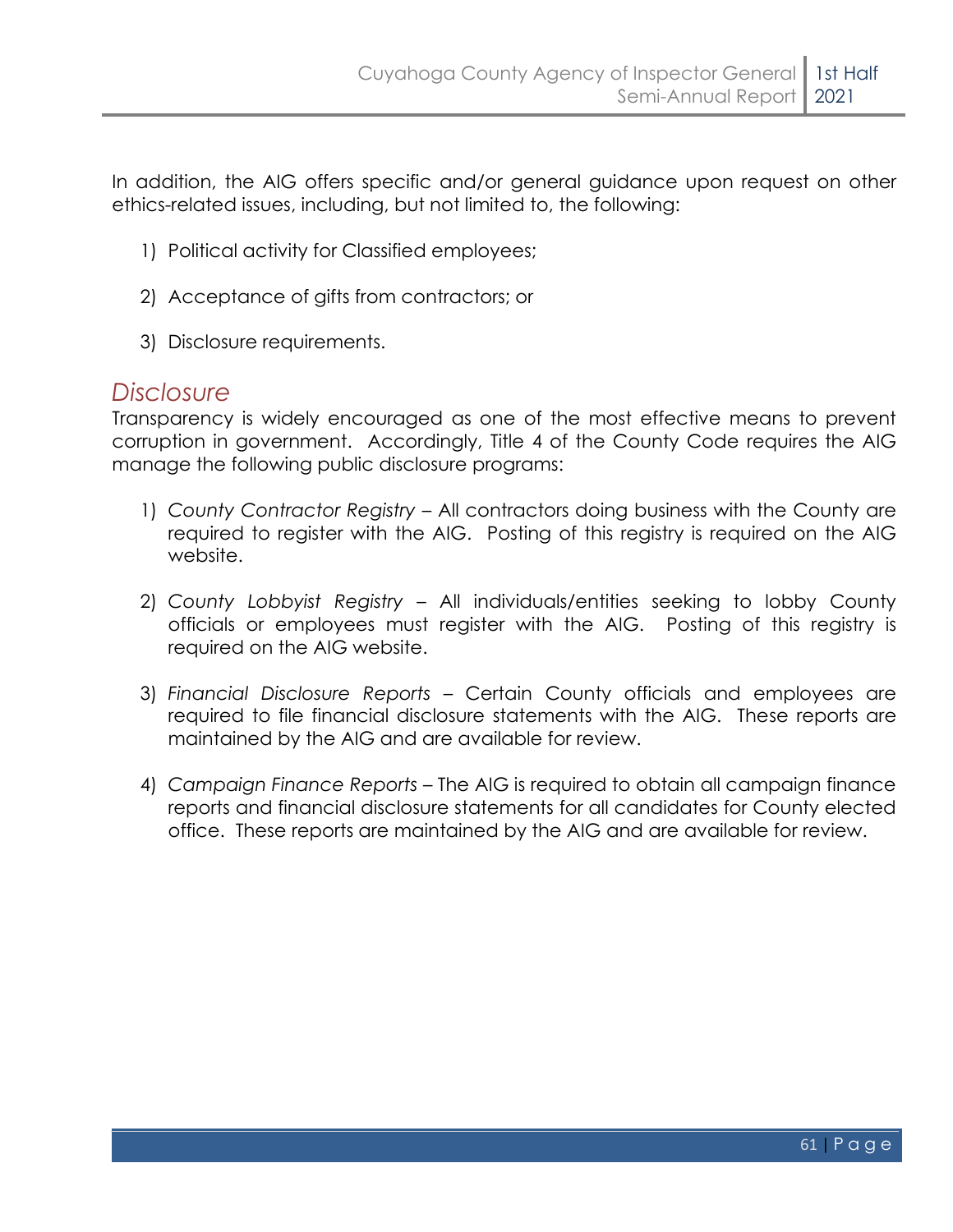# <span id="page-65-0"></span>**APPENDIX 4: CONTRACTORS AND LOBBYISTS REGISTRATION**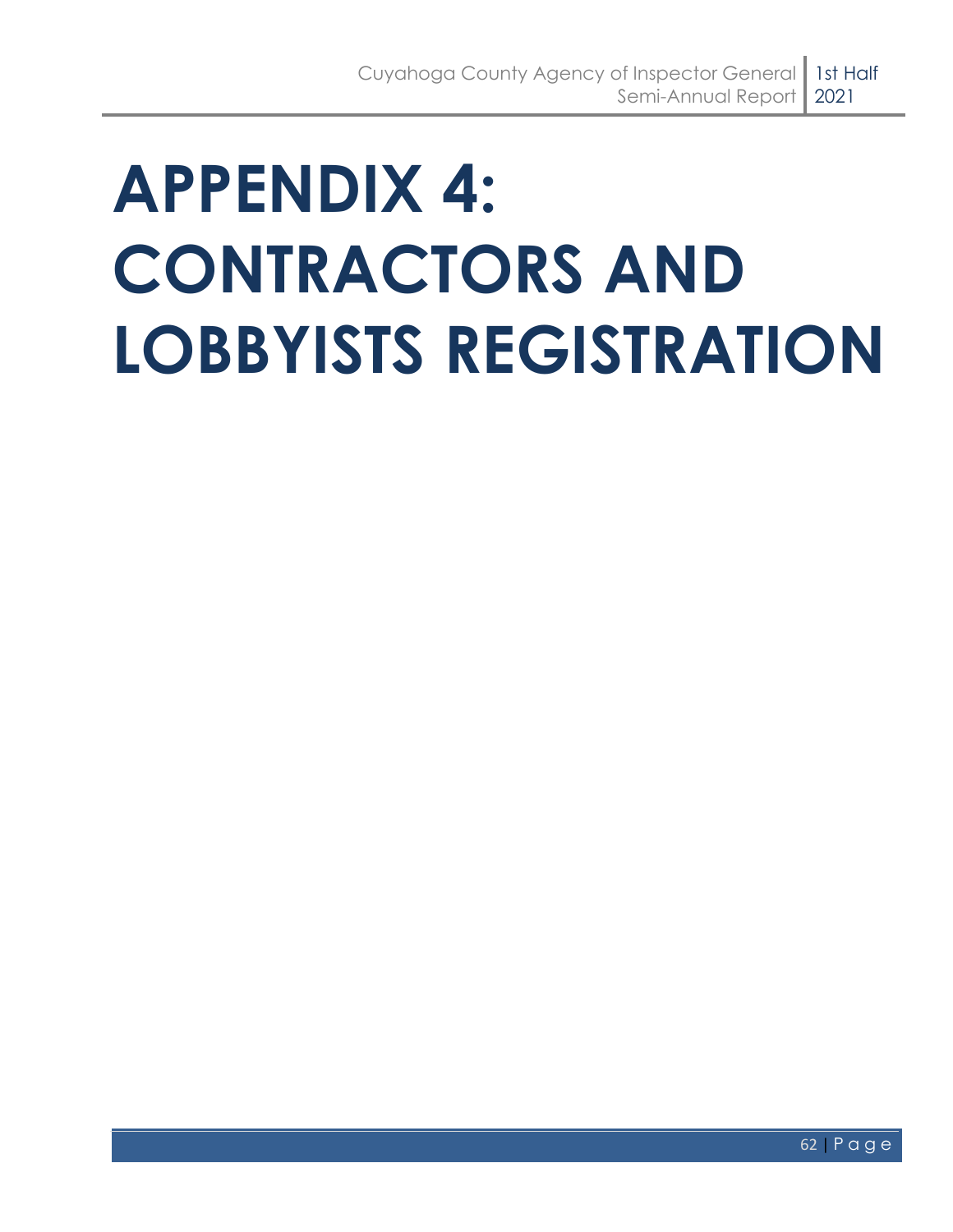## **Ethics Training and Registration**

#### *Introduction*

Title 4 of the County Code sets forth requirements for contractors and lobbyists doing business with the County. A contractor shall mean any person or entity that is a party to an Agreement with the County, as defined in Section 102.01(A) of the Code. Therefore, unless exempt, any person or entity that is a party to an Agreement with the County, are required to adhere to the provisions of Title 4 of the County Code.

#### *Ethics Requirements*

Although not specifically required to do so, the AIG established an online ethics training program for all County contractors and lobbyists. The training program provides attendees with specific guidance on ethical business practices and the avoidance of improper methods of soliciting business from County officials and employees. Unless exempt or conducting less than \$10,000.00 in business with the County annually, all County contractors and lobbyists are required to complete this training program as a prerequisite to conducting business with the County.

The vendor background screening system was designed to provide a timely and extensive background screening of contractors and vendors in an effort to ensure that only responsible parties and businesses are given the opportunity to provide goods and services to the County.

The AIG is responsible for debarring contractors who demonstrate poor business practices and/or unethical behavior. <sup>44</sup> The AIG may debar a contractor for five (5) years for certain criminal convictions or civil judgments within the preceding five (5) years anywhere in the United States. Based on certain prohibited activity, the AIG may also debar contractors for three (3) years or eighteen (18) months. The AIG may also suspend contractors who are currently suspended or debarred by certain enumerated entities.<sup>45</sup>

As a practical matter, during the debarment/suspension period, debarred/suspended contractors may not:

1) Submit bids, proposals, statements of qualifications or any other offers to contract with the County; or

<sup>44</sup> Codified as Chapter 505 of the County Code.

<sup>45</sup> County Code, Section 505.07, formerly Section 7(B) of the Debarment Law.